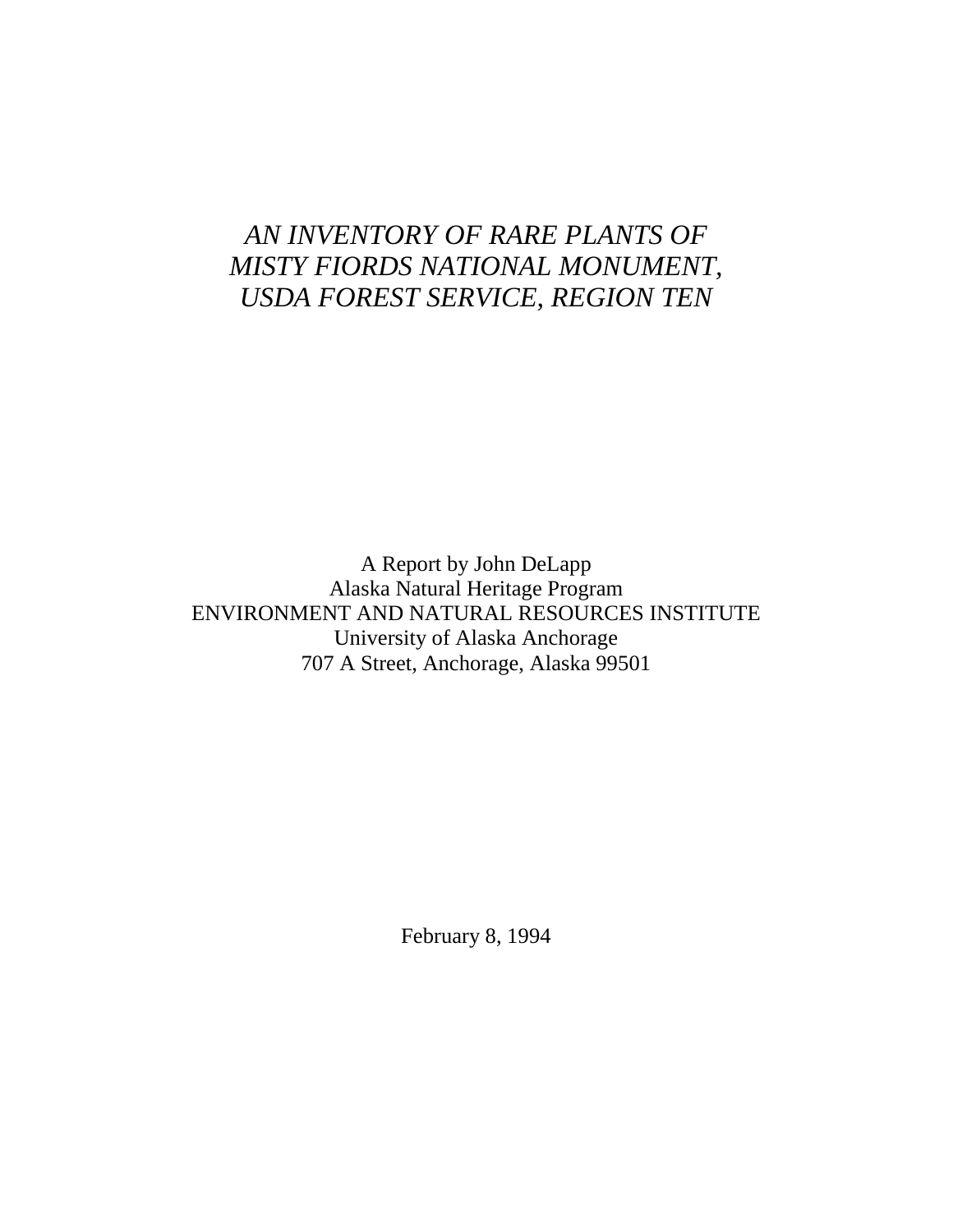# ALASKA NATURAL HERITAGE PROGRAM

# ENVIRONMENT AND NATURAL RESOURCES INSTITUTE

# UNIVERSITY OF ALASKA ANCHORAGE

707 A Street • Anchorage, Alaska 99501 • (907) 279-4523 • Fax (907) 276-6847 Dr. Douglas A. Segar, Director Dr. David C. Duffy, Program Manager

(UAA IS AN EO/AA EMPLOYER AND EDUCATIONAL INSTITUTION)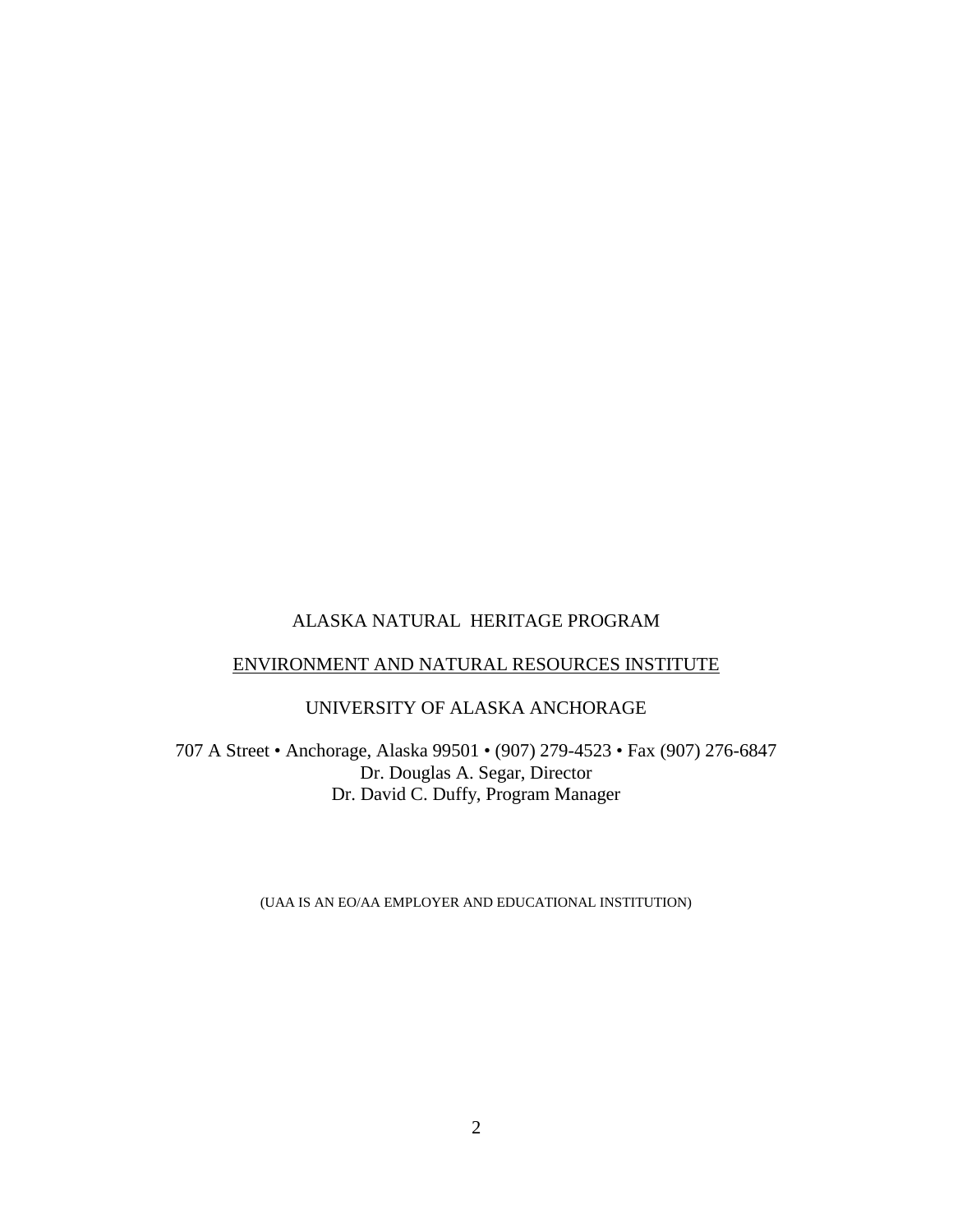# *ACKNOWLEDGEMENTS*

This cooperative project was the result of many hours of work by people within the Misty Fiords National Monument and the Ketchikan Area of the U.S. Forest Service who were dedicated to our common objectives and we are grateful to them all.

Misty Fiords personnel who were key to the initiation and realization of this project include Jackie Canterbury and Don Fisher. Becky Nourse, Mark Jaqua, and Jan Peloskey all provided essential support during the field surveys. Also, Ketchikan Area staff Cole Crocker-Bedford, Michael Brown, and Richard Guhl provided indispensable support.

Others outside of the Forest Service have provided assistance, without which this report would not be possible. Of particular note are Dr. David Murray, Dr. Barbara Murray, Carolyn Parker, and Al Batten of the University of Alaska Fairbanks Museum Herbarium.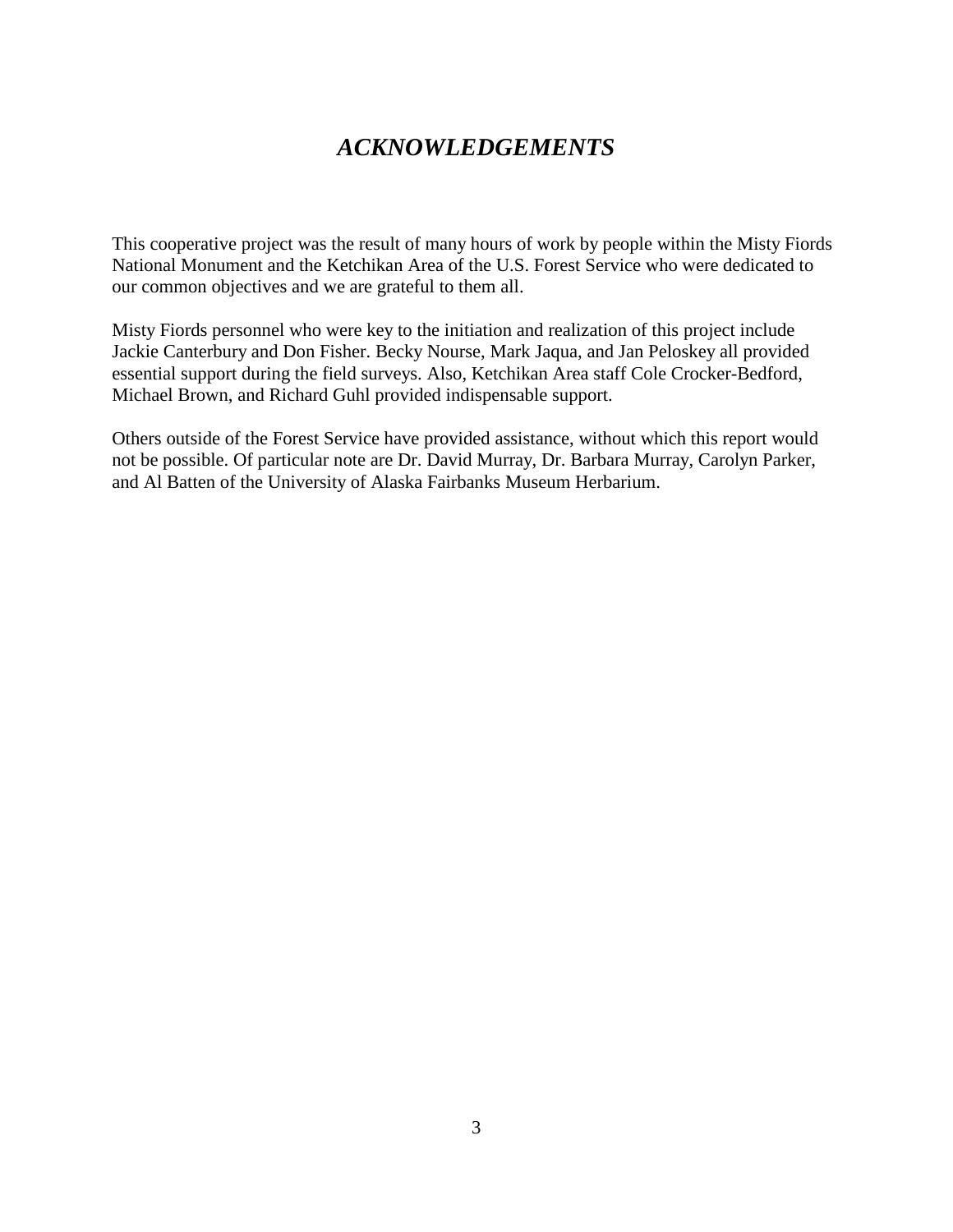# *TABLE OF CONTENTS*

|   | <b>INTRODUCTION:</b>                                                      |
|---|---------------------------------------------------------------------------|
|   |                                                                           |
|   | THE NATURE OF THE RARE VASCULAR PLANTS OF MISTY FIORDS<br><b>NATIONAL</b> |
|   | 1993 STUDY METHODOLOGY:                                                   |
|   |                                                                           |
| 5 |                                                                           |
|   | RARE VASCULAR PLANTS OF MISTY FIORD NATIONAL MONUMENT 9                   |
|   |                                                                           |
|   |                                                                           |
|   |                                                                           |
|   | <b>APPENDICES:</b>                                                        |
|   |                                                                           |

Appendix B: Plants of Misty Fiords National Monument.......................................... 48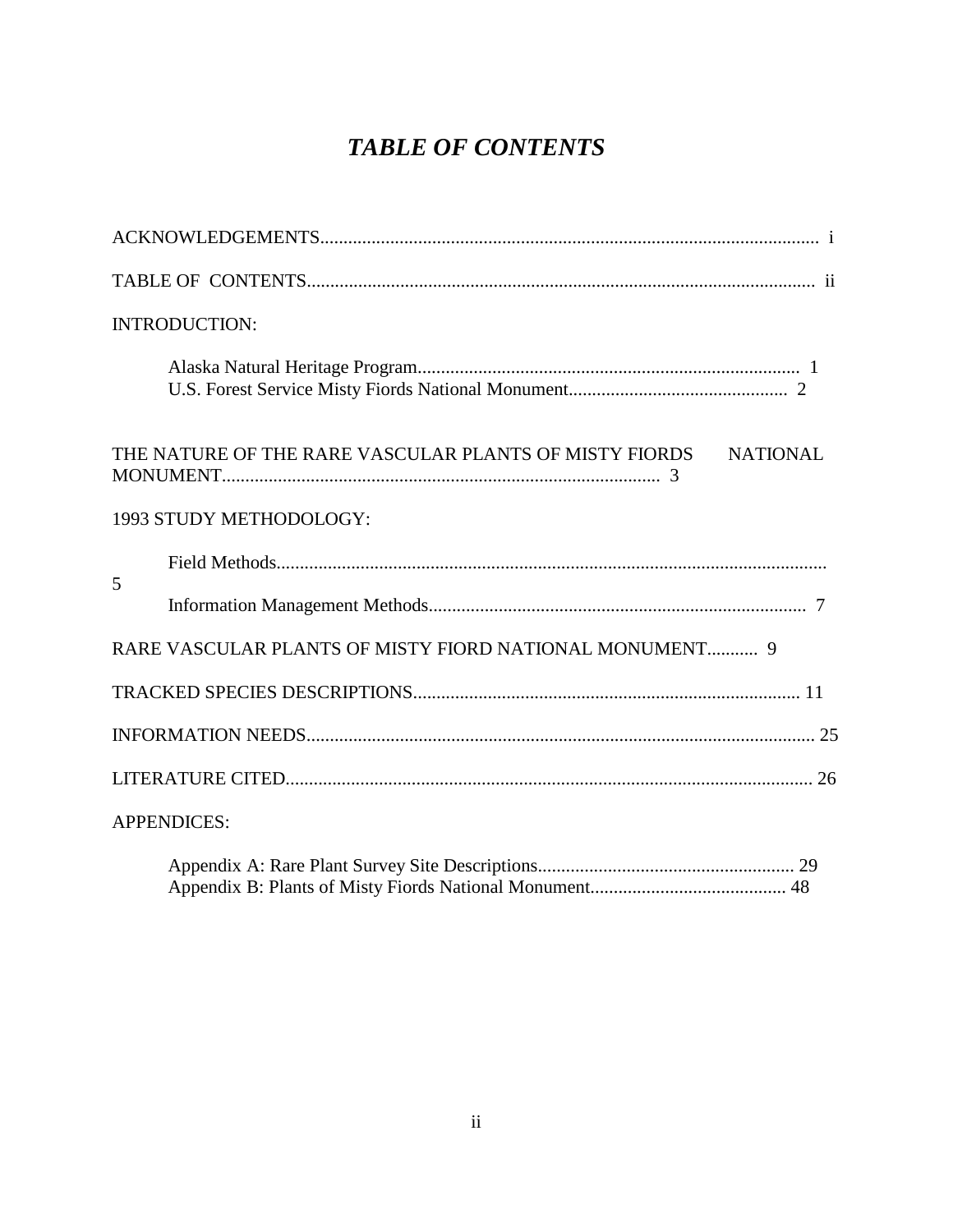# *INTRODUCTION*

In 1993 the University of Alaska's Alaska Natural Heritage Program (AKNHP) initiated a Challenge Cost-Share project with the Alaska Region of the Forest Service's Misty Fiords National Monument (MFNM). This cooperative project was designed to enhance the Monument's ability to manage for rare plant species and contribute to protecting the biodiversity of natural systems under its jurisdiction. The initial objective was to conduct a floristic survey and identify rare vascular plant species on Misty Fiords National Monument lands.

This report summarizes that survey and elaborates on the status of the rare vascular plant species of the Monument.

The 1993 Misty Fiords rare plant field survey consisted of over 20 field days from June through August. The survey documented six plant taxa considered globally rare by AKNHP to be present in Misty Fiords National Monument. As described in "Rare Vascular Plant Species of the U.S. Forest Service Alaska Region" and its supplements (DeLapp, 1991, 1992, 1993) the determining of a taxon as "globally rare" uses global and state plant occurrence patterns to order the status of a species. The standard ranks range from globally rare or endangered, state rare or endangered (G1/S1) to globally abundant, state abundant (G5/S5). The above six taxa are ranked globally as G1, G2, or G3 (and one species ranked G3G4). In addition to these taxa, there are 27 species documented from Misty Fiords National Monument ranked G4 or G5. These taxa are globally common but are rare on USFS lands in Alaska and possibly vulnerable to extirpation there. This report provides detailed information on the global, state, and local distributions of all these taxa . In addition to a discussion of rare taxa, a series of lists of more common vascular plant taxa encountered during the field survey are also presented here.

This report will be a practical reference for the managers, scientists, and planners of Misty Fiords National Monument. The report represents a continuing effort on the part of AKNHP and Region Ten to integrate a wide variety of information into a permanent, ongoing information database for use in rare plant species management. The purpose is to ensure continuing stewardship of rare plant taxa through basic research, inventory, and monitoring.

### **THE ALASKA NATURAL HERITAGE PROGRAM**

The Alaska Natural Heritage Program (AKNHP) was, at the inception of this project, a part of The Nature Conservancy (TNC), an international nonprofit organization dedicated to the conservation of biological diversity. In July of 1993 AKNHP was incorporated into the University of Alaska, Anchorage as part of its Environment and Natural Resources Institute. The biodiversity conservation ethic continues to drive AKNHP's program and define its goals.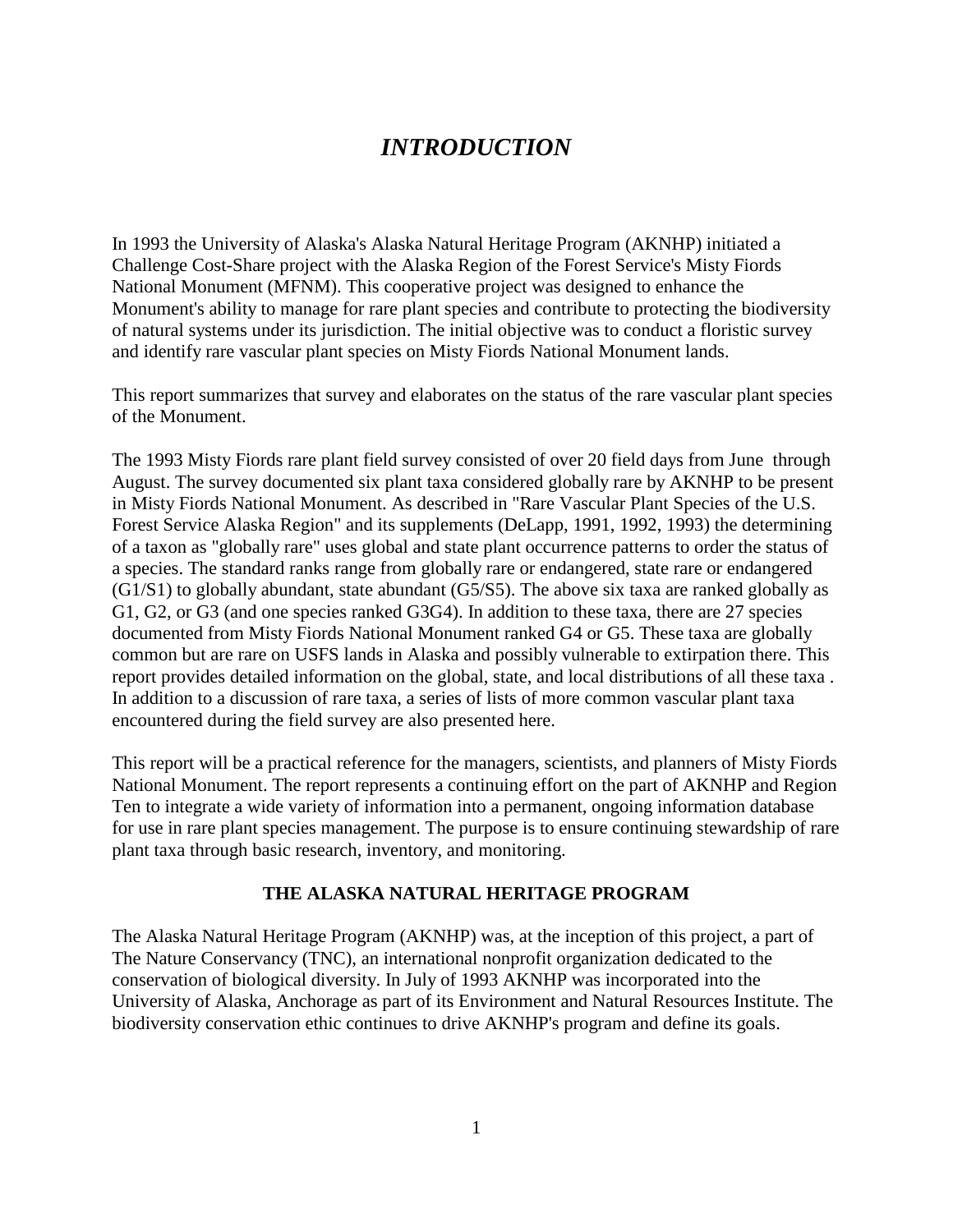The Alaska Natural Heritage Program identifies the elements of Alaskan natural diversity: plants, animals, plant communities, and critical natural features. Program inventory priorities are primarily driven by the element's abundance, distribution, and threat status, with an emphasis on rarity or endangerment. This methodology is standard within over 85 national and international heritage programs and requires data acquisition, interpretation, and management by a trained staff of scientists.

Species and plant community information is entered into a centralized AKNHP database in a stepwise fashion initiated by an extensive data collection process. A comprehensive document and archive search results in retrieval of primary and secondary literature, as well as notes, collections, and unpublished reports within and outside of Alaska. The database files are systematically populated according to subject and topic themes, such as ranking, taxonomy, biology, management, location, reference source, etc. The files are quality controlled at several stages of processing and relationally linked in a codified system. All location information is cross referenced to topographic maps and spatially referenced for GIS ready export.

# **U.S. FOREST SERVICE MISTY FIORDS NATIONAL MONUMENT**

The USFS has encouraged Challenge Cost-Share cooperative projects that provide unmistakable benefits to biodiversity management. The AKNHP/USFS Misty Fiords National Monument rare plant project is a mutual investment in attaining a comprehensive understanding of rare plant species on the Monument. This project builds upon the past cooperative projects between USFS Region Ten and AKNHP. It is our hope that this project will serve as a foundation on which further surveys in other USFS Region Ten management units can be based.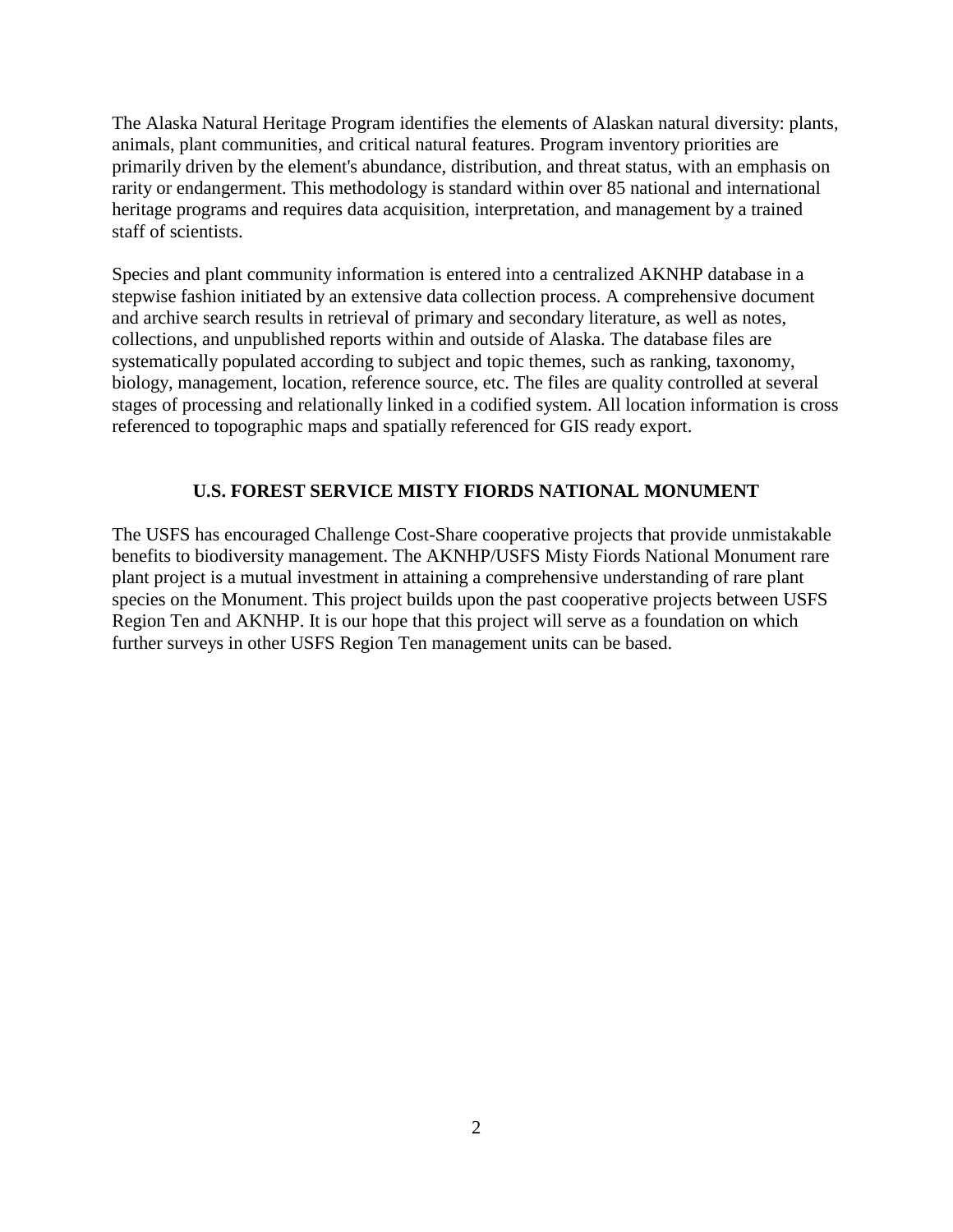# *THE NATURE OF THE RARE VASCULAR PLANTS OF MISTY FIORDS NATIONAL MONUMENT*

Present day Southeast Alaska can be characterized as an area that has been open to colonization by vascular plants for a relatively short period of time. At the height of Pleistocene glaciation (20,000-18,000 years ago) much of Southeast Alaska was covered by the Cordilleran Ice Sheet. Scientists are uncertain whether the ice sheet was unbroken across great distances or whether it consisted of a series of mountain glaciers and icefields such as persist at higher elevations of Southeast Alaska today (Pielou, 1991). Glacial refugia (areas free of ice at glacial maximum) were possibly present on the outer coast and on high alpine peaks. The distribution of this ice and its effect on the land continue to have a profound effect on the present-day distributions of the plants of the region. This effect is nowhere more evident than in the Misty Fiords National Monument.

Most of the vascular plant species of Southeast Alaska are widespread species that colonized the area after the melt of the ice. The majority of our flora consists of these relatively common taxa, particularly in forested communities. However, there are other elements of our flora that are less widespread, less common. The rarest elements of the flora of Southeast Alaska consist of regional endemics and disjuncts that may have persisted during the Pleistocene in scattered glacial refugia of two types: 1) coastal refugia of the outer islands and 2) nunataks of the high mountain peaks.

Coastal refugia are known to have existed on the Queen Charlotte Islands (Heusser, 1989). Recent field surveys on the outer islands of southern Southeast Alaska indicate that coastal refugia were present here as well. Nunatak refugia were those high peaks that protruded above the continental ice sheet. These refugia were especially common on the outer coast where the ice sheet dropped to the sea, but were also present further inland at higher elevations in Southeast Alaska. Many of these refugial areas are underlain by limestone or carbonate substrates. Modern day rare vascular plant species which probably persisted through the Pleistocene in these ice-free refugia include *Senecio moresbiensis* (found on Dall, Coronation, and Prince of Wales Islands), *Ligusticum calderi* (found on Dall Island), and *Salix reticulata* ssp. *glabellicarpa* (found in alpine areas near Juneau).

Due to the intense level of glaciation in Misty Fiords National Monument, its relative distance from the outer coast, and the lack of any significant limestone substrates, few of these globally rare relictual plant species are to be expected here (areas of Southeast Alaska closer to the outer coast with carbonate geologic substrates such as on the Craig and Thorne Bay Ranger Districts have a far greater incidence of rare plants). The Monument flora is dominated by those more widespread species which colonized the area after the retreat of the continental ice sheet. While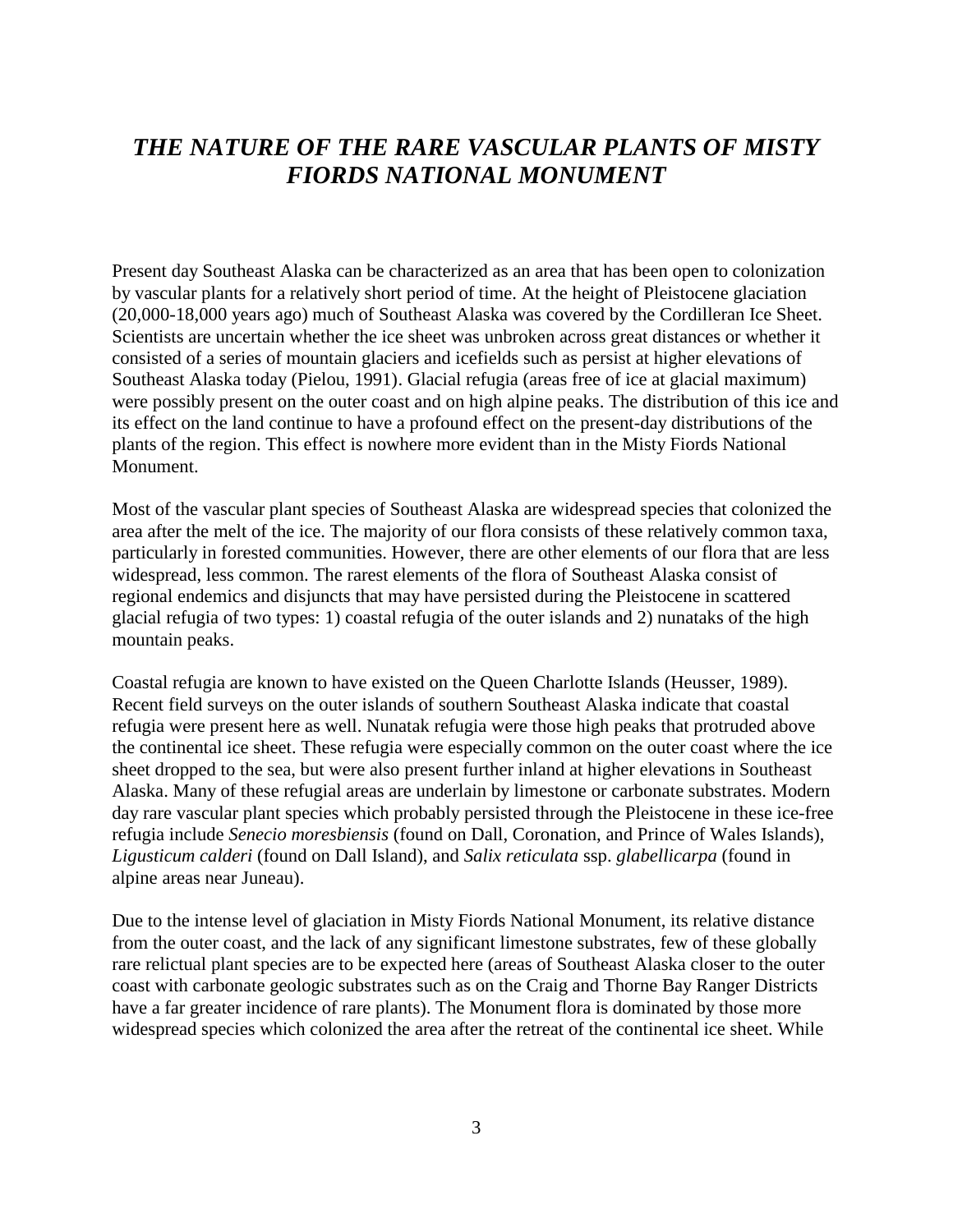these widespread taxa are more common on a global scale, a number of them are uncommon or rare on the regional or state level.

Most of the rare plant taxa of Misty Fiords National Monument exhibit one of two distribution patterns: 1) peripheral or 2) sporadic. Peripheral species are those occurring at or near the limit of their range. In Misty Fiords National Monument these consist primarily of plants of the Pacific Northwest at the northernmost limit of their range. Other peripheral species on Misty Fiords National Monument include interior species reaching their southernmost or westernmost limit and Beringian species reaching their easternmost and southernmost limit. Rare or uncommon peripheral species include *Taxus brevifolia*, *Abies lasiocarpa*, and *Lobelia dortmanna*. Species with sporadic distribution patterns are uncommon or rare plants with widely scattered occurrences. Locally rare sporadic species of Misty Fiords National Monument include *Asplenium viride*, *Malaxis monophylla*, and *Nymphaea tetragona*.

While ecological and silvicultural surveys have been conducted on Misty Fiords National Monument, few botanical surveys have been conducted in the area. The current project is the first Monument-wide intensive botanical survey to be conducted. Until now, our knowledge of the area's botanical resources has been based primarily on historical collections. And these historic collections are rare. While limited plant collections were made in areas such as Hyder, Cape Fox, and Yes Bay as long ago as 1894, the bulk of the Monument remains unexplored by botanists.

Recent vascular plant collections are limited. They include those of USFS biologists E.L. Little and Wayne Robuck, both who collected in the Monument during the early 1970's . USFS botanist Linda Vorobik conducted a rare plant survey on the Ketchikan Area in the late 1970's. Vorobik's collections include specimens from Monument lands in the Big and Little Goat Lakes area (Vorobik, 1980). Also, in the 1980's VTN Environmental Sciences (1982) conducted plant surveys in the Quartz Hill area for the Quartz Hill Molybdenum project Environmental Impact Statement.

In addition to the vascular plants of the Monument, numerous moss, liverwort, alga, and lichen species occur, often exhibiting similar distributional patterns as those of the vascular species. Some of these species may be quite rare (Schofield, 1989; Worley, 1972). Our knowledge of these species is almost nonexistent.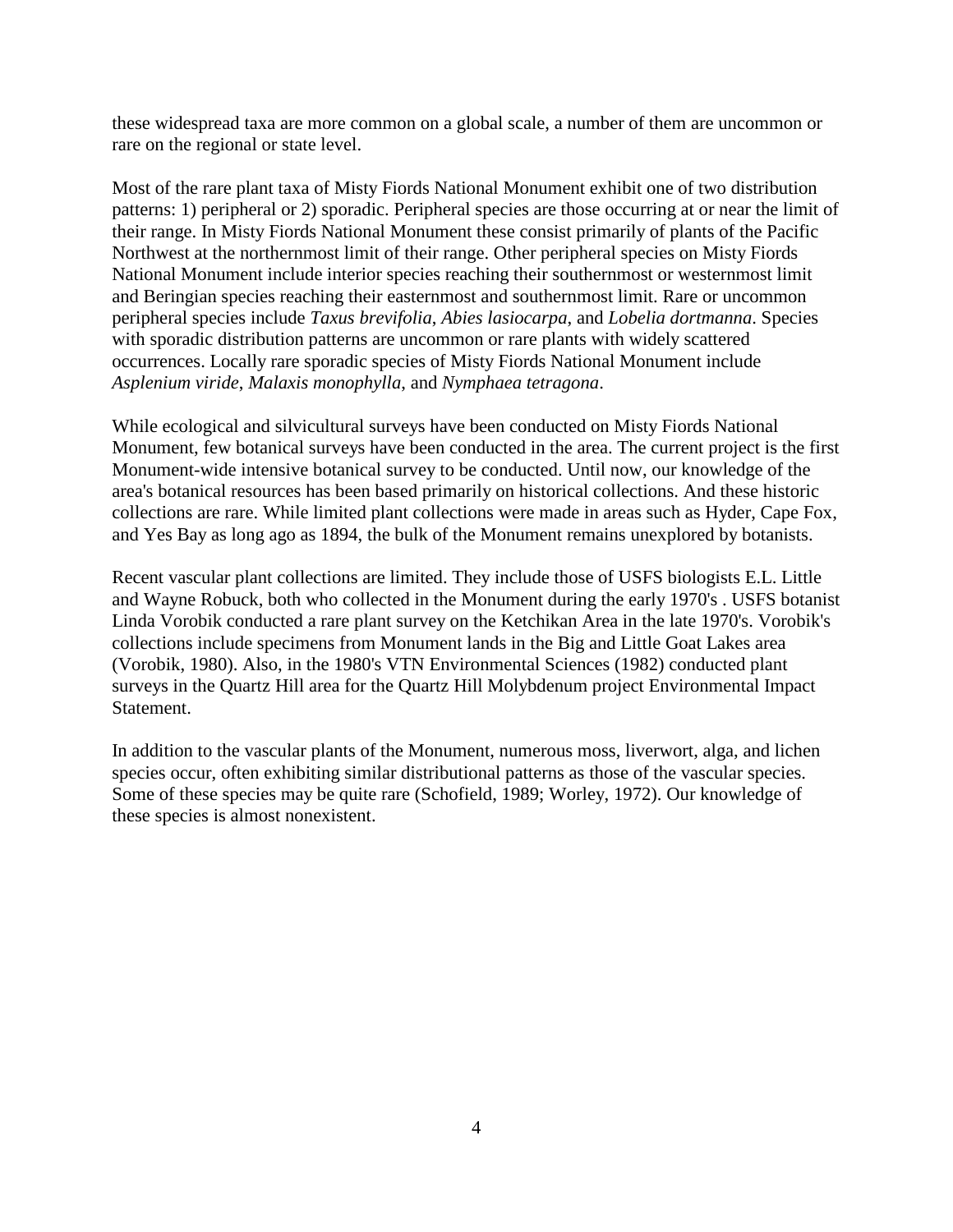# *1993 STUDY METHODOLOGY*

#### **FIELD METHODS**

AKNHP botanists John DeLapp and Mike Duffy conducted a floristic survey of Misty Fiords National Monument from June to August of 1993. Over 20 days were spent in the field with Misty personnel. Survey sites were selected on the basis of potential rare plant occurrences. Geologic substrate, previously documented occurrences of rare plants, unique habitat, and accessibility were among the parameters considered in selecting these field sites. At each site, a complete list of vascular plants was compiled, the site was photographed, specimens of flowering and fruiting species were collected, and community types and dominants were described. Nonvascular plants were collected when time allowed. Associated environmental parameters recorded included location, elevation, aspect, soil characteristics, and substrate type. Plant specimens were later identified and archived at the University of Alaska Museum Herbarium in Fairbanks and at the Tongass National Forest Herbarium in Sitka. Over fifty sites were surveyed during the field season. In addition to those sites surveyed during the 1993 season, information concerning two sites surveyed by the author during the 1991 field season are included as well. These sites are listed below. Full site descriptions are included in Appendix A of this report.



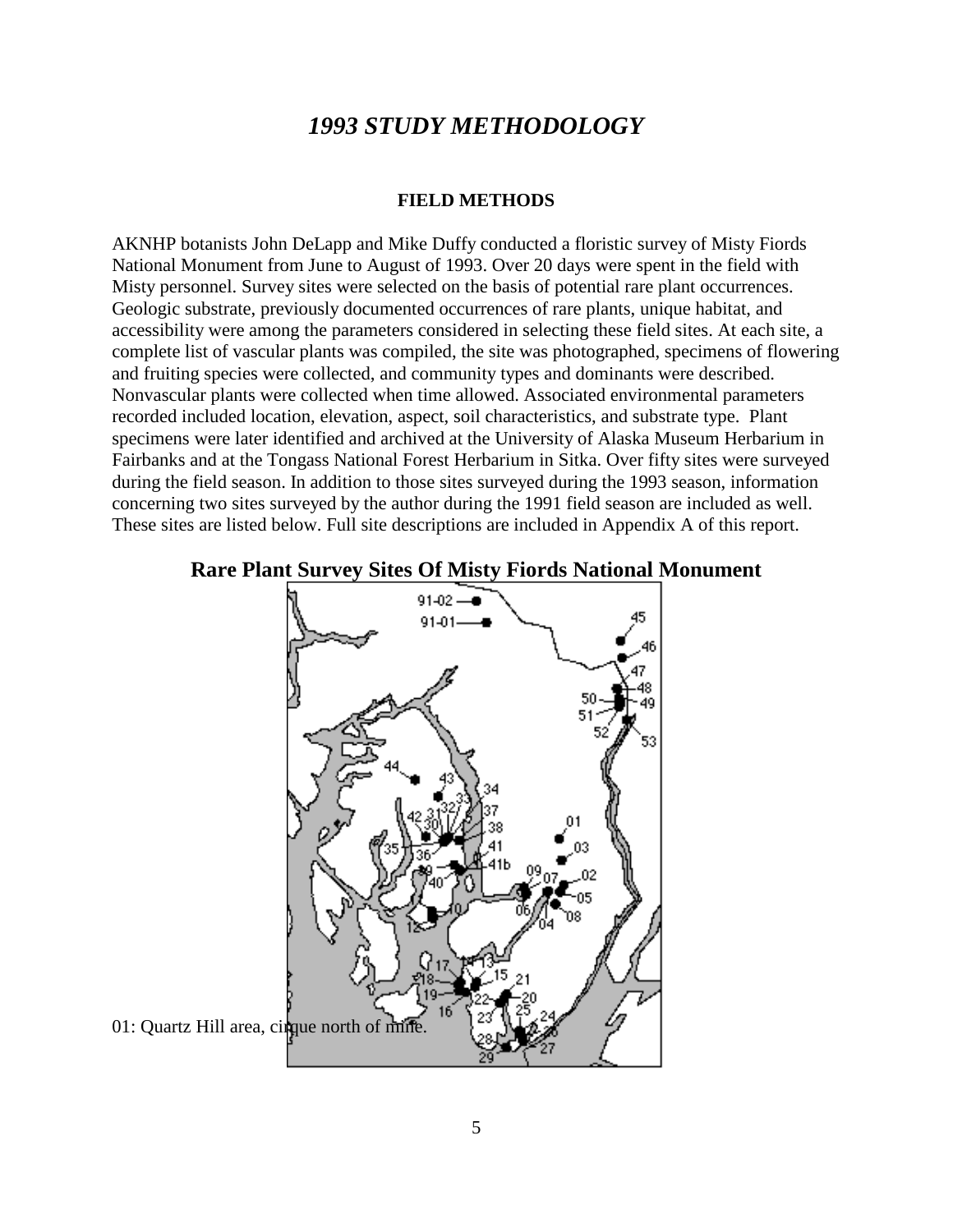- 02: Quartz Hill area, lower area on alpine ridge east of mine.
- 03: Quartz Hill area, higher area of alpine ridge east of mine.
- 04: Quartz Hill area, alpine ridge south of mine.
- 05: Quartz Hill area, alpine ridge east of Boca de Quadra.
- 06: Quartz Hill area, subalpine ridge SW of survey camp, between Wilson and Bakewell Arms.
- 07: Quartz Hill area, subalpine survey camp area, between Wilson and Bakewell Arms.
- 08: Quartz Hill area, alpine cirque in valley E of Boca de Quadra.
- 09: Wilson Arm at S end of Quartz Hill Road.
- 10: Alava Ridge muskeg.
- 11: Alava Ridge forest.
- 12: Alava Cabin area.
- 13: Head of Very Inlet.
- 14: Upper head of Very Inlet.
- 15: Marble narrows of Very Inlet.
- 16: Isthmus cove, Foggy Bay at mouth of Very Inlet.
- 17: Kirk Point village beach and slough.
- 18: Foggy Bay, eagle nest island.
- 19: Foggy Bay, Delong Island.
- 20: Head of Nakat Inlet, on fish corral island.
- 21: Estuarine head of Nakat Inlet, east drainage.
- 22: West side of Nakat Inlet, 2 miles S of head of inlet.
- 23: West side of Nakat Inlet, 2 miles S of head of inlet, along forested stream.
- 24: Just Island, mouth of Fillmore Inlet.
- 25: Just Island, at mouth of Fillmore Inlet, along stream feeding into small inlet.
- 26: Just Island, at mouth of Fillmore Inlet, mooring cove.
- 27: Mouth of Fillmore Inlet, point of land S of Just Island, S of mooring cove.
- 28: Tongass Island, Port Tongass, Fort site area.
- 29: Tongass Island, large cove on south shore, old village site.
- 30: Ella Lake, Ella Narrows cabin lakeshore.
- 31: Ella Lake, lower lake meadow on NE shore.
- 32: Ella Lake, lower lake outlet, E shore.
- 33: Ella Lake, lower lake outlet, N shore.
- 34: Ella Lake, small waterfall on NW shore near lake outlet.
- 35: Ella Lake, forested lakeshore N of Ella Narrows cabin.
- 36: Muskeg ponds N of Ella Narrows cabin, Ella Lake.
- 37: Ella Lake Trail muskeg.
- 38: Mouth of Ella Creek, Ella Bay, Behm Canal.
- 39: Head of Princess Bay, old growth forest.
- 40: East side of Princess Bay, in muskeg E of banding cabin.
- 41: Princess Bay lake, E side of Bay, E of banding cabin.
- 41b: Princess Bay, on E shore at banding cabin cove.
- 42: Above Marble Creek, in Revilla Island alpine.
- 43: Above Lake Grace, Revilla Island alpine.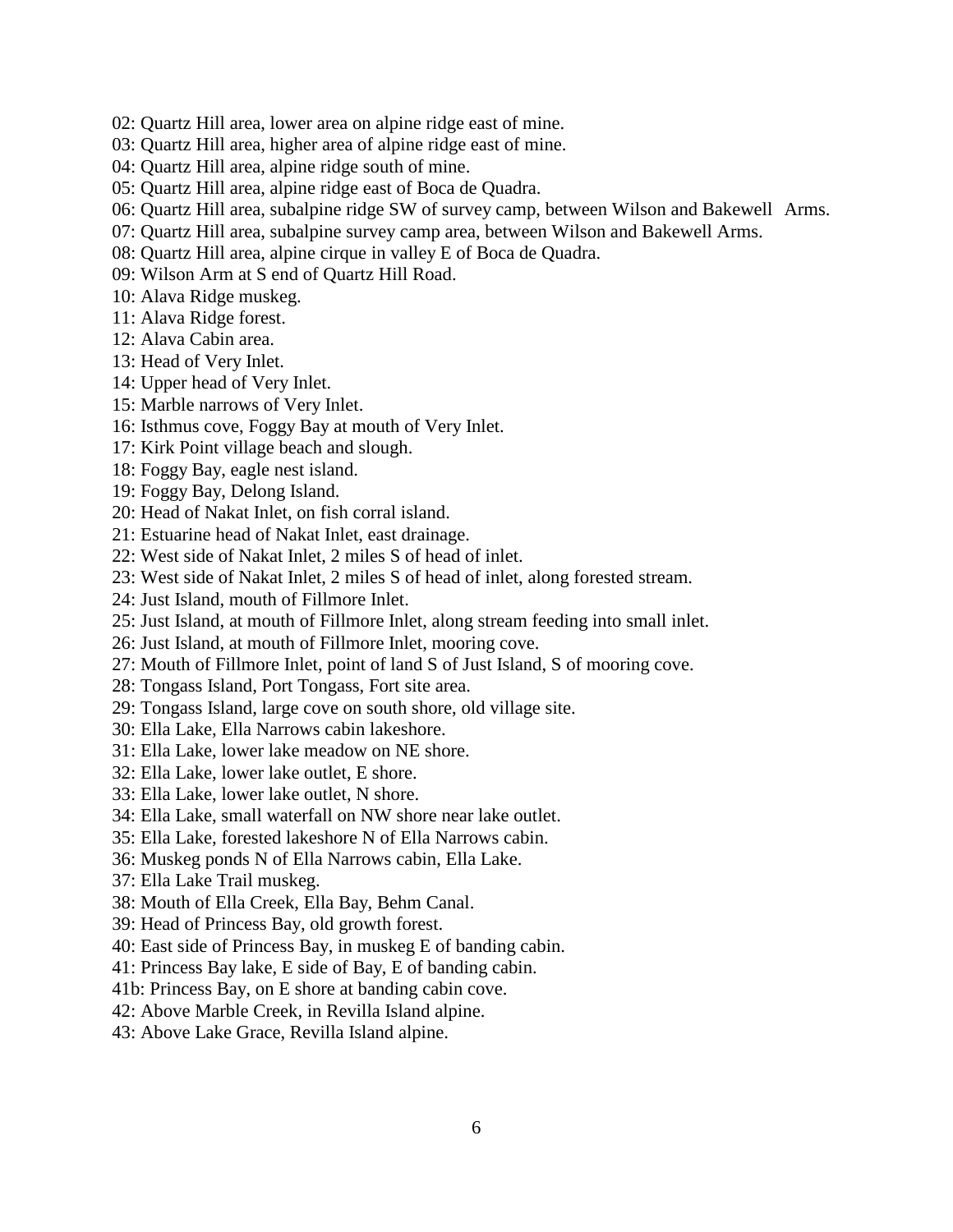- 44: Mt. Reid, Revilla Island alpine.
- 45: Summit Lake alpine, Canada, near Hyder; Mile 23.1 from Hyder intersection.
- 46: Hyder area, road above Premier Mine, Canada; Mile 18.5 from Hyder intersection.
- 47: Hyder area, river bar at Ninemile; Mile 8.2 from Hyder intersection.
- 48: Hyder area, beaver pond; Mile 8.0 from Hyder intersection, east of road.
- 49: Hyder area, Moe's Road; Mile 5.3 from Hyder intersection, 0.3 miles up trail.

50: Hyder area, Fish Creek; Mile 4.6 from Hyder intersection at trailhead, at confluence of Fish and Slide Creeks.

- 51: Hyder area, Titan Trail; Mile 4.2 from Hyder intersection, 0.5 mi. up trail.
- 52: Hyder area, river bar forest at end of second dike; Mile 3.9 from Hyder intersection.
- 53: Hyder town area, salt marsh at site of old border station.
- 91-01: Lower Blue River Lava Field.
- 91-02: Shore of Blue Lake.

# **INFORMATION MANAGEMENT METHODS**

At the end of the field season all collected plants were identified and archived at the University of Alaska Museum Herbarium in Fairbanks. All collection information was computerized and is on file at the Herbarium and at the AKNHP office. All rare plant information was entered into the AKNHP Biological and Conservation Database (BCD). The BCD consists of a relational database of Alaskan rare plant (and animal) information which includes species ranking, taxonomy, biology, management, location, information sources, and protection status.

Species (rareness) ranks are defined on the basis of the species' global and state rareness (or abundance). Within this report, taxa referred to as "high ranked species" are those taxa which are rarest on a scale of 1-5, from rare to abundant. These rankings are presented in the following tables:

# **Alaska Natural Heritage Program Rare Species Global Rankings**

- G1: Critically imperiled globally.
- G2: Imperiled globally.
- G3: Either very rare and local throughout its range or found locally in a restricted range.
- 
- G4: Apparently secure globally.
- G5: Demonstrably secure globally.

G#Q: Taxonomically questionable.

G#T#: Global rank of species and global rank of the described variety or subspecies of the species.

G#G#: Global rank of species uncertain, best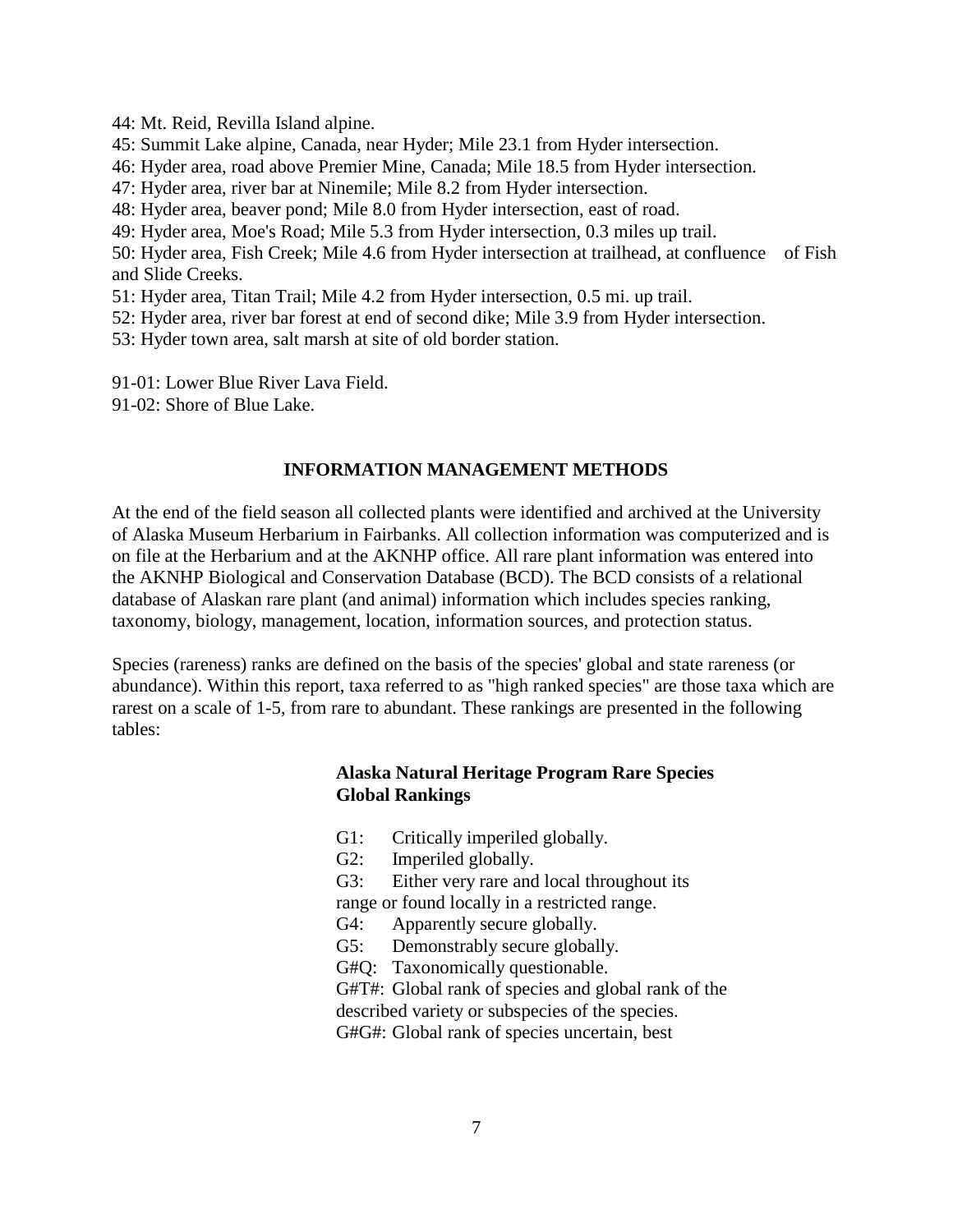described as a range between the two ranks.

# **Alaska Natural Heritage Program Rare Species State Rankings**

S1: Critically imperiled in state because of extreme rarity or because of some factor(s) making it especially vulnerable to extirpation from the state. S2: Imperiled in state because of rarity or because of some factor(s) making it very vulnerable to extirpation from the state. S3: Rare or uncommon in the state.

S4: Apparently secure in state, with many occurrences.

S5: Demonstrably secure in state, with many occurrences.

SR#: Reported from the state, but not yet verified. SP: Occurring in nearby state or province; not yet reported in state, but probably will be encountered with further inventory.

S#S#: State rank of species uncertain, best described as a range between the two ranks.

#### **Nomenclature**

Plant nomenclature in this report follows that of the University of Alaska at Fairbanks Herbarium and its Northern Plant Documentation Center Database (D.F. Murray, pers. com.). When the plant scientific names vary from those as stated in Hulten (1968) or Muller (1982) synonyms are included.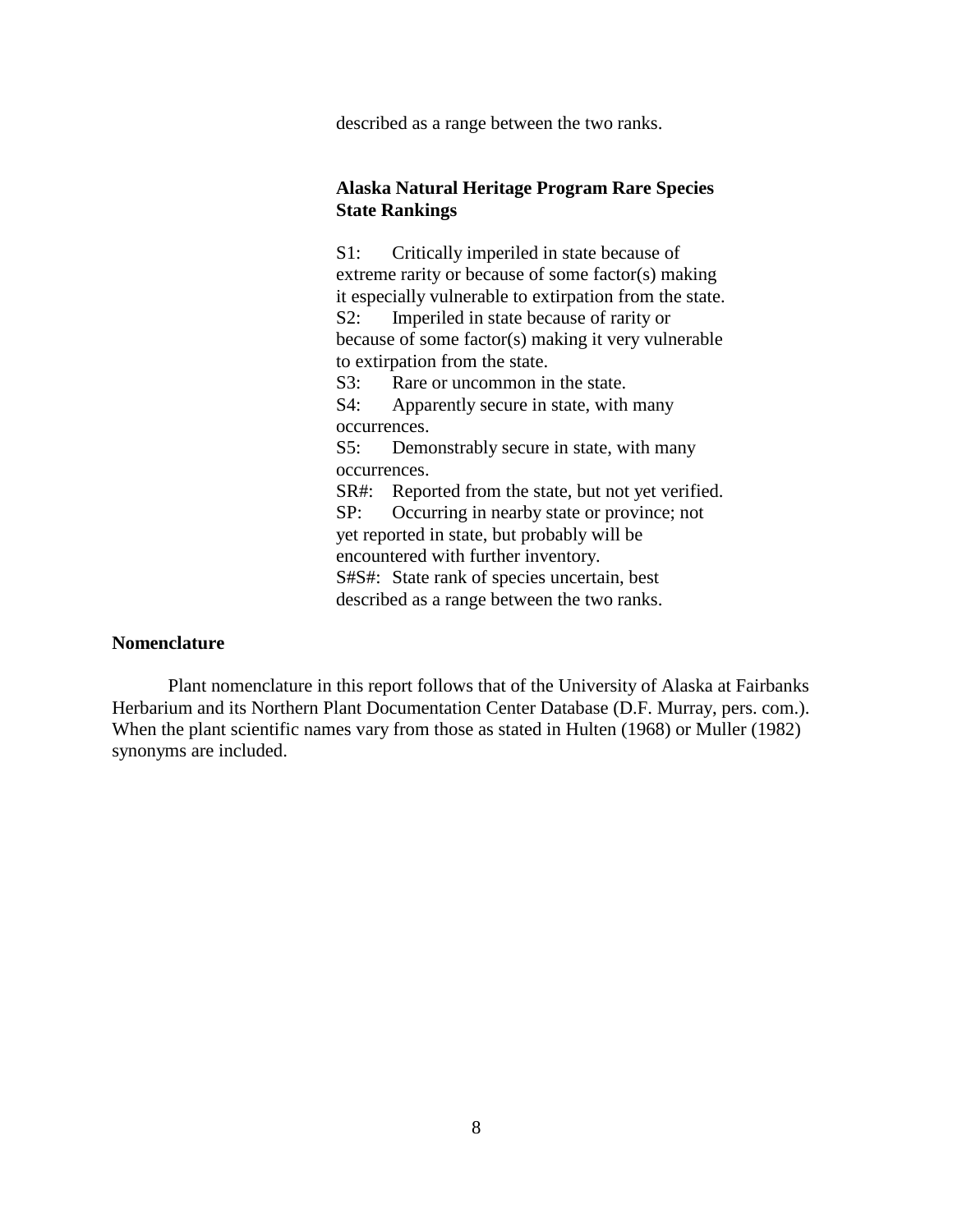# *RARE VASCULAR PLANTS OF MISTY FIORD NATIONAL MONUMENT*

Over 300 taxa of vascular plants were collected in Misty Fiords National Monument during the course of this project. Almost 500 vascular taxa are expected to occur on the Monument according to Hulten (1968). The following table summarizes these numbers:

|                                      | Family | Genus | Species |
|--------------------------------------|--------|-------|---------|
| Collected                            | 61     | 184   | 317     |
| <b>Expected But</b><br>Not Collected |        | 63    | 167     |
| Total                                | 68     | 247   | 484     |

Vascular Plant Taxa of Misty Fiords National Monument:

A full list of collected and expected taxa is presented (by family) in Appendix B of this report.

Over 430 ranked Alaskan vascular plant taxa are currently being tracked by AKNHP. Of these, over 140 are known to occur on USFS Region 10 lands. Thirty-three of these taxa were collected from Misty Fiords National Monument during the present study. Three of these taxa are on the Region Ten sensitive species list: C*arex lenticularis* var. *dolia*, *Cirsium edule*, and *Platanthera chorisiana*. The tracked taxa occurring on Misty Fiords National Monument lands are listed as follows:

# **Tracked Rare Plants Documented on Misty Fiords National Monument**

| Taxon                                            | Rank                          |
|--------------------------------------------------|-------------------------------|
| <i>Abies amabilis</i> (Douglas) James Forbes     | G4 S3                         |
| Abies lasiocarpa (Hook.) Nutt.                   | G <sub>5</sub> S <sub>4</sub> |
| Agoseris glauca (Pursh) Raf.                     | G4G5 S1                       |
| Asplenium viride Hudson                          | G <sub>5</sub> S <sub>3</sub> |
| Atriplex patula L. var. alaskensis (Wats.) Welsh | G3G4Q S3S4                    |
| Campanula lasiocarpa Cham.                       | G <sub>5</sub> S <sub>5</sub> |
| Carex atrostachya Olney                          | G5 S1S2                       |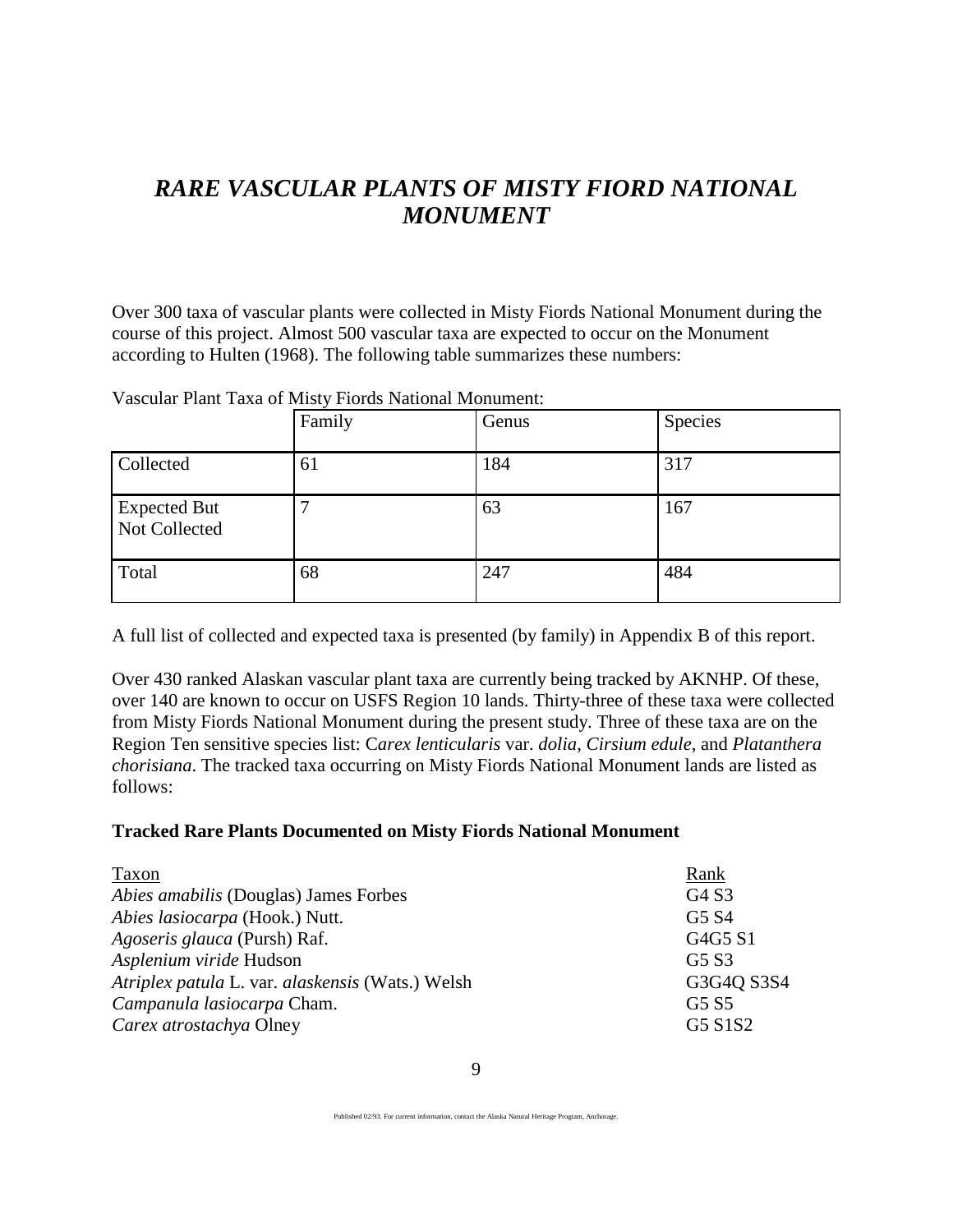| Carex lenticularis Michaux var. dolia (M.E. Jones) Standley                        | G5T2 S2                       |
|------------------------------------------------------------------------------------|-------------------------------|
| Carex stipata Muhlenb.                                                             | G <sub>5</sub> S <sub>1</sub> |
| Cassiope lycopodioides (Pallas) D. Don                                             | G <sub>3</sub> S <sub>3</sub> |
| Castilleja parviflora Bong.                                                        | G4? S2                        |
| Chimaphila umbellata (L.) W. P. G. Barton ssp. occidentalis (Rydb.) Hulten G5T5 S3 |                               |
| <i>Cirsium edule</i> Nutt.                                                         | G3 S1                         |
| Geocaulon lividum (Richardson) Fern.                                               | G5 S5                         |
| Kalmia polifolia Wangenh. ssp. polifolia                                           | G5T5 S3S4                     |
| Lobelia dortmanna L.                                                               | G4S1                          |
| Lonicera involucrata (Richardson) Banks                                            | G4G5 S2                       |
| Lycopodium inundatum L.                                                            | G5 S3                         |
| Lycopus uniflorus Michaux                                                          | G5 S3                         |
| Malaxis monophylla (L.) Sw.                                                        | G5 S3S4                       |
| Mimulus lewisii Pursh                                                              | G5 S1                         |
| Nymphaea tetragona Georgi                                                          | G5 S5                         |
| Oxycoccus palustris Pers.                                                          | G <sub>5</sub> S <sub>1</sub> |
| <b>Pentstemon serrulatus Menzies</b>                                               | G4S1                          |
| Platanthera cf. chorisiana (Cham.) Reichb.                                         | G2G3 S2                       |
| Polystichum setigerum (Presl) Presl                                                | G3 S2                         |
| Rorippa curvisiliqua (Hook.) Besser                                                | G5S1                          |
| Scirpus subterminalis Nelson                                                       | G4G5 S1                       |
| Smilacina racemosa (L.) Desf.                                                      | G5 S2                         |
| Spiraea douglasii Hook. ssp. menziesii (Hook.) Calder & R. Taylor                  | G5 S2                         |
| Stachys emersonii Piper                                                            | G <sub>5</sub> S <sub>1</sub> |
| Taxus brevifolia Nutt.                                                             | G4 S2                         |
| Woodsia glabella R. Br.                                                            | G5 S4                         |

The global and state ranks of all these species are summarized as follows:

# **Tracked Taxa by Global Rank: Tracked Taxa by State Rank:**

| G <sub>1</sub>    | 0  | S <sub>1</sub> |                |
|-------------------|----|----------------|----------------|
| G1G <sub>2</sub>  | 0  | S1S2           |                |
| G2                |    | S <sub>2</sub> | 8              |
| G <sub>2G</sub> 3 |    | S2S3           |                |
| G <sub>3</sub>    | 3  | S <sub>3</sub> | 6              |
| G3G4              |    | S3S4           | 3              |
| G <sub>4</sub>    | 5  | <b>S4</b>      | $\overline{2}$ |
| G4G5              | 3  | S4S5           |                |
| G <sub>5</sub>    | 19 | S <sub>5</sub> | 3              |

Published 02/93. For current information, contact the Alaska Natural Heritage Program, Anchorage.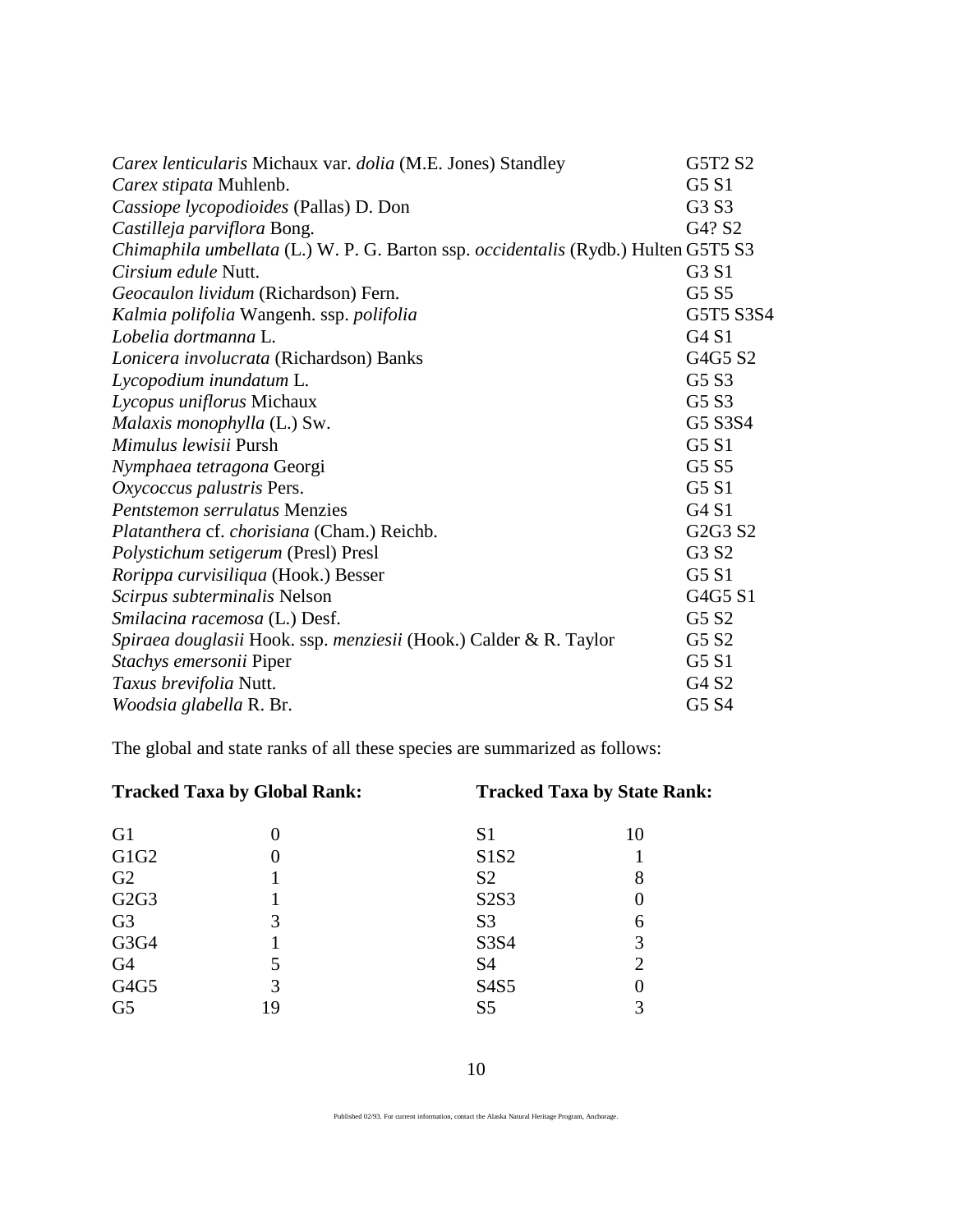Total 33 Total 33

11

Published 02/93. For current information, contact the Alaska Natural Heritage Program, Anchorage.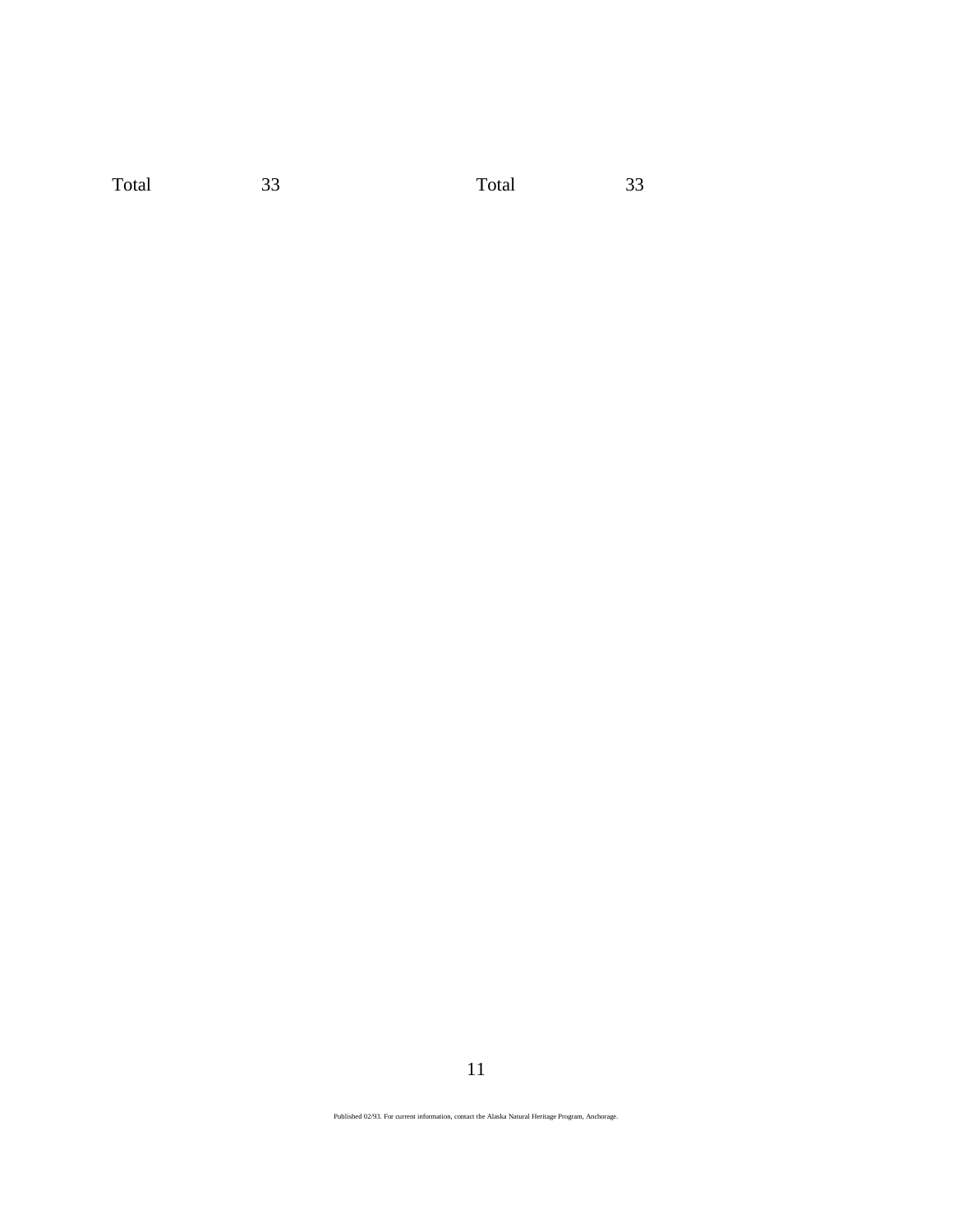# *TRACKED SPECIES DESCRIPTIONS*

*Abies amabilis* (Douglas) James Forbes

**Common Name:** Pacific Silver Fir.

**Taxonomic Status:** A distinct species.

**Global Rank:** G4 - Moderately widespread in limited geographic range.

**Alaska Rank:** S3 - Uncommon in restricted range.

**Plant Habit:** Dicot, Pinaceae; an evergreen tree.

**Habitat:** Forested slopes and flats, with spruce and hemlock.

**Abundance:** Locally abundant in appropriate habitat; in Alaska common in restricted areas of appropriate habitat.

**Global Range:** Southern Southeast Alaska to northwestern California.

- **Alaska Range:** Limited to extreme Southeast Alaska. Common in the Hyder area. Viereck and Little (1972) include unverified reports from Kosciusko and northern Prince of Wales Islands.
- **Misty Fiord Specifics:** Occasional in mixed hemlock spruce forest. Collected in 1993 from the west slope of upper Nakat Bay and mouth of Fillmore Inlet; also recorded from the Very Inlet area, Marten Arm, Hyder, and Smeaton Bay.

*Abies lasiocarpa* (Hook.) Nutt.

**Common Name:** Subalpine Fir.

**Taxonomic Status:** A distinct species.

**Global Rank:** G5 - Common and widespread in mountainous Western North America.

**Alaska Rank:** S4 - Uncommon to occasional, restricted range.

**Plant Habit:** Dicot, Pinaceae; an evergreen tree.

**Habitat:** Forested flats and slopes to subalpine slopes near timberline.

**Abundance:** Abundant in appropriate habitat in the center of its range; rare to occasional in Southeast Alaska.

**Global Range:** Southeastern Alaska, western Canada, south to Oregon, Arizona, and New Mexico.

- **Alaska Range:** Scattered through Southeast Alaska. Documented by Worley and Jaques (1973) from Hyder, Dall Island, central and northern Prince of Wales Island, Taku Inlet, and upper Lynn Canal. Also known from Heceta Island.
- **Misty Fiord Specifics:** Locally common in Sitka spruce forest along Salmon River near Hyder. Previous reports of the species' occurrence in Very Inlet and Boca de Quadra areas were not verified during the current survey and were considered doubtful according by Worley and Jaques (1973).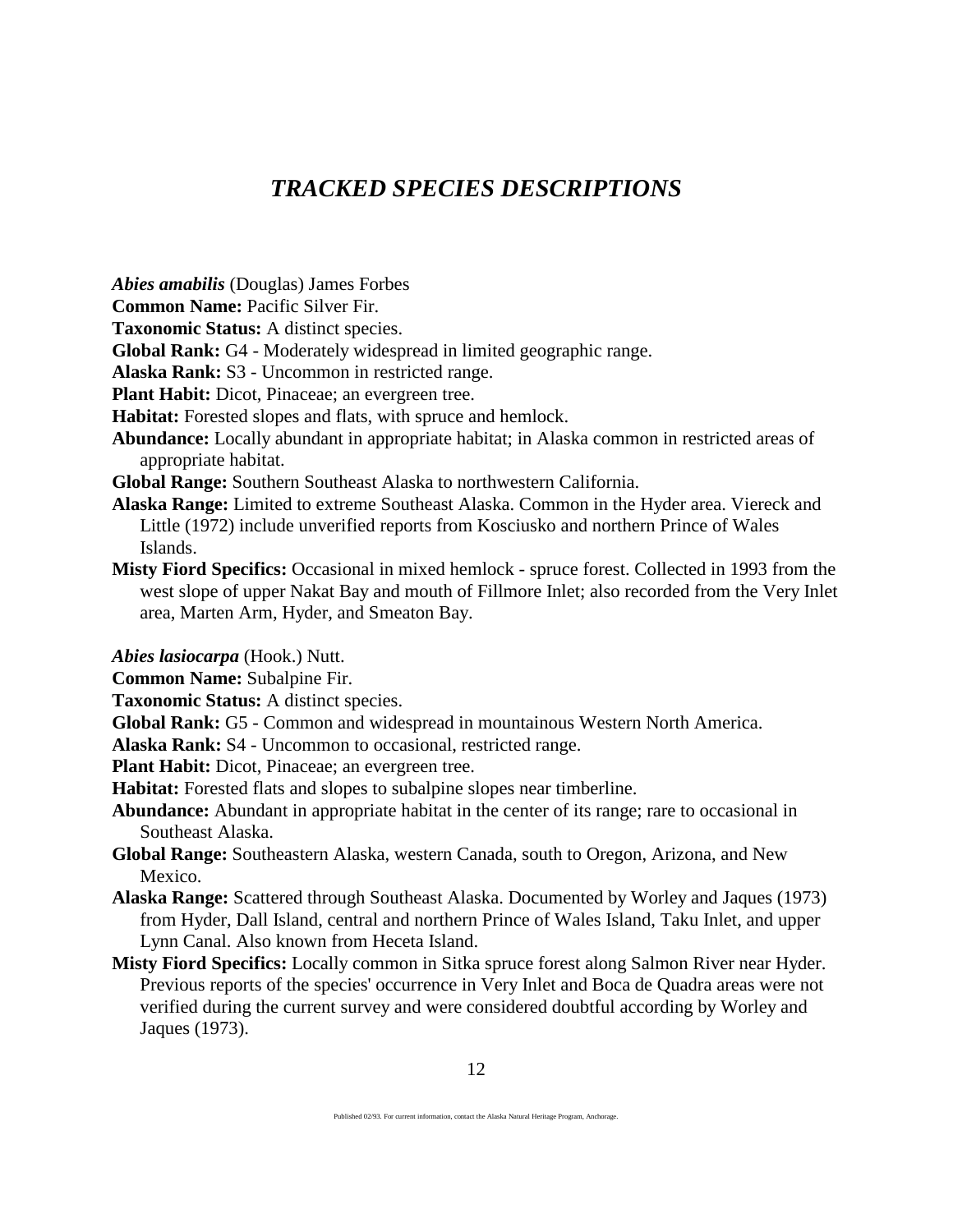*Agoseris glauca* (Pursh) Raf.

- **Common Name:** Pale Agoseris.
- **Taxonomic Status:** A distinct species.
- **Global Rank:** G4G5 Widespread and common in western North America.
- **Alaska Rank:** S1 Limited to less than five documented occurrences, all in Southeast.
- **Plant Habit:** Dicot, Asteraceae; a perennial scapose herb.
- **Habitat:** Open slopes and meadows.
- **Abundance:** Common in appropriate habitat; abundance in Alaska unknown, inventory needed.
- **Global Range:** Northwest and Yukon Territories, Southeastern Alaska, south to Arizona, east to Minnesota.
- **Alaska Range:** Limited to upper Lynn Canal and alpine near Hyder.
- **Misty Fiord Specifics:** Not documented from Misty Fiords land, but collected in 1993 from Summit Lake alpine of Canada, near Hyder. Almost certainly to be found on Misty Fiords National Monument lands.

*Asplenium viride* Hudson

**Common Name:** Green Spleenwort.

- **Taxonomic Status:** A distinct species; referred to as *Asplenium trichomanes-ramosum* L. by Lellinger (1985).
- **Global Rank:** G5 Tens of thousands of occurrences across boreal northern hemisphere.
- **Alaska Rank:** S3 Occasional throughout Southeast Alaska in appropriate habitat.
- **Plant Habit:** Pteridophyte, Aspleniaceae, small evergreen fern.
- **Habitat:** On (often calcareous) rocks and crevices.
- **Abundance:** Occasional in appropriate habitat.
- **Global Range:** Scattered across boreal Northern Hemisphere.
- **Alaska Range:** Primarily in Southeast Alaska, with isolated occurrences in Southcentral and Seward Peninsula.
- **Misty Fiord Specifics:** Collected in 1993 from Very Inlet and Ella Lake, with additional documented occurrences from the Salmon River near Hyder and Yes Bay according to Hulten (1941).

*Atriplex patula* L. var. *alaskensis* (Wats.) Welsh

- **Common Name:** Alaska Orache.
- **Taxonomic Status:** A distinct taxon. Treated as distinct species, *Atriplex alaskensis* S. Wats., by Hulten (1968) and by Douglas, et al. (1989).
- **Global Rank:** G5T3T4Q 12-20 occurrences, but clearly under collected.
- **Alaska Rank:** S3S4 While there are only 13 occurrences documented in Alaska in Hulten (1968), characteristics of the distribution and habitat indicate that the species is likely more

Published 02/93. For current information, contact the Alaska Natural Heritage Program, Anchorage.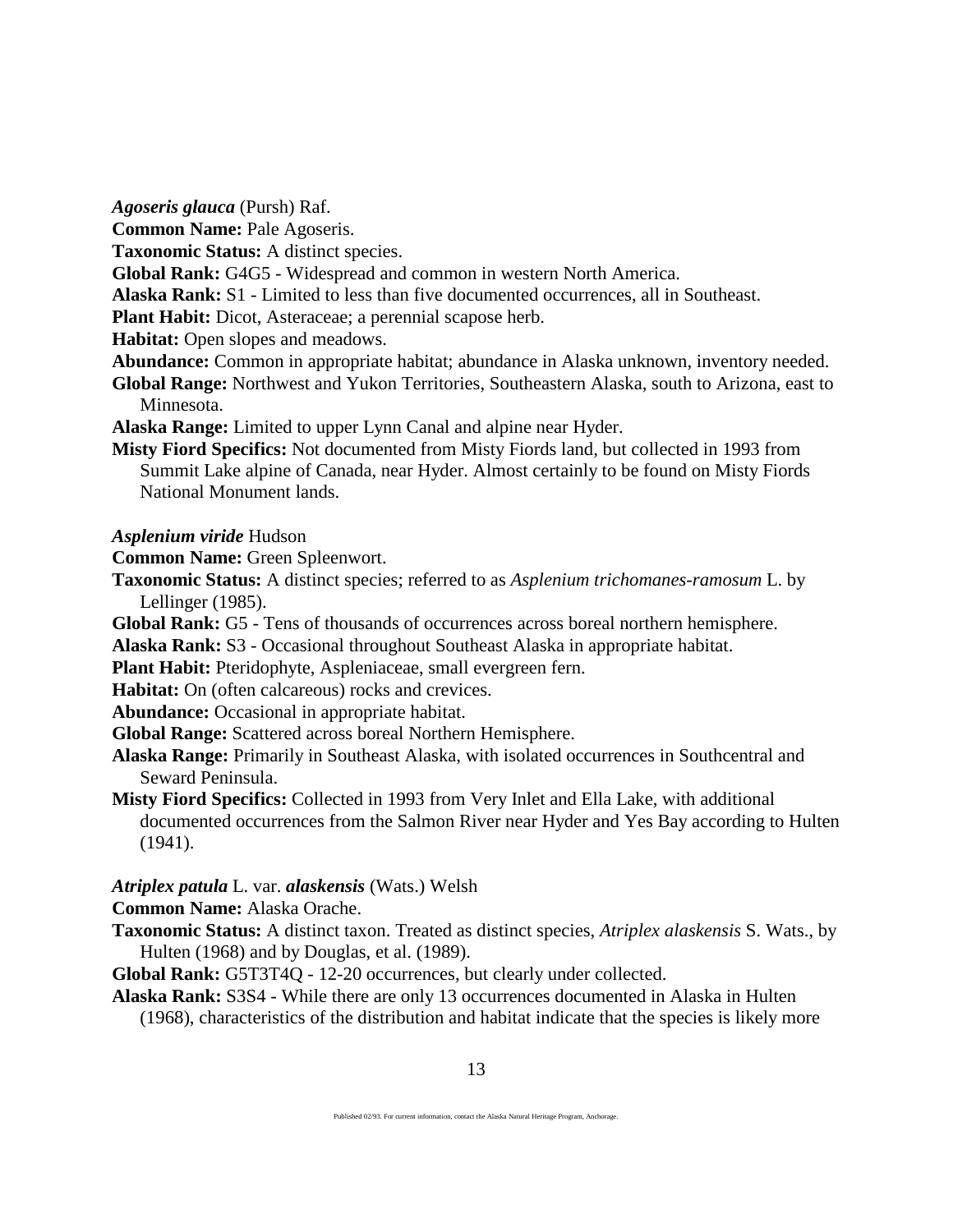widespread.

**Plant Habit:** Dicot, Chenopodiaceae; an annual herb.

**Habitat:** Saline sandy soils of seashores.

**Abundance:** Global and Alaska abundance unknown. Probably more common throughout its range in Southeast and Southcentral Alaska.

**Global Range:** Limited to coastal southern Alaska.

- **Alaska Range:** Limited to seashores of southern Alaska from Shumagin Islands to southern Southeast Alaska.
- **Misty Fiord Specifics:** Collected in 1993 from shores of Foggy Bay. Other occurrences on beaches of Misty Fiords are likely.

#### *Campanula lasiocarpa* Cham.

**Common Name:** Common Alaska Harebell.

- **Taxonomic Status:** A distinct species.
- **Global Rank:** G5 175 occurrences documented, species frequent in northern and western North America.
- **Alaska Rank:** S5 Occasional to common in much of Alaska, except coastal Southeastern Alaska, where rare.
- **Plant Habit:** Dicot, Campanulaceae; a perennial herb.

**Habitat:** Alpine heaths and sandy tundra.

**Abundance:** Common in appropriate habitat.

- **Global Range:** Throughout Alaska, western Alberta, British Columbia, western Mackenzie, Yukon.
- **Alaska Range:** Common throughout much of Alaska except in coastal Southcentral and Southeast, where rare.
- **Misty Fiord Specifics:** Not documented from Misty Fiords land, but collected in 1993 from Summit Lake alpine of Canada, near Hyder. Almost certainly to be found on Misty Fiords National Monument lands.

*Carex atrostachya* Olney

**Common Name:** Slender Beak Sedge.

- **Taxonomic Status:** A distinct species. Sometimes spelled *Carex athrostachya*.
- **Global Rank:** G5 Rank is based on the extent of the species range.
- **Alaska Rank:** S1S2 Few documented element occurrences in Alaska, but very possibly overlooked and more common, as it is fairly widespread in British Columbia (Taylor, 1983).

**Plant Habit:** Monocot, Cyperaceae; a perennial sedge.

**Habitat:** Dry to wet meadows.

**Abundance:** Occasional to common in appropriate habitat. Uncommon to rare in Alaska.

**Global Range:** Cordilleran species, extending from coastal southern and southeast AK (less commonly interior AK) southward to CA, UT, CO.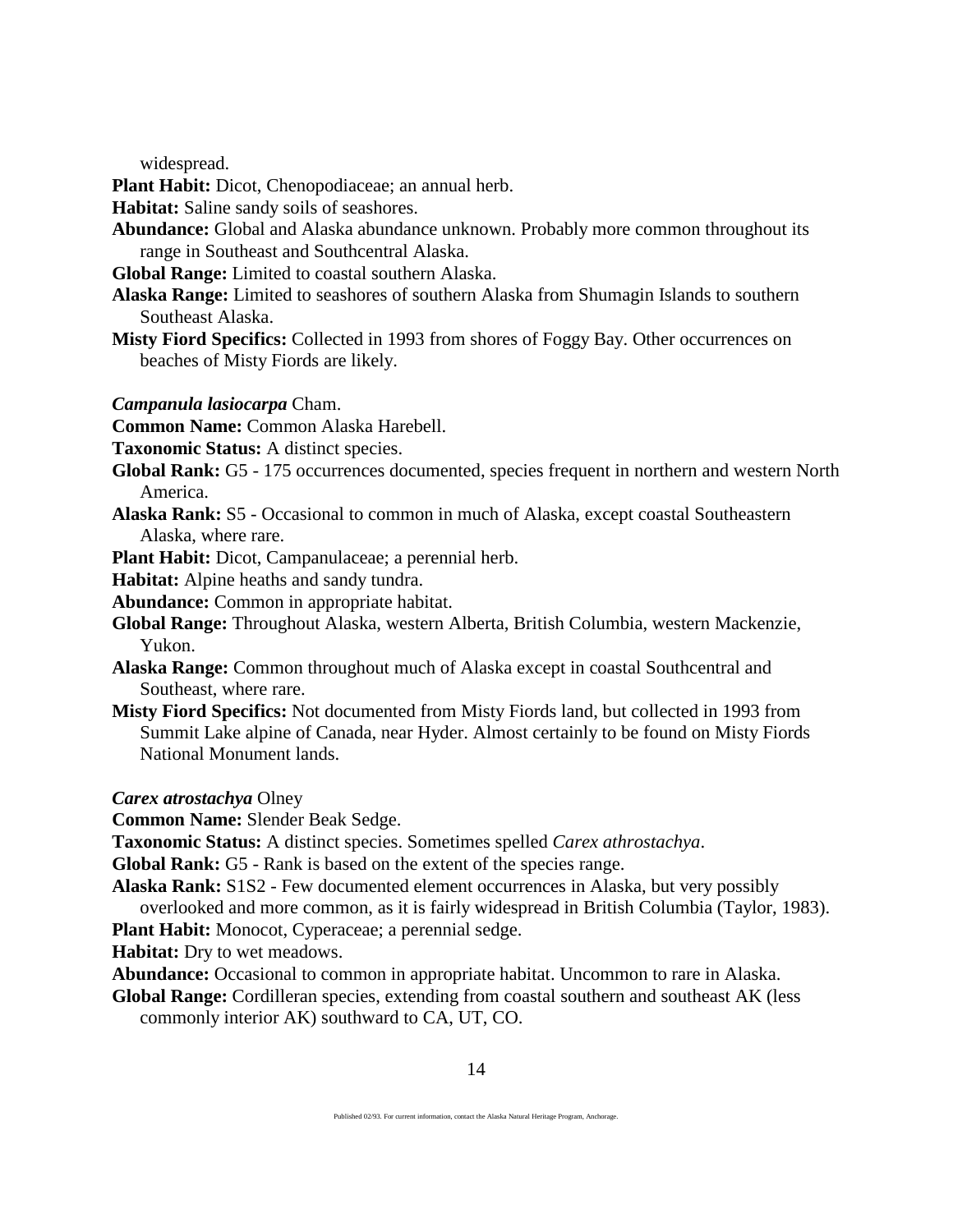**Alaska Range:** Isolated occurrences in southeast, south central and interior Alaska.

**Misty Fiord Specifics:** Collected in 1993 in Hyder area, on shore of beaver pond in wet sedge meadow. To be expected elsewhere in the Monument.

*Carex lenticularis* Michaux var. *dolia* (M.E. Jones) Standley

**Common Name:** Goose-grass Sedge.

- **Taxonomic Status:** A distinct taxon. There is some question concerning the status of this species in Alaska. Standley (1981) treats this taxon in a broad sense, including *Carex enanderi* Hult. The taxon originally described as *Carex plectocarpa* F.J. Hermann was restricted in distribution to Montana and the vicinity of Juneau, Alaska.
- **Global Rank:** G5T2 Possibly declining populations; "few collections of var. *dolia* are known" (Standley, 1981). Listed as Federal category 2 in 90-02-21 Federal Register.
- **Alaska Rank:** S2 Few verified occurrences of the species in the state. Included on Region Ten sensitive species list.
- **Plant Habit:** Monocot, Cyperaceae; a caespitose perennial sedge, producing only short rhizomes; forming small to large populations.
- **Habitat:** Wet meadows and lake shores, snowbeds, occurring primarily between 1500-3000 meters (down to 600 meters in southeast Alaska).
- **Abundance:** Unknown, inventory needed. Alaskan abundance unknown. Limited number of collections would indicate a small number of individuals.
- **Global Range:** Coast mountains of Alaska and British Columbia and in the Rocky Mountains from Jasper, B.C., south to Glacier National Park, Montana.
- **Alaska Range:** Limited to the alpine of coastal Southcentral and Southeast Alaska.
- **Misty Fiord Specifics:** Collected in 1993 from Revilla Island alpine above Marble Creek. Also documented from Chickamin Glacier area.

*Carex stipata* Muhlenb.

**Common Name:** Sawbeak Sedge.

**Taxonomic Status:**

**Global Rank:** G5 - Widespread in North America and east Asia, with thousands of occurrences.

**Alaska Rank:** S1 - Rare in Alaska, with fewer than five documented occurrences.

**Plant Habit:** Monocot, Cyperaceae; a caespitose perennial sedge.

**Habitat:** Stream sides, wet meadows, and muskegs according to Welsh (1974).

**Abundance:** Common in appropriate habitat.

**Global Range:** Widespread from coastal southern Alaska to California, to east coast of North America.

**Alaska Range:** Limited to Kenai Peninsula and Southeastern Alaska.

**Misty Fiord Specifics:** Collected in 1993 in the Hyder area on shore of beaver pond in wet sedge meadow. Possibly elsewhere in the monument as a rare occurrence.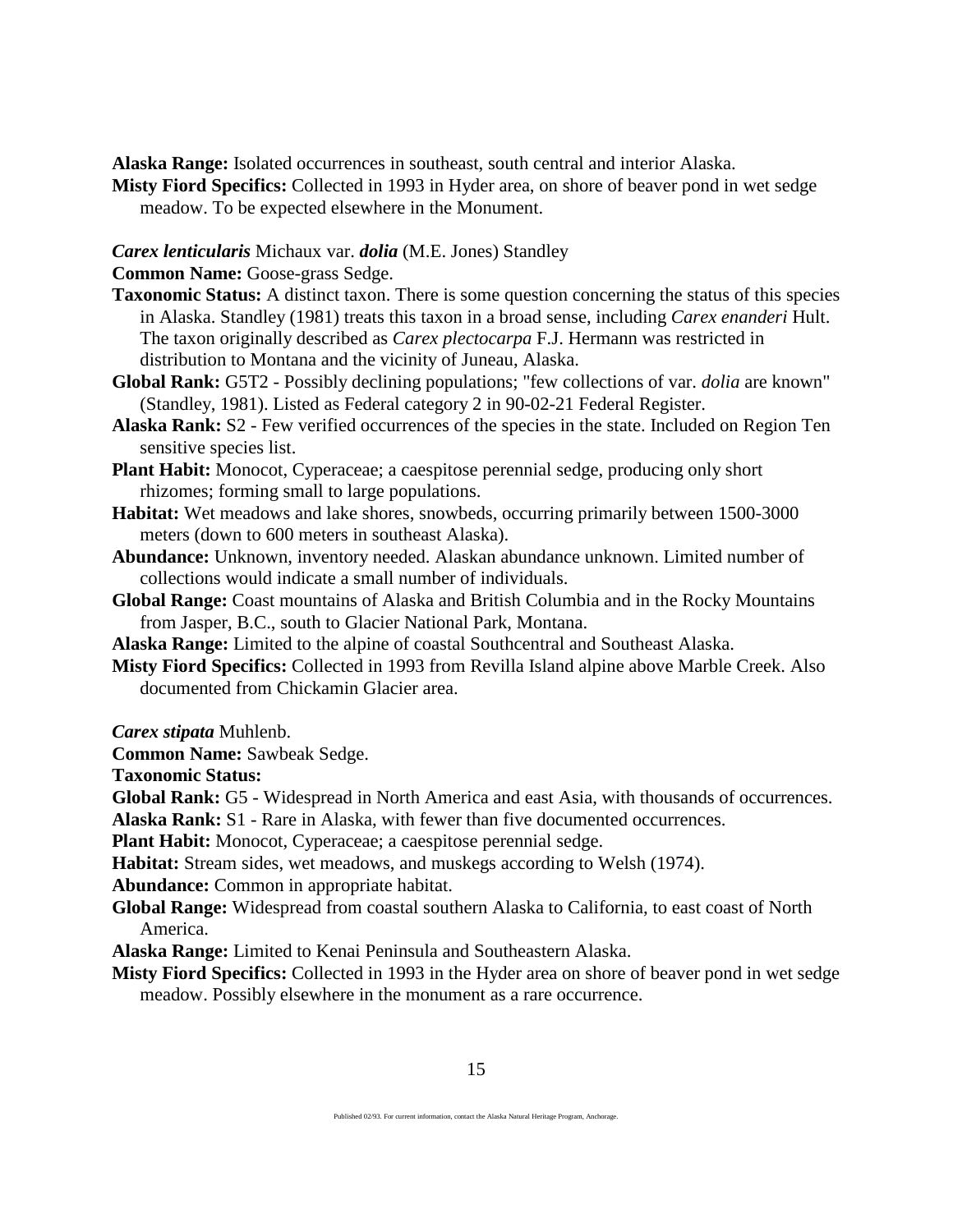*Cassiope lycopodioides* (Pallas) D. Don

**Common Name:** Alaska Cassiope; Clubmoss Bell-Heather.

**Taxonomic Status:** A distinct species. A locally occurring subspecies, *Cassiope lycopodioides* ssp. *crista-pilosa* Calder & Taylor, has been recognized by Calder and Taylor (1968) as occurring in the Queen Charlotte Islands. This taxon, ranked as G3?T2Q S1 by AKNHP, is not recognized as distinct by most modern workers (including Kartesz, 1989). Specimens meeting the description of this subspecies have been collected from Misty Fiords National Monument of southern Southeast Alaska.

**Global Rank:** G3? - 36 occurrences documented, species possibly more overlooked than rare. **Alaska Rank:** S3 - Less than 100 documented occurrences in the state.

**Plant Habit:** Dicot, Ericaceae; a low evergreen shrub.

**Habitat:** Mountain slopes.

**Abundance:** Occasional to locally common in appropriate habitat.

**Global Range:** British Columbia, SE Alaska, Aleutian Islands to East Asia.

**Alaska Range:** Limited to southern coastal Alaska, on alpine and subalpine slopes.

**Misty Fiord Specifics:** Not previously documented from southern Southeast Alaska. Collected in 1993 in Quartz Hill alpine and in alpine of Mt. Reid on Revilla Island.

*Castilleja parviflora* Bong.

**Common Name:** Small-flowered Indian Paintbrush.

**Taxonomic Status:** A distinct species.

**Global Rank:** G4?

**Alaska Rank:** S2 - Fewer than 20 documented occurrences in Alaska.

**Plant Habit:** Dicot, Scrophulariaceae; a perennial hemiparasitic herb.

**Habitat:** Subalpine meadows.

**Abundance:** Occasional to locally common in appropriate habitat.

**Global Range:** Coast mountains of Southcentral Alaska south to Oregon.

**Alaska Range:** Limited to coast mountains of Southcentral and Southeast Alaska.

**Misty Fiord Specifics:** Collected from wet subalpine meadow in Quartz Hill ridge between

Wilson and Bakewell Arms. Previously documented from Revilla alpine.

### *Chimaphila umbellata* (L.) W. P. G. Barton ssp. *occidentalis* (Rydb.) Hulten **Common Name:** Pipsissewa.

**Taxonomic Status:** A distinct subspecies of a widespread species complex.

**Global Rank:** G5T5 - Common North American variety of widespread species, with tens of thousands of occurrences.

**Alaska Rank:** S3 - Restricted to Southeast Alaska, where occasional to rare.

**Plant Habit:** Dicot, Pyrolaceae; an evergreen subshrub.

**Habitat:** Moist woods and coniferous forests.

**Abundance:** Common to occasional in appropriate habitat. Uncommon in Alaska.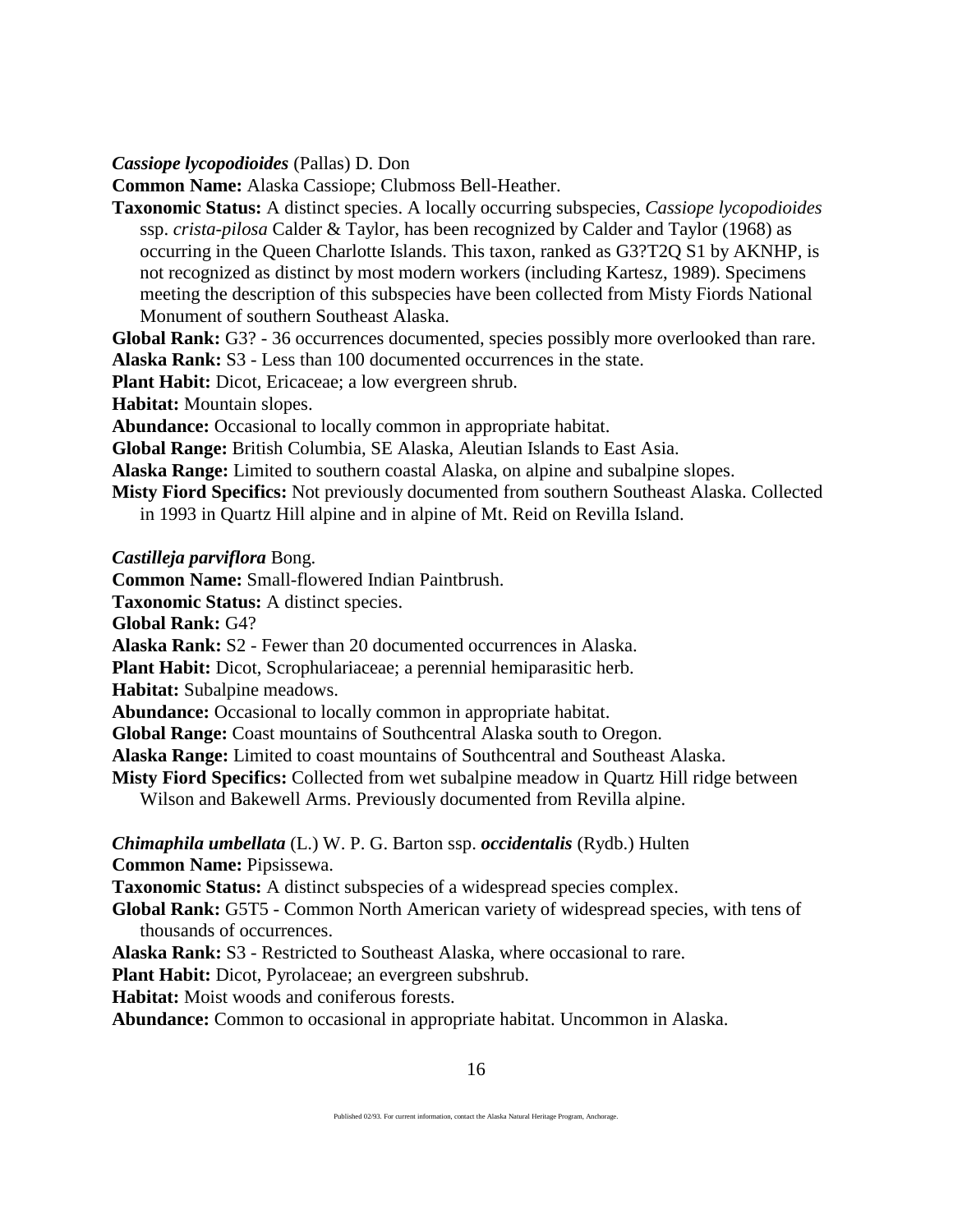**Global Range:** Southeastern Alaska to California and New Mexico.

**Alaska Range:** Limited to Southeastern Alaska, primarily Upper Lynn Canal area.

**Misty Fiord Specifics:** Collected in 1993 near Hyder along Salmon River in open spruce forest. First documented occurrence in Alaska south of Juneau.

*Cirsium edule* Nutt.

**Common Name:** Edible Thistle; Indian Thistle.

**Taxonomic Status:** A distinct species.

**Global Rank:** G3 - Species occurs in fairly limited range as a regional endemic.

- **Alaska Rank:** S1 Limited to less than five documented occurrences in Alaska. Included on Region Ten sensitive species list.
- **Plant Habit:** Dicot, Asteraceae; a taprooted biennial or short-lived perennial herb; monocarpic according to Hitchcock, et al. (1955).
- **Habitat:** Wet meadows, woods.
- **Abundance:** Common within its range. In Alaska existing collections would indicate that the species probably does not occur in great numbers in the state.
- **Global Range:** Native to coastal Oregon, Washington, and British Columbia, barely reaching southernmost Southeast Alaska.

**Alaska Range:** Limited to southernmost Southeast Alaska, near Hyder.

**Misty Fiord Specifics:** Collected in 1993 in Hyder area just outside Monument boundary above Premier Mine in adjacent Canada. Previously documented from Monument in Hyder area along glacial stream above Salmon River. Only recorded occurrence of the species in Alaska is on Monument land. Probably limited to Hyder area.

*Geocaulon lividum* (Richardson) Fern.

**Common Name:** Northern Comandra.

**Taxonomic Status:** A distinct species.

**Global Rank:** G5 - Widespread and abundant throughout much of boreal North America, with tens of thousands of occurrences. Abundant in Interior Alaska.

**Alaska Rank:** S5 - Widespread and abundant in Interior, rare in southern coastal Alaska.

**Plant Habit:** Dicot, Santalaceae; a small perennial semi-parasitic herb.

**Habitat:** Open lowland woods to alpine and arctic tundra.

**Abundance:** Abundant through most of its range.

**Global Range:** Widespread across boreal North America.

**Alaska Range:** Widespread in Interior Alaska, uncommon to rare in Southern Alaska.

**Misty Fiord Specifics:** Collected in 1993 from muskeg along Ella Lake Trail. To be expected as an uncommon or occasional occurrence elsewhere in the Monument.

*Kalmia polifolia* Wangenh. ssp. *polifolia*

**Common Name:** Bog Kalmia, Bog Laurel.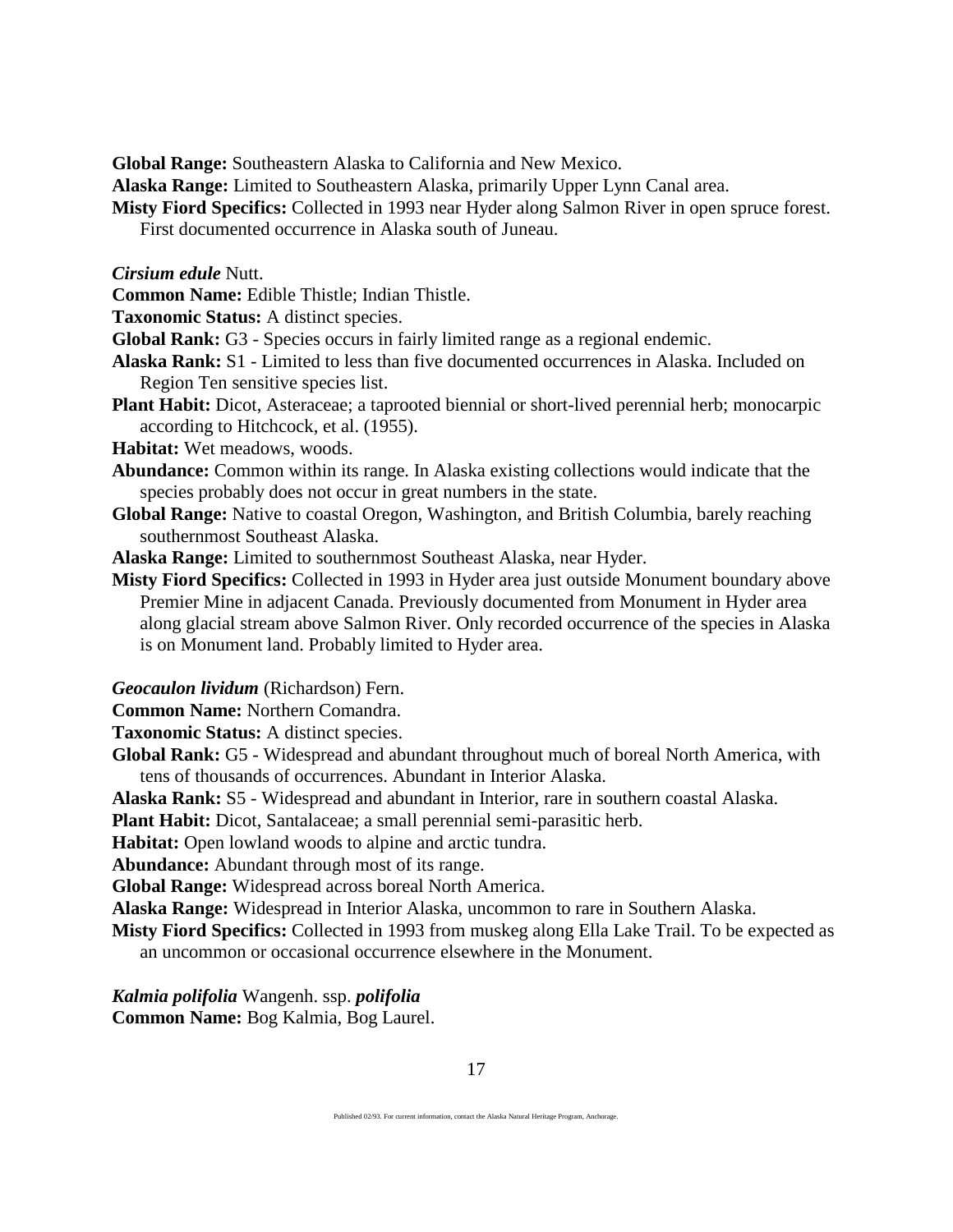**Taxonomic Status:** A distinct taxon.

**Global Rank:** G5T5 - Widespread with many thousands of occurrences.

**Alaska Rank:** S3S4 - While there are fewer than 20 documented occurrences in the state, it is almost certainly more common than previous collections would indicate.

**Plant Habit:** Dicot, Ericaceae; an evergreen subshrub.

**Habitat:** Bogs.

**Abundance:** Occasional to locally abundant.

**Global Range:** Widespread across boreal North America.

**Alaska Range:** Limited to Southeast Alaska.

**Misty Fiord Specifics:** Collected in 1993 from Quartz Hill subalpine between Wilson and Bakewell Arms, Alava Ridge muskeg, and Ella Lake muskeg meadow. Occasional to common in appropriate habitat of Monument.

*Lobelia dortmanna* L.

**Common Name:** Water Lobelia; Water Gladiole.

**Taxonomic Status:** A distinct species.

**Global Rank:** G4 - A widespread if occasional species of boreal Northern Hemisphere.

**Alaska Rank:** S1 - Known only from southernmost Southeast Alaska; two documented occurrences in the state.

**Plant Habit:** Dicot, Campanulaceae; a small scapose perennial aquatic herb.

**Habitat:** Rooted in sand or mud in shallow water of lakes and ponds.

**Abundance:** Occasional to locally abundant within primary range of species.

**Global Range:** Spotty circumboreal distribution, with many disjunctions.

**Alaska Range:** Known only from southernmost Southeast Alaska.

**Misty Fiord Specifics:** Until the present study the northernmost occurrence of this species in Western North America was documented from the Queen Charlotte Islands (Calder and Taylor, 1968). While Hulten, in his 1973 review of the Flora of Alaska, expected the species to be found in Alaska, it was twenty years before the species was to be encountered. It is known in Alaska only from Misty Fiords National Monument, in the shallows of Ella Lake and the Ella Lake outlet stream along the Ella Lake Trail near Ella Bay. Possibly elsewhere in the Monument, additional inventory needed.

*Lonicera involucrata* (Richardson) Banks

**Common Name:** Bearberry Honeysuckle.

**Taxonomic Status:** A distinct species.

**Global Rank:** G4G5 - Common to occasional in appropriate habitat with many occurrences.

**Alaska Rank:** S2 - Fewer than 10 documented occurrences, limited to coastal forests of southern Alaska.

**Plant Habit:** Dicot, Caprifoliaceae; a deciduous shrub.

**Habitat:** Woods, stream banks, moist open areas, forest margins.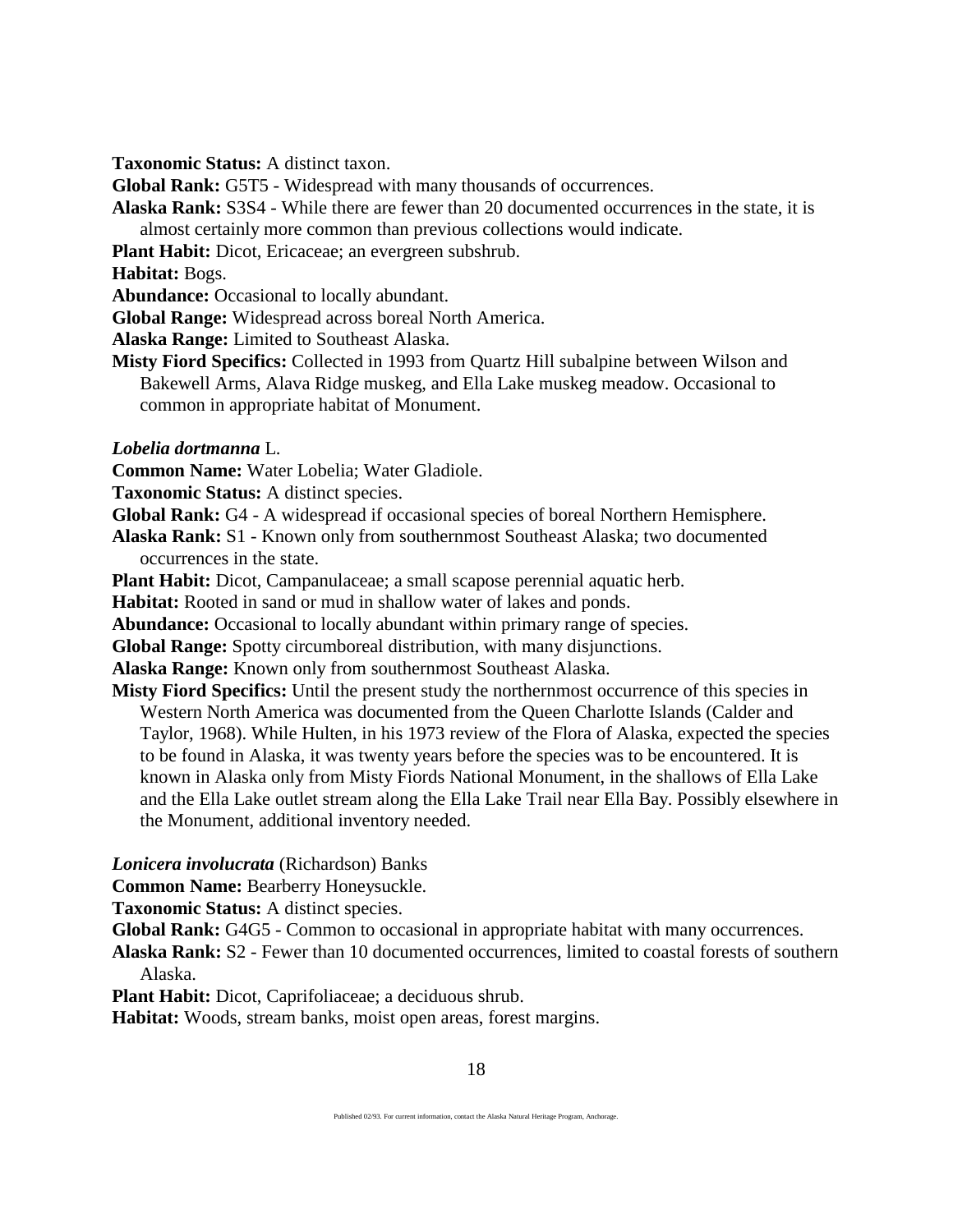- **Abundance:** Common to occasional in much of boreal and western North America, with thousands of occurrences. Uncommon to locally abundant in Alaska.
- **Global Range:** Widespread in boreal Canada, south along western Cordillera to northern Mexico.
- **Alaska Range:** Limited to scattered occurrences in Southeast and Southcentral Alaska. Documented from (but not limited to) Kayak Island, Upper Lynn Canal, Foggy Bay, and Dall Island.
- **Misty Fiord Specifics:** Collected in 1993 from forest edge and upper beach meadow in Foggy Bay area, specifically Delong Island, head of Very Inlet, and Kirk Point area. Previously documented from Monument along Portland Canal. To be expected as an occasional occurrence elsewhere in the Monument.

### *Lycopodium inundatum* L.

**Common Name:** Bog Clubmoss.

- **Taxonomic Status:** A distinct species.
- **Global Rank:** G5 Patchy distribution through North America, sometimes common, with tens of thousands of occurrences.
- **Alaska Rank:** S3 Fewer than 20 documented occurrences, all in Southeast, but with more occurrences likely.
- **Plant Habit:** Vascular cryptogam, Lycopodiaceae; a perennial clubmoss with spreading annual stems.

**Habitat:** Bogs and shores.

- **Abundance:** Occasional to common in limited range in Alaska.
- **Global Range:** Europe, northeastern North America, and spotty distribution in northwestern North America.
- **Alaska Range:** Limited to southern Southeast Alaska Northernmost collections in Southeast from Baranof Island (Muller, 1981).
- **Misty Fiord Specifics:** Collected in 1993 from Ella Lake freshwater meadow and from muskeg on west side of upper Nakat Inlet. Additional occurrences likely in appropriate habitat.
- *Lycopus uniflorus* Michaux

**Common Name:** Northern Bugleweed.

**Taxonomic Status:** A distinct species.

- **Global Rank:** G5 Widespread distribution through North America and eastern Asia, sometimes common, with tens of thousands of occurrences.
- **Alaska Rank:** S3 Locally abundant in restricted range in Southeast, with isolated populations in Interior.
- **Plant Habit:** Dicot, Lamiaceae; a rhizomatous perennial herb.

**Habitat:** Wet places - marshes and edges of water bodies.

**Abundance:** Common in appropriate habitat. Common in Alaska in limited range.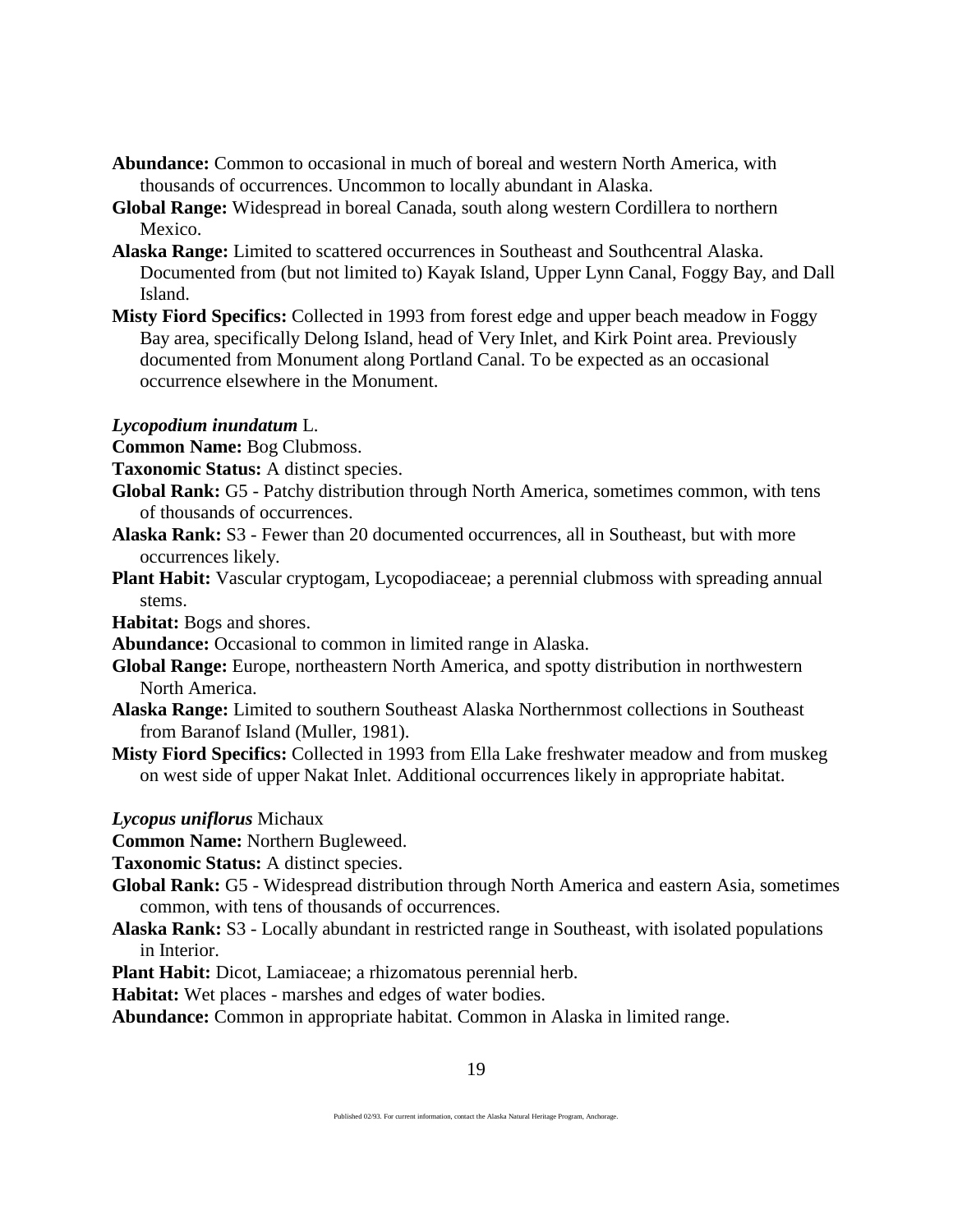- **Global Range:** Widespread to spotty distribution through boreal and temperate North America and southeast Asia.
- **Alaska Range:** Limited to southern Southeast Alaska and isolated occurrences in vicinity of Interior hot springs.
- **Misty Fiord Specifics:** Collected in 1993 from Ella Lake freshwater wet meadow and sedge meadow of creek bank near Princess Bay. Documented previously from Yes Bay area. Occasional in appropriate habitat in much of Monument.
- *Malaxis monophylla* (L.) Sw.
- **Common Name:** White Adder's-tongue.

**Taxonomic Status:** A distinct species.

- **Global Rank:** G5 Patchy distribution through much of (primarily northern) Eastern Hemisphere, with additional occurrences in northwestern North America. Tens of thousands of occurrences.
- **Alaska Rank:** S3S4 Less than 20 documented occurrences, all in southern Alaska, but more occurrences likely with additional inventories.

**Plant Habit:** Monocot, Orchidaceae; a perennial herb.

**Habitat:** Moist open areas.

**Abundance:** Common to occasional in appropriate habitat. Occasional in Alaska.

**Global Range:** Widespread to spotty distribution from Alaska and British Columbia, Asia and Europe.

**Alaska Range:** Limited to coastal Southeast and Southcentral Alaska.

**Misty Fiord Specifics:** Collected in 1993 on west slope of upper Nakat Inlet in moss bed on bank of stream in cedar - hemlock forest. First documented occurrence in southern Southeast Alaska.

*Mimulus lewisii* Pursh

**Common Name:** Purple Monkey-flower.

**Taxonomic Status:** A distinct species.

**Rank:** G5 S1

**Global Rank:** G5 - Common to occasional in western North America, with thousands of occurrences.

**Alaska Rank:** S2 - Fewer than 10 documented occurrences, with more likely, limited to Southeast Alaska.

**Plant Habit:** Dicot, Scrophulariaceae; an annual herb.

**Habitat:** Wet open areas and woods.

**Abundance:** Common in appropriate habitat. Common to occasional.

**Global Range:** Southeast Alaska to California and Wyoming.

**Alaska Range:** Limited to southern half of Southeast Alaska.

**Misty Fiord Specifics:** Collected in 1993 from bank of Fish Creek at Slide Creek confluence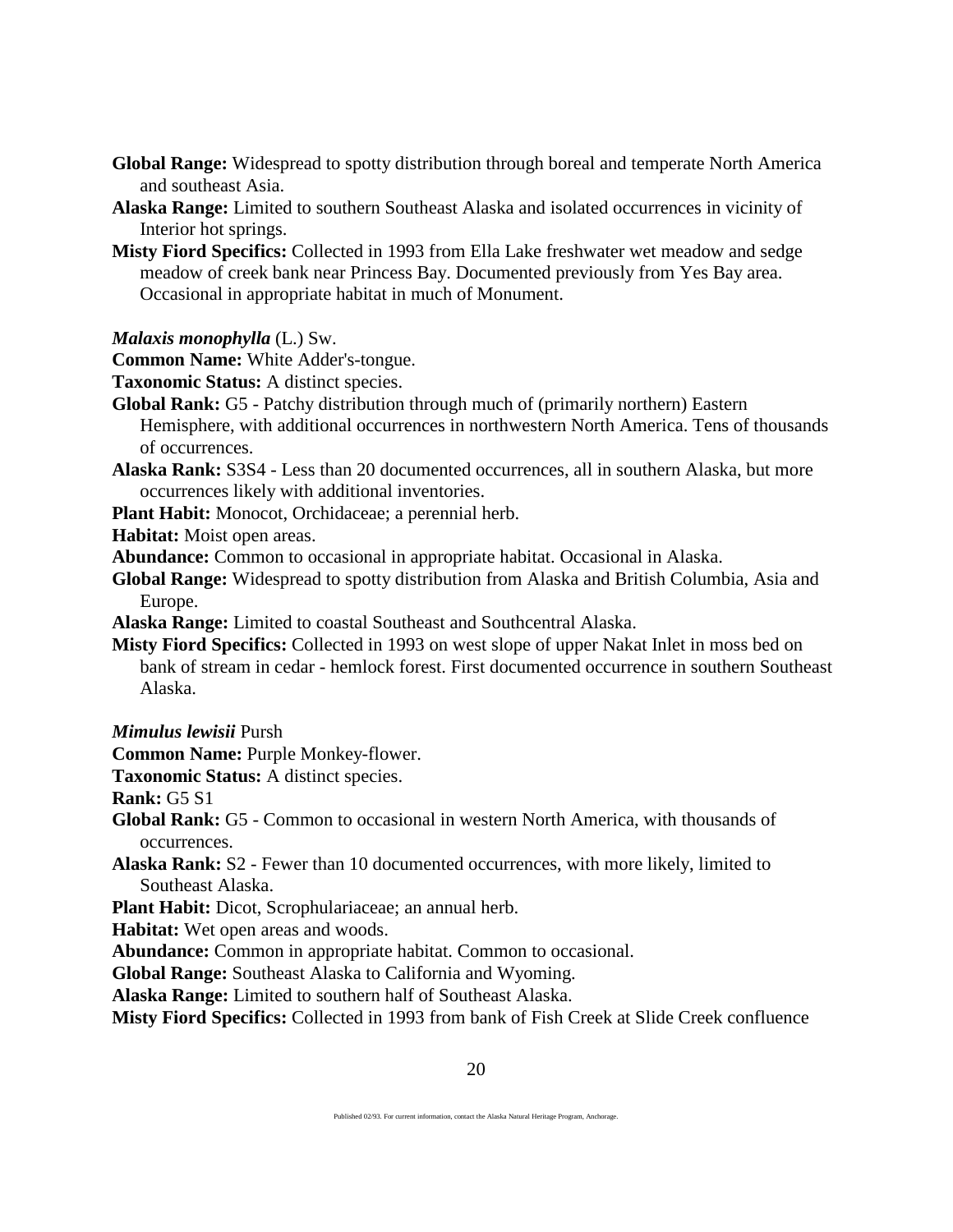near Hyder. Also collected in open area just outside Monument above Premier Mine near Hyder. Previously documented from near Silver Falls on Fish Creek near Hyder. Additional occurrences in Hyder area of Monument likely.

#### *Nymphaea tetragona* Georgi

**Common Name:** Pygmy Waterlily.

- **Taxonomic Status:** A distinct circumboreal species. Alaskan specimens included in the somewhat questionable subspecies of *Nymphaea tetragona* ssp. *leibergii* (Morong) Pors.
- **Global Rank:** G5 A common species, widespread through much of Northern Hemisphere, with tens of thousands of occurrences.

**Alaska Rank:** S5 - Common in Interior, uncommon in coastal southern Alaska.

**Plant Habit:** Dicot, Nymphaceae; a perennial aquatic herb.

**Habitat:** Shallow water (to 2 meters depth) of ponds and lakes.

**Abundance:** Common. Widespread in Interior Alaska , uncommon elsewhere in the state.

**Global Range:** Spotty circumboreal distribution.

- **Alaska Range:** Abundant in appropriate habitat in the Interior, uncommon in coastal areas of southern Alaska..
- **Misty Fiord Specifics:** Collected in 1993 from lake on east side of Princess Bay near banding cabin. No other documented occurrences on Monument land, but to be expected elsewhere.

#### *Oxycoccus palustris* Pers.

**Common Name:** Swamp Cranberry.

**Taxonomic Status:** Taxonomic status uncertain. A segregate of the common and widespread *Oxycoccus microcarpus* Turcz. ex Rupr. , with coarser stems and larger leaves. Treated as *Oxycoccus microcarpus* var. *intermedium* Gray in Welsh (1974), *Oxycoccus quadripetalus* Gil. in Porsild and Cody (1980), and included in the common and widespread *Vaccinium oxycoccus* L. in Calder and Taylor (1968). Recognized as a distinct species by University of Alaska Museum Herbarium (D. Murray, pers. com.).

**Global Rank:** G5 - Widespread and common with thousands of occurrences.

**Alaska Rank:** S1 - Limited to less than 5 documented occurrences, restricted to southernmost Southeast Alaska.

**Plant Habit:** Dicot, Ericaceae; a small vine-like evergreen sub-shrub.

**Habitat:** Bogs.

**Abundance:** Common in appropriate habitat. Rare in Alaska.

**Global Range:** Widespread through boreal Northern Hemisphere.

- **Alaska Range:** Limited to southernmost Southeast Alaska, with documented occurrences on Prince of Wales Island (according to Viereck and Little, 1972) and Glacier Bay.
- **Misty Fiord Specifics:** Collected in 1993 in muskeg on east side of Princess Bay near banding cabin. To be expected elsewhere in the Monument in appropriate habitat.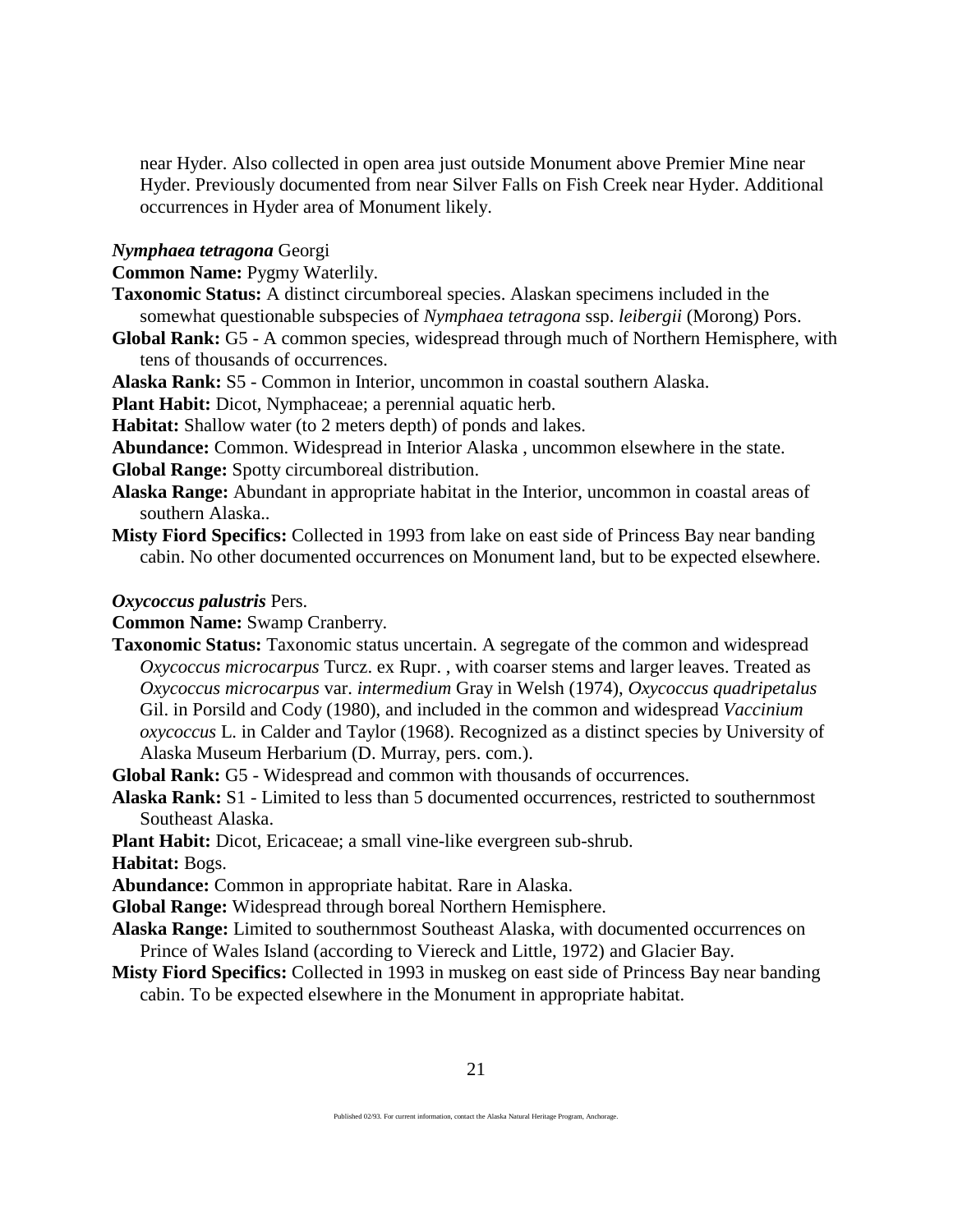*Pentstemon serrulatus* Menzies

**Common Name:** Beardtongue.

**Taxonomic Status:** A distinct species. Genus spelled *Penstemon* by some authors.

**Global Rank:** G4 - Common to occasional in northwestern North America, with hundreds of occurrences.

**Alaska Rank:** S1 - Less than five documented occurrences, all in southernmost Southeast Alaska.

**Plant Habit:** Dicot, Scrophulariaceae; a subshrub to 0.7 m. tall.

**Habitat:** Moist open places.

**Abundance:** Common in appropriate habitat. In Alaska occasional in restricted range.

**Global Range:** Southeast Alaska to Oregon.

**Alaska Range:** Limited to southernmost Southeast Alaska in the vicinity of Hyder.

**Misty Fiord Specifics:** Collected in 1993 in Hyder are from above Premier Mine in adjacent Canada. Previously documented from wet bank of Fish Creek near Hyder and from near West Fork Texas Creek, also near Hyder. Expected as an occasional to common species elsewhere in Hyder area.

*Platanthera chorisiana* (Cham.) Reichb.

**Common Name:** Choris Bog-orchid.

**Taxonomic Status:** A distinct species. Referred to by some authors as *Habenaria chorisiana* Cham.

**Global Rank:** G2G3 - Not very widespread, occurs in specialized habitat.

- **Alaska Rank:** S2 Limited to fewer than 20 documented occurrences in the state. Included on USFS Region Ten sensitive species list.
- **Plant Habit:** Monocot, Orchidaceae; an erect herb from fleshy root-like tuberoid.
- **Habitat:** Heaths, swamps, and sphagnum bogs from near sea level to 500 feet.
- **Abundance:** Considered rare throughout most of its range according to Calder and Taylor (1968). Most abundant on Kamchatka Peninsula and Aleutian Islands, southern coastal Alaska , elsewhere disjunct and infrequent.
- **Global Range:** Aleutian Islands, British Columbia (Vancouver and Queen Charlotte Islands), and Washington; Japan and Kamchatka Peninsula (var. *elatior*).
- **Alaska Range:** Limited to the Aleutians (Adak, Atka, Atu, and Unalaska) and Southern coastal Alaska .
- **Misty Fiord Specifics:** Collected in 1993 on open muskeg slope of west side of upper Nakat Inlet. One occurrence indicated in Hulten (1968) from Boca de Quadra area. Possibly to be found elsewhere in the Monument, but never common.

*Polystichum setigerum* (Presl) Presl

**Common Name:** Alaska Holly Fern.

**Taxonomic Status:** A distinct species. Considered a hybrid of *Polystichum braunii* and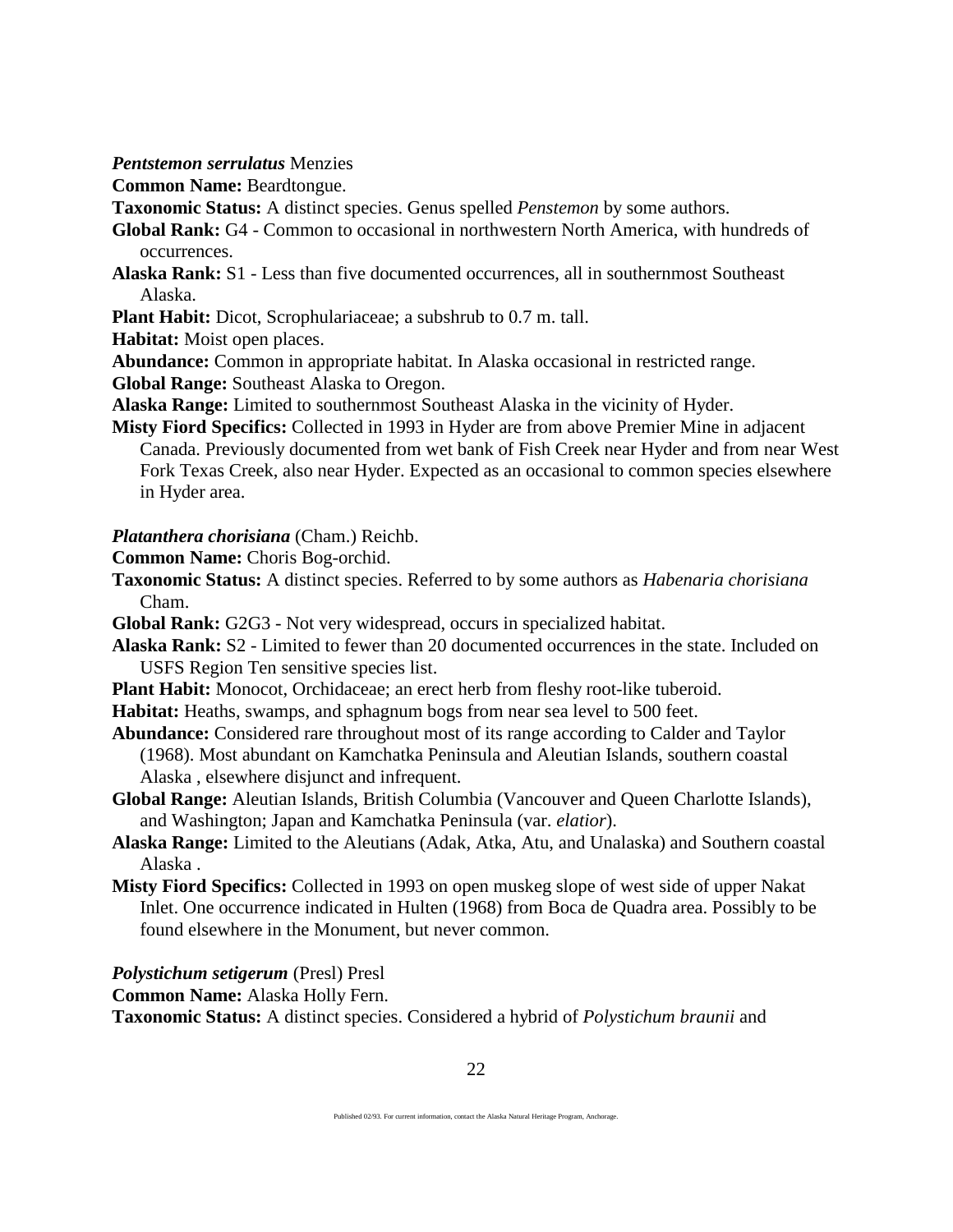*Polystichum munitum* according to Lellinger (1985). Not included in Hulten (1968). **Global Rank:** G3 - 23 occurrences documented, limited range.

**Alaska Rank:** S2 - Limited to fewer than 20 documented occurrences.

**Plant Habit:** Pteridophyte, Aspleniaceae; an evergreen fern.

**Habitat:** Lowland forests.

**Abundance:** Globally rare according to Lellinger (1985). State abundance unknown.

**Global Range:** Coastal Southeast Alaska and British Columbia.

**Alaska Range:** Limited to southern Southeast Alaska.

**Misty Fiord Specifics:** Collected in 1993 from stream side of Fish Creek at confluence with Slide Creek, near Hyder. To be expected elsewhere as a rare or occasional species in the Monument in appropriate habitat.

#### *Rorippa curvisiliqua* (Hook.) Besser

**Common Name:** Western Yellowcress.

**Taxonomic Status:** A more or less well-defined species in a difficult genus. Possibly introduced in Alaska (Hulten, 1941).

**Global Rank:** G5 - Common widespread weedy species.

**Alaska Rank:** S1 - Fewer than 5 documented occurrences.

**Plant Habit:** Dicot, Brassicaceae; an annual or biennial herb.

**Habitat:** In wet open habitat.

**Abundance:** Rare in Alaska, where only known from Hyder, Juneau, and the Haines Highway.

**Global Range:** Widespread in western North America to southern British Columbia, disjunct to Southeast Alaska.

**Alaska Range:** Limited to Southeast Alaska, where rare.

**Misty Fiord Specifics:** Collected in 1993 from wet sedge meadow by beaver pond near Hyder. No other documented occurrences in area. Possibly introduced.

*Scirpus subterminalis* Nelson

**Common Name:** Swaying Rush.

**Taxonomic Status:** A distinct species.

**Global Rank:** G4G5 - Patchy distribution through northern North America, with hundreds to thousands of occurrences.

**Alaska Rank:** S1 - Less than five documented occurrences, all in Southeast.

**Plant Habit:** Monocot, Cyperaceae; a perennial clubrush.

**Habitat:** Shallow water of ponds and streams.

**Abundance:** Common in appropriate habitat. Rare in Alaska.

**Global Range:** Spotty distribution from southern Alaska to Oregon, disjunct to Northeastern North America south to Georgia.

**Alaska Range:** Limited to southern coastal Alaska.

**Misty Fiord Specifics:** Collected in 1993 from freshwater meadow at outlet of Ella Lake.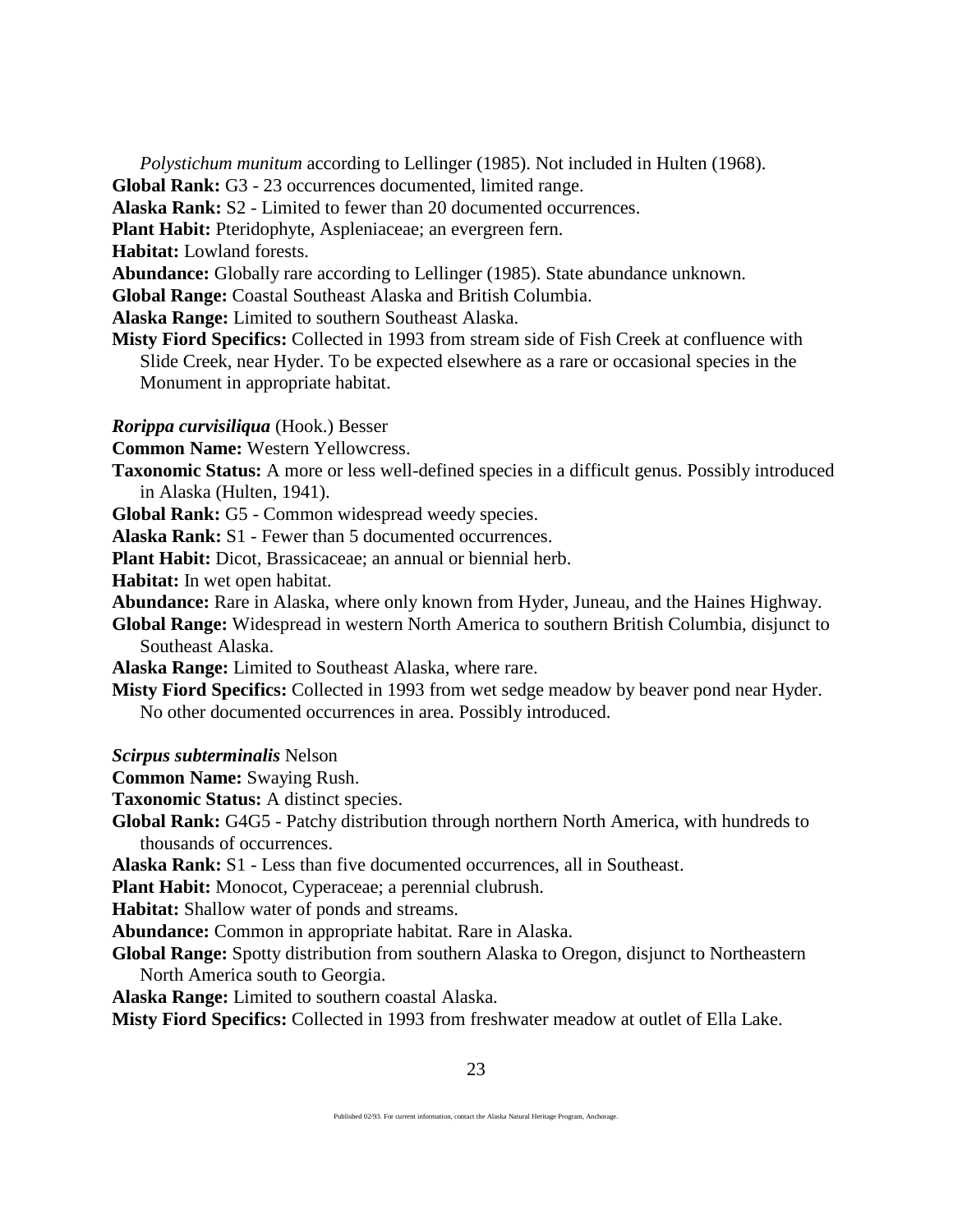Possibly elsewhere in Monument, inventory needed.

*Smilacina racemosa* (L.) Desf.

**Common Name:** False Solomon-seal.

**Taxonomic Status:** A distinct species.

**Global Rank:** G5 - Widespread and common in forested areas of North America, with many thousands of occurrences.

**Alaska Rank:** S2 - Fewer than 10 documented occurrences in the state.

**Plant Habit:** Monocot, Liliaceae; a rhizomatous perennial herb.

**Habitat:** Rich woods.

**Abundance:** Common in appropriate habitat. Uncommon in limited area of Alaska.

**Global Range:** Widespread in temperate North America.

**Alaska Range:** Limited to southernmost Southeast Alaska.

**Misty Fiord Specifics:** Collected in open Sitka spruce forest along Salmon River near Hyder. Previously documented from east bank of Salmon River west of Hyder, where it was said to be locally common. To be expected elsewhere in the Monument.

*Spiraea douglasii* Hook. ssp. *menziesii* (Hook.) Calder & R. Taylor

**Common Name:** Douglas Spiraea.

- **Taxonomic Status:** A distinct taxon. Treated by some as a distinct species, *Spiraea menziesii* Hook.
- **Global Rank:** G5 Common to occasional in northwestern North America, with thousands of occurrences.

**Alaska Rank:** S2 - Fewer than 20 documented occurrences, with more likely.

**Plant Habit:** Dicot, Rosaceae; a deciduous shrub.

**Habitat:** Moist soil at edge of water bodies wet meadows, and bogs.

**Abundance:** Common in appropriate habitat. In Alaska occasional in very limited range.

**Global Range:** Southeast Alaska to California and Idaho.

**Alaska Range:** Limited to southern Southeast Alaska.

**Misty Fiord Specifics:** Collected in 1993 in wet meadow of Ella Lake; also recorded from creek bank near lake on east side of Princess Bay near banding cabin. Previously documented from Hyder, Salmon River valley near Hyder, and Yes Bay. Relatively widespread in Monument.

#### *Stachys emersonii* Piper

**Common Name:** Ciliate Hedge-nettle.

**Taxonomic Status:** A distinct species. Treated by some as *Stachys mexicana*

**Global Rank:** G5 - Common in coastal western North America, with thousands of occurrences.

**Alaska Rank:** S1 - Fewer than five documented occurrences, in restricted geographic area.

**Plant Habit:** Dicot, Lamiaceae; a rhizomatous perennial herb.

**Habitat:** Moist woods and swamps.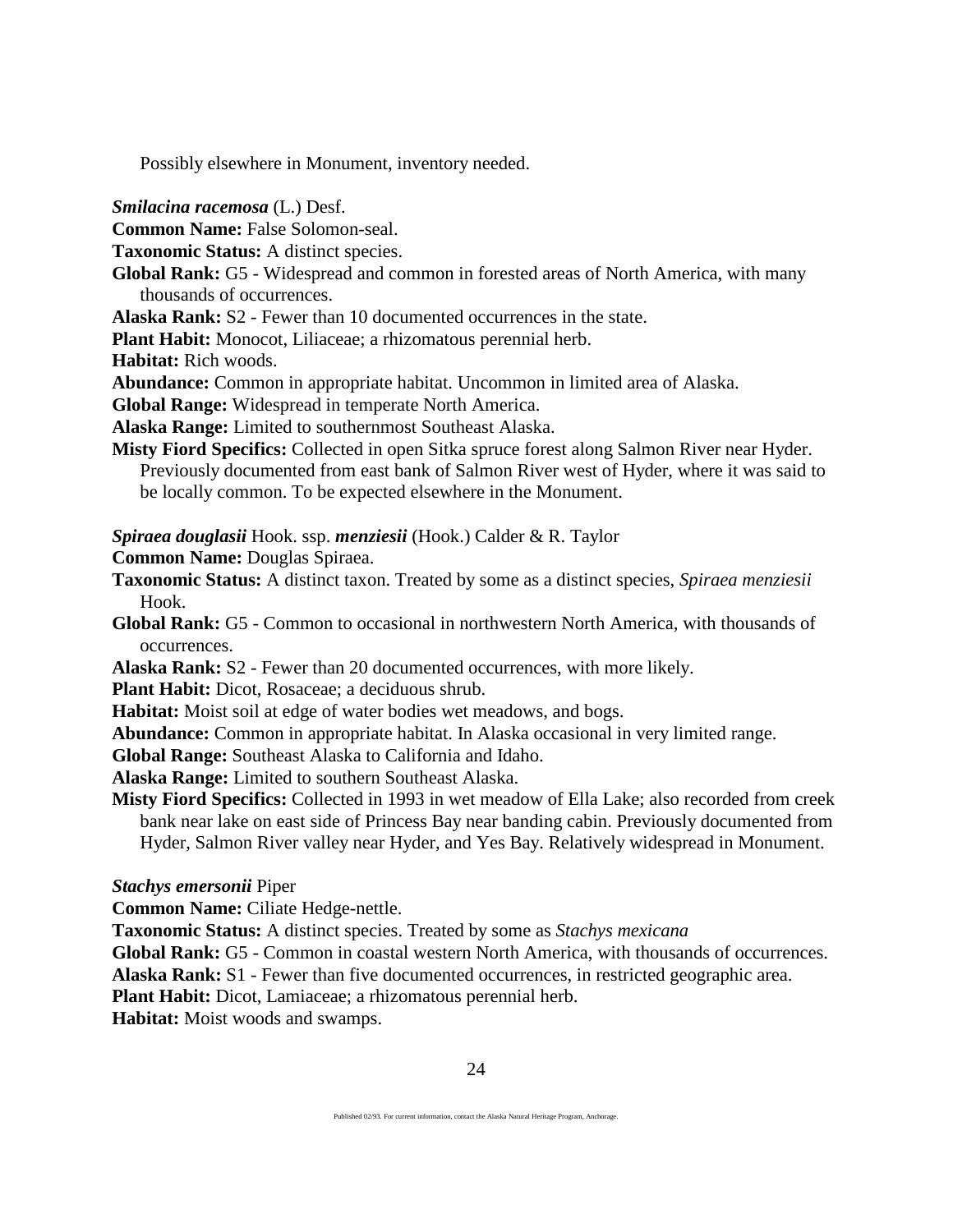**Abundance:** Common in appropriate habitat. Rare in Alaska.

**Global Range:** Southeast Alaska to California.

**Alaska Range:** Limited to southernmost Southeast Alaska.

- **Misty Fiord Specifics:** Collected in 1993 in Sitka spruce forest on Tongass Island. To be expected as an occasional species elsewhere in the Monument.
- *Taxus brevifolia* Nutt.
- **Common Name:** Pacific Yew.

**Taxonomic Status:** A distinct species.

- **Global Rank:** G4 A slow-growing species of northwest North America, limited to forests where much timbering activity is taking place through much of its range. Thousands of occurrences.
- **Alaska Rank:** S2 Limited to fewer than 20 documented occurrences in small geographic area of the state.

**Plant Habit:** Gymnosperm, Taxaceae; an evergreen shrub to small tree with needles in two rows.

- **Habitat:** Light to deep, somewhat moist forest, especially along streams and on slopes, according to Hitchcock, et al. (1955). In Alaska found in poorly drained mixed conifer forests.
- **Abundance:** Not uncommon within main range of distribution. Scattered individuals in appropriate habitat in southernmost Southeast Alaska.
- **Global Range:** Limited to the Pacific Northwest of North America, ranging from northwest California north to southernmost Southeast Alaska and east to Montana.
- **Alaska Range:** Limited to islands of southernmost Southeast Alaska, including Annette, Bold, Cat, Dog, Gravina, Kasaan, Mary, and Prince of Wales Islands.
- **Misty Fiord Specifics:** Collected in 1993 from small island at the head of Nakat Inlet. To be expected as an occasional occurrence in other areas of the Monument.

*Woodsia glabella* R. Br.

**Common Name:** Smooth Woodsia, Smooth Cliff Fern.

**Taxonomic Status:** A distinct species.

**Global Rank:** G5 - A widespread species with tens of thousands of occurrences.

**Alaska Rank:** S4 - Widespread in most of Alaska north of the southern coast mountains.

**Plant Habit:** Pteridophyte, Aspleniaceae ; a small deciduous fern.

**Habitat:** On rocks and crevices.

**Abundance:** Uncommon throughout its widespread range.

**Global Range:** Widespread across boreal Northern Hemisphere.

**Alaska Range:** Widespread across central and northern Alaska, rare in southern coastal areas.

**Misty Fiord Specifics:** Collected in 1993 from rocks of exposed slope of alpine valley east of Boca de Quadra. Not previously collected from Southeast Alaska.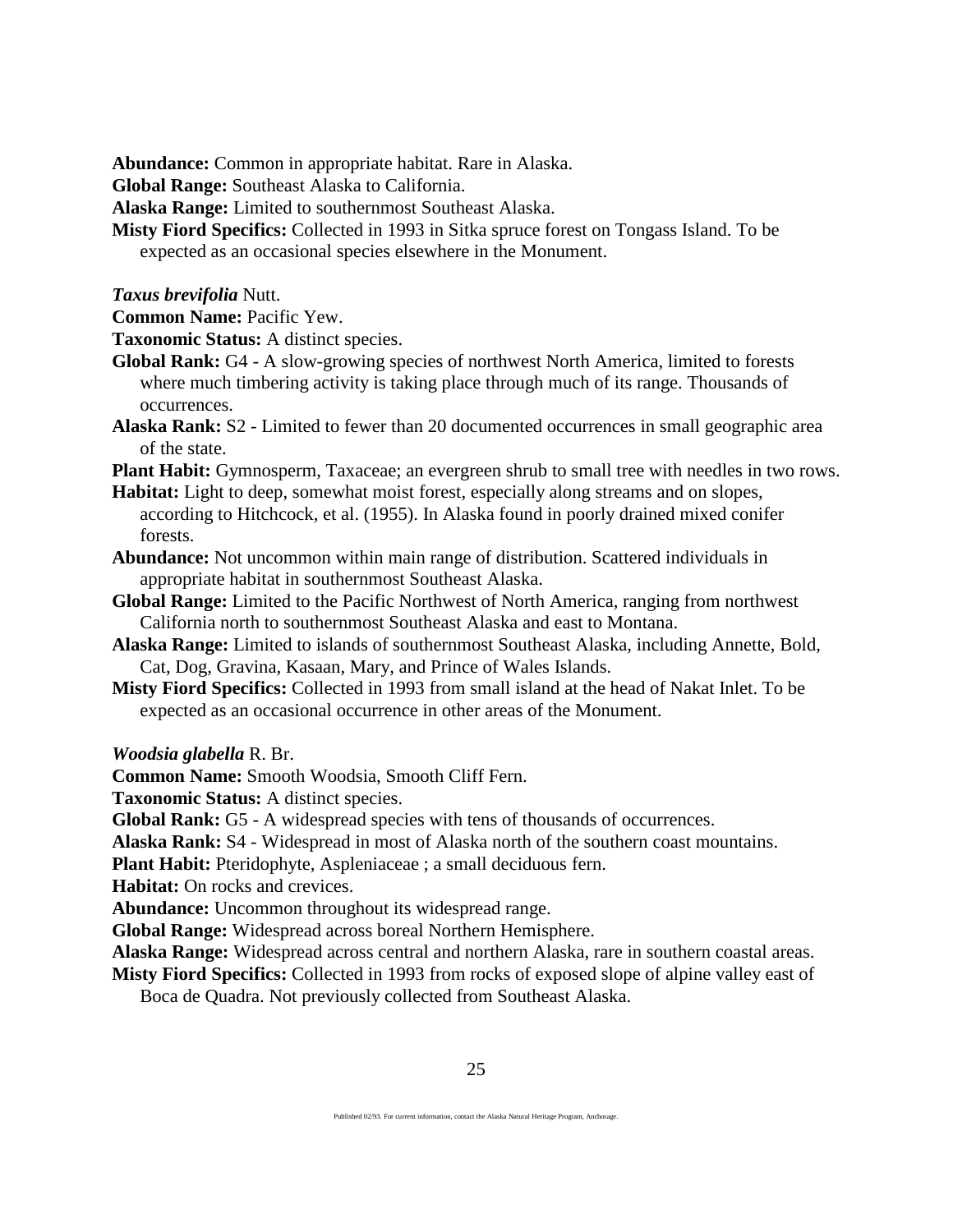# *INFORMATION NEEDS*

While the present study provides a valuable base of information concerning the occurrence of rare plants on Misty Fiord National Monument, much remains unknown. Many acres of potential rare plant habitat remain unsurveyed by botanists. The status of rare plants on most of the Monument lands has not yet been assessed. It is hoped that future projects will fill many of these information gaps. Priority survey areas include:

Pearse Canal and the Hyder area where rare plant species more common to the south and to the interior may occur.

Hyder area alpine (as well as the alpine peaks along the US - Canada border) where rare species more common in the interior may be found.

Chickamin and Unuk River drainages, where interior influences may result in the occurrence of rare taxa more common in neighboring Canada.

Monument areas with unusual substrates such as the Blue River lava flow and isolated outcrops of marble such as are scattered through the Monument.

The major lakes systems of mid to lower elevations of the Monument, including Gokachin, Mirror, and Wilson Lakes and Lake Grace, where additional occurrences of *Lobelia dortmanna* and other rare aquatics species may be found.

In addition to the survey for rare vascular plants, further attention needs to be paid to the occurrence of rare nonvascular plant species.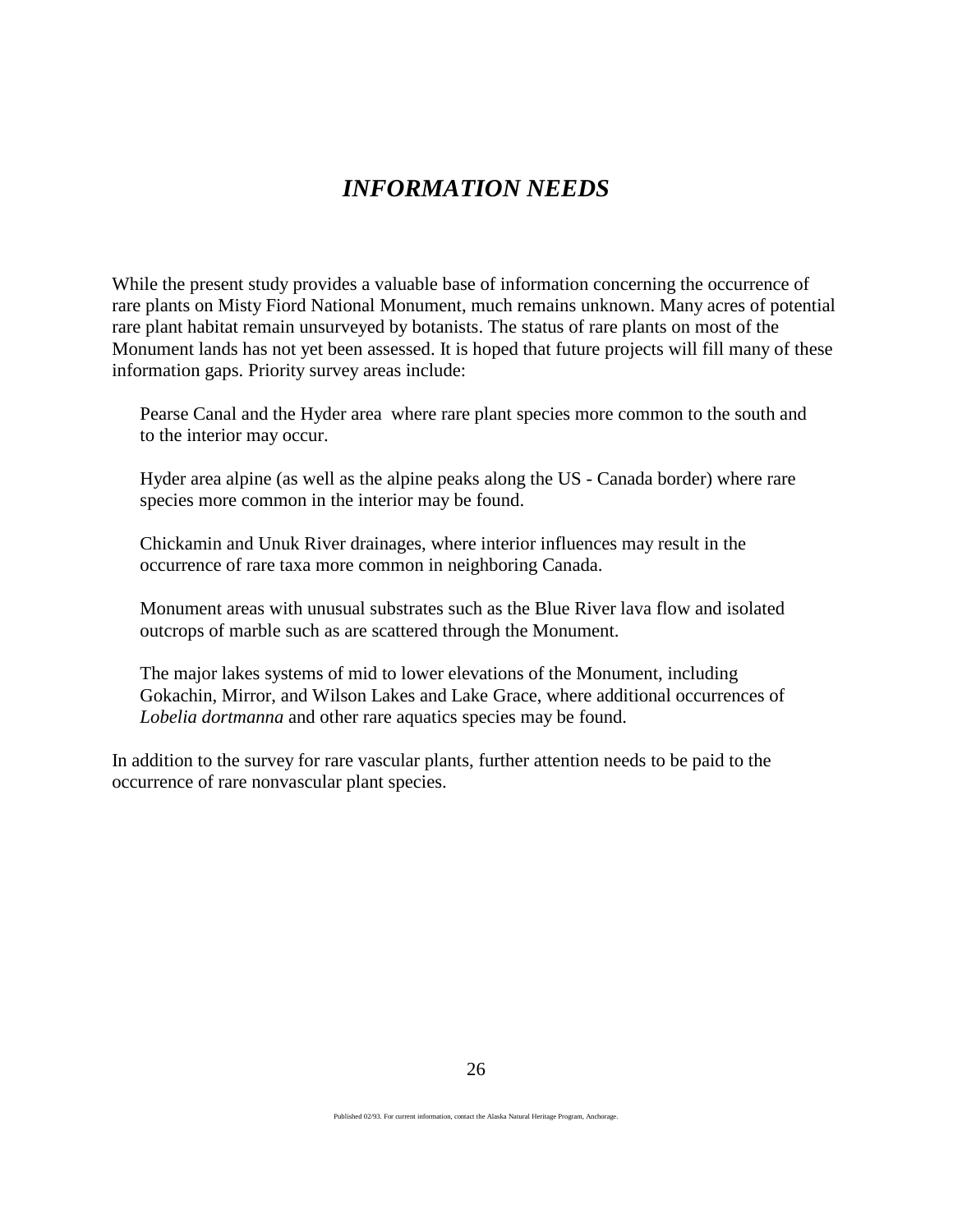# *LITERATURE CITED*

- Calder, J.A., and R.L. Taylor. 1968. Flora of the Queen Charlotte Islands. Canada Department Agric. Res. Branch Monogr. 4, Part 1.
- DeLapp, J.A. 1991. Rare vascular plants of the United States Forest Service Alaska Region, Including Sensitive Species Recommendations. A Report by the Alaska Natural Heritage Program. Anchorage, AK. 221 p.
- DeLapp, J.A. 1992. 1992 Supplement to the Rare Vascular Plant Species of the United States Forest Service Alaska Region. A Report by the Alaska Natural Heritage Program. Anchorage, AK. 277 p.
- DeLapp, J.A. 1993. 1993 Supplement to the Rare Vascular Plant Species of the United States Forest Service Alaska Region. A Report by the Alaska Natural Heritage Program. Anchorage, AK. 350 p.
- Douglas, G.W., G.B. Straley, and D. Meidinger (eds.). 1989. The vascular plants of British Columbia. Part 1 - Gymnosperms and Dicotyledons (Aceraceae through Cucurbitaceae). British Columbia Ministry of Forests, Research Branch, Victoria, British Columbia, Canada. 208 p.
- Heusser, C.J. 1989. North Pacific coastal refugia--the Queen Charlotte Islands in perspective. Pp. 91-106. In: Scudder, G.G.E., and N. Gessler (eds.). The outer shores. Based on the proceedings of the Queen Charlotte Islands First International Symposium, Univ. of British Columbia, August 1984.
- Hitchcock, C.L., A. Cronquist, M. Ownby, and J.W. Thomson. 1955-1969. Vascular plants of the Pacific Northwest. Parts 1-5. Univ. Washington Press, Seattle, WA.
- Hulten, E. 1941-1950. Flora of Alaska and Yukon. 1-10. Lunds Univ. Arsskr. N.F. Avd. 2, Vol. 37-46. 1,902 p.
- Hulten, E. 1968. Flora of Alaska and neighboring territories. Stanford Univ. Press, Stanford, CA. 1,008 p.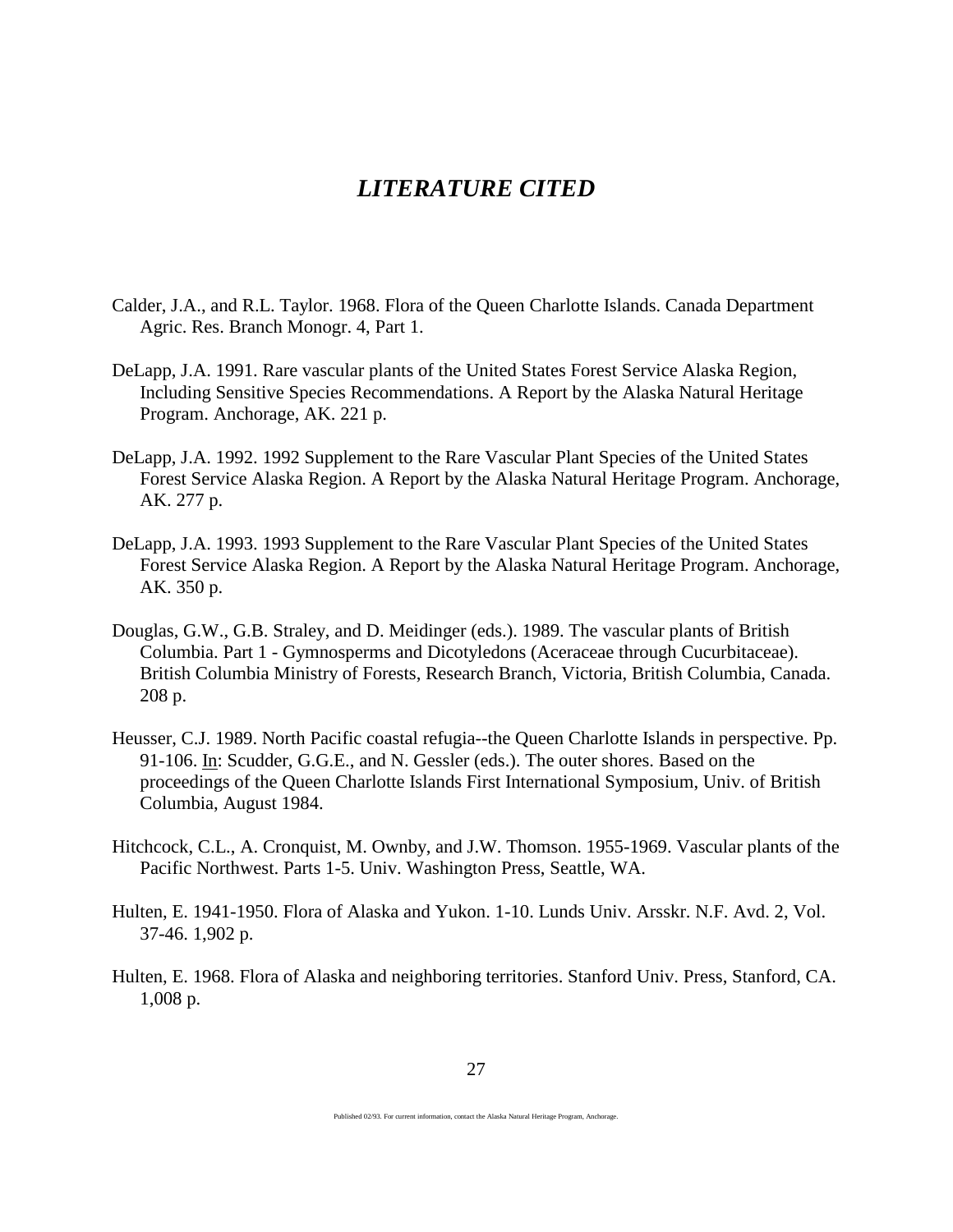- Hulten, E. 1973. Supplement to flora of Alaska and neighboring territories: A study in the flora of Alaska and the transberingian connection. Bot. Not. 126:459-512.
- Kartesz, J.T. 1989. Working draft of vascular plants of Alaska. The Nature Conservancy, Arlington, Virginia. 71 p.
- Lellinger, D.B. 1985. A field manual of the ferns and fern allies of the United States and Canada. Smithsonian Institution Press. 389 p.
- Muller, M.C. 1981. Range extensions for two lycopods on Baranof Island, southeastern Alaska. Am. Fern J. 71(1):31.
- Muller, M.C. 1982. Wildlife and fisheries habitat notes: A preliminary checklist of the vascular plants in Southeastern Alaska. United States Forest Service, Alaska Region Admin. Doc. No. 112. 32 p.
- Pielou, E.C. 1991. After the Ice Age, The Return of Life to Glaciated North America. University of Chicago Press, Chicago, IL. 366 p.
- Porsild, A.E., and W.J. Cody. 1980. Vascular plants of continental Northwest Territories, Canada. National Museum of Natural Sciences, National Museums of Canada, Ottawa, Ontario, Canada.
- Schofield, W.B. 1989. Structure and Affinities of the Bryoflora of the Queen Charlotte Islands. Pp. 109-119. In: Scudder, G.G.E., and N. Gessler (eds.). The outer shores. Based on the proceedings of the Queen Charlotte Islands First International Symposium, Univ. of British Columbia, August 1984.
- Standley, L.A. 1981. The systematics of *Carex* section *Carex* (Cyperaceae) in the Pacific Northwest. Ph.D. thesis. Univ. of Washington.
- Taylor, T.M.C. 1983. The sedge family of British Columbia. B.C. Provincial Mus. Handbook No. 43. 375 p.
- Viereck, L.A. and E.L. Little, Jr. 1972. Alaska trees and shrubs. Agriculture Handbook No. 410. U.S. Forest Service, Washington, D.C. 265 p.
- Vorobik, L.A. 1980. Field season 1979 rare and endangered plant species report for Tongass National Forest, Ketchikan Region. Unpubl. rep. United States Forest Service. 165 p.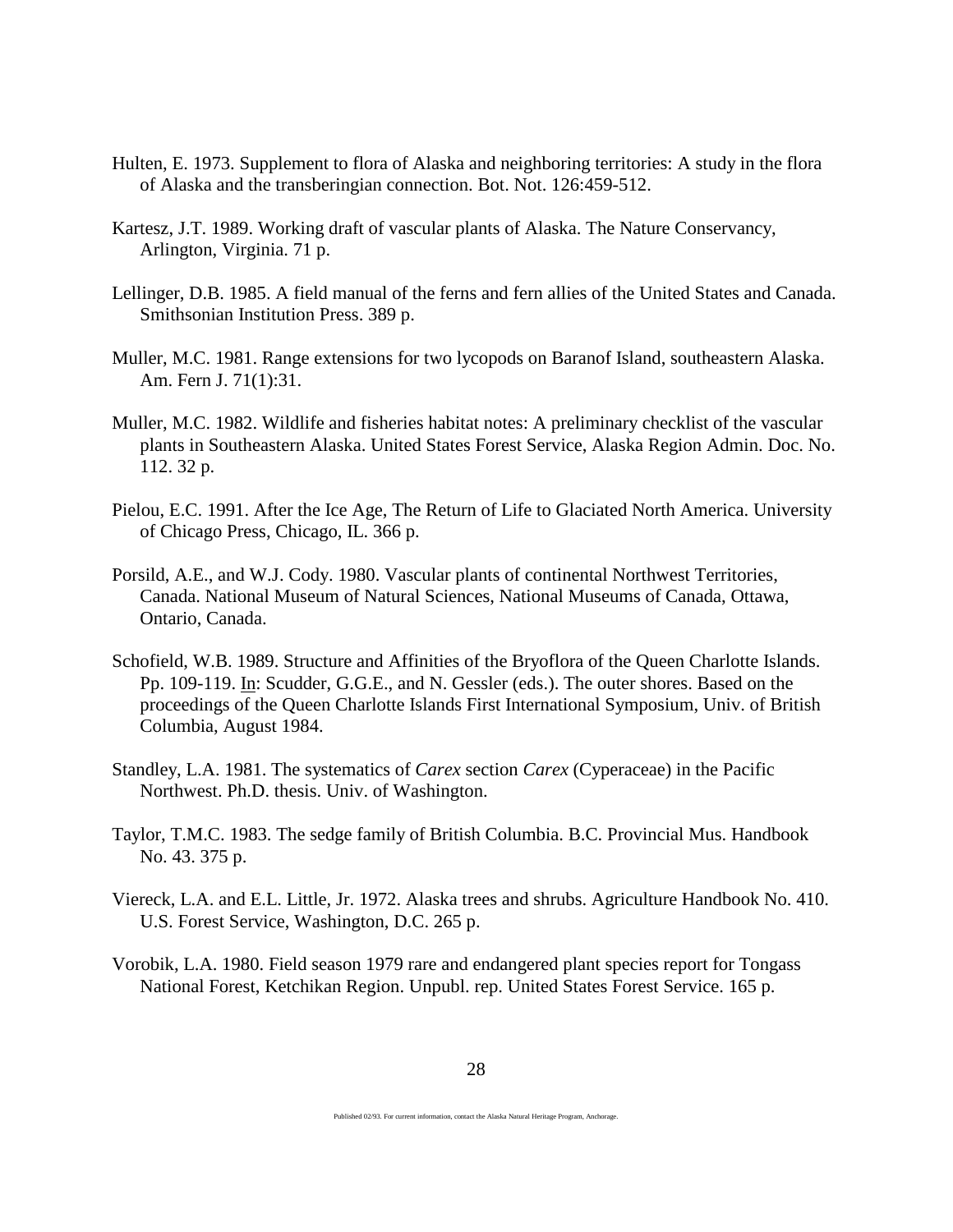- VTN Environmental Sciences. 1982. 1982 Terrestrial vegetation and wildlife, annual environmental report, Quartz Hill Molybdenum Project, Southeast Alaska. United States Borax and Chemical Corporation, 82 p. + appendices.
- Welsh, S.L. 1974. Anderson's flora of Alaska and adjacent parts of Canada. Brigham Young Univ. Press, Provo, UT. 724 p.
- Worley, I.A. 1972. The bryo-geography of southeastern Alaska. Ph.D. dissertation. Univ. of British Columbia, Vancouver, BC. 715 p.
- Worley, I.A., and D. Jacques. 1973. Subalpine fir (*Abies lasiocarpa*) in coastal western North America. Northwest Science 47(4):265-273.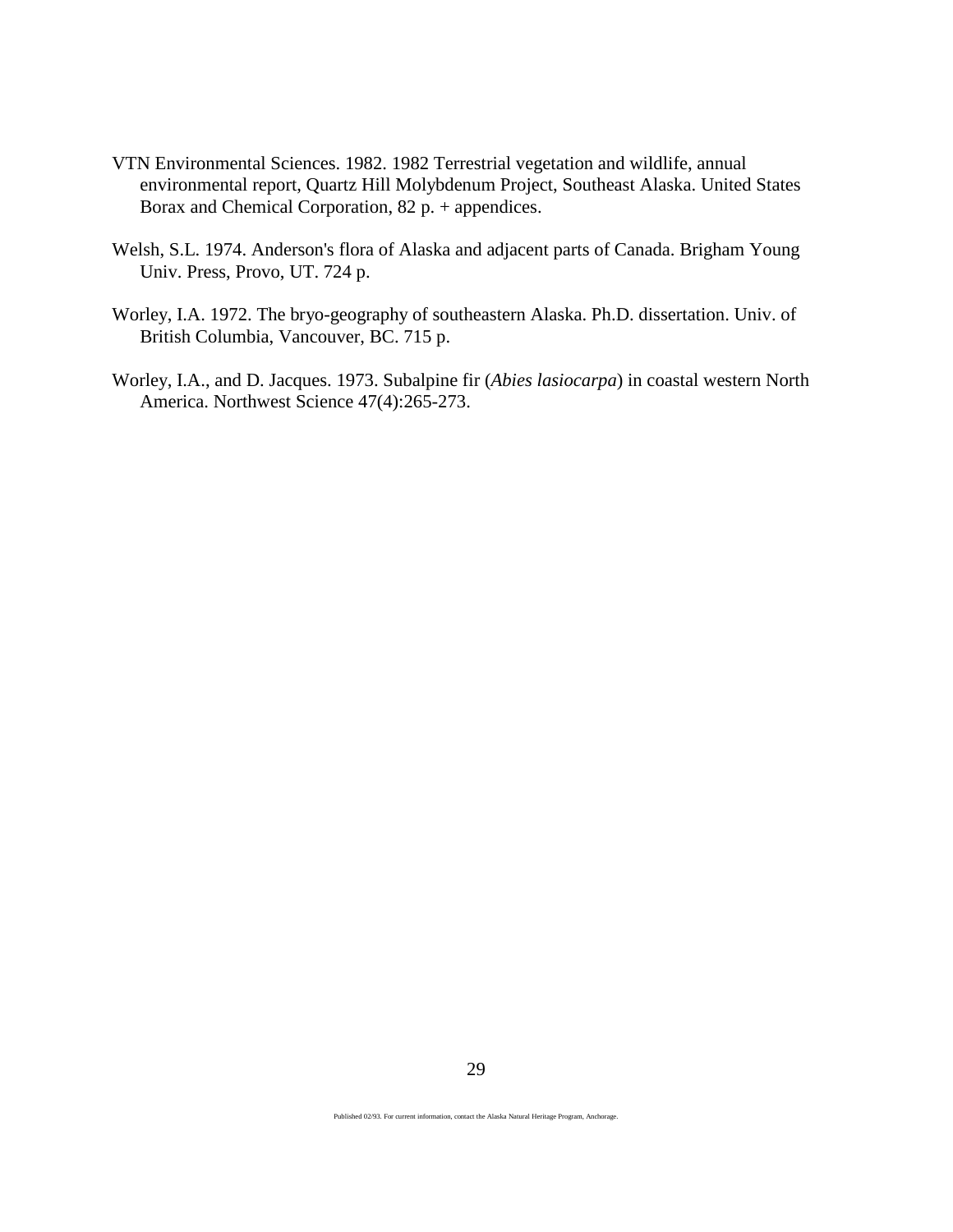# *APPENDICES*

# **APPENDIX A: 1993 MISTY FIORDS NATIONAL MONUMENT RARE PLANT SURVEY SITES**

During the summer of 1993 53 sites were surveyed for rare plants in or near Misty Fiords National Monument by AKNHP botanists John DeLapp and Mike Duffy. Site summaries are included here. Two sites surveyed during the summer of 1991 in the Blue River Lava Flow area are included here as well.

**Survey Site:** 01 **Survey Date:** 6/27/93 **Location:** Quartz Hill area, cirque north of mine. **Plant collection numbers:** 1-35 **Latitude and Longitude:** N 55° 30' 0.1" W 130° 25' 8.9" **Elevation:** 1160 m (3800 ft.) **Quadrangle, Township, Range, and Section:** Ketchikan C-2, T73S, R99E, S32, NW4NW4 **Habitat types and dominant species:** Alpine meadow on upper slope just below peak; *Fauria crista-gallii*, *Veratrum viride*, *Pedicularis verticillata*, and *Geum calthifolium*. Ericaceous shrub scrub in moist chute; *Luetkea pectinata*, *Cassiope* spp., *Loiseleuria procumbens*, and *Silene acaulis*. *Phyllodoce* - *Cassiope* heath; *Cladina* sp., *Saxifraga ferruginea*, and *Stereocaulon* sp. Upper slope just below peak; *Fauria crista-gallii*, *Veratrum viride*, and *Pedicularis verticillata*. **Survey Site:** 02 **Survey Date:** 6/27/93 **Location:** Quartz Hill area, lower area on alpine ridge east of mine. **Plant collection numbers:** 36, 37 **Latitude and Longitude:** N 55° 20' 21.7" W 130° 23' 42.4" **Elevation:** 700 m (2300 ft.) **Quadrangle, Township, Range, and Section:** Ketchikan B-2, T74S, R99E, S20, SE4NE4 **Habitat types and dominant species:** Rocky fellfield, *Cassiope* heath; *Lycopodium* spp., *Phyllodoce aleutica*, occasional stunted *Tsuga mertensiana* and *Picea sitchensis*.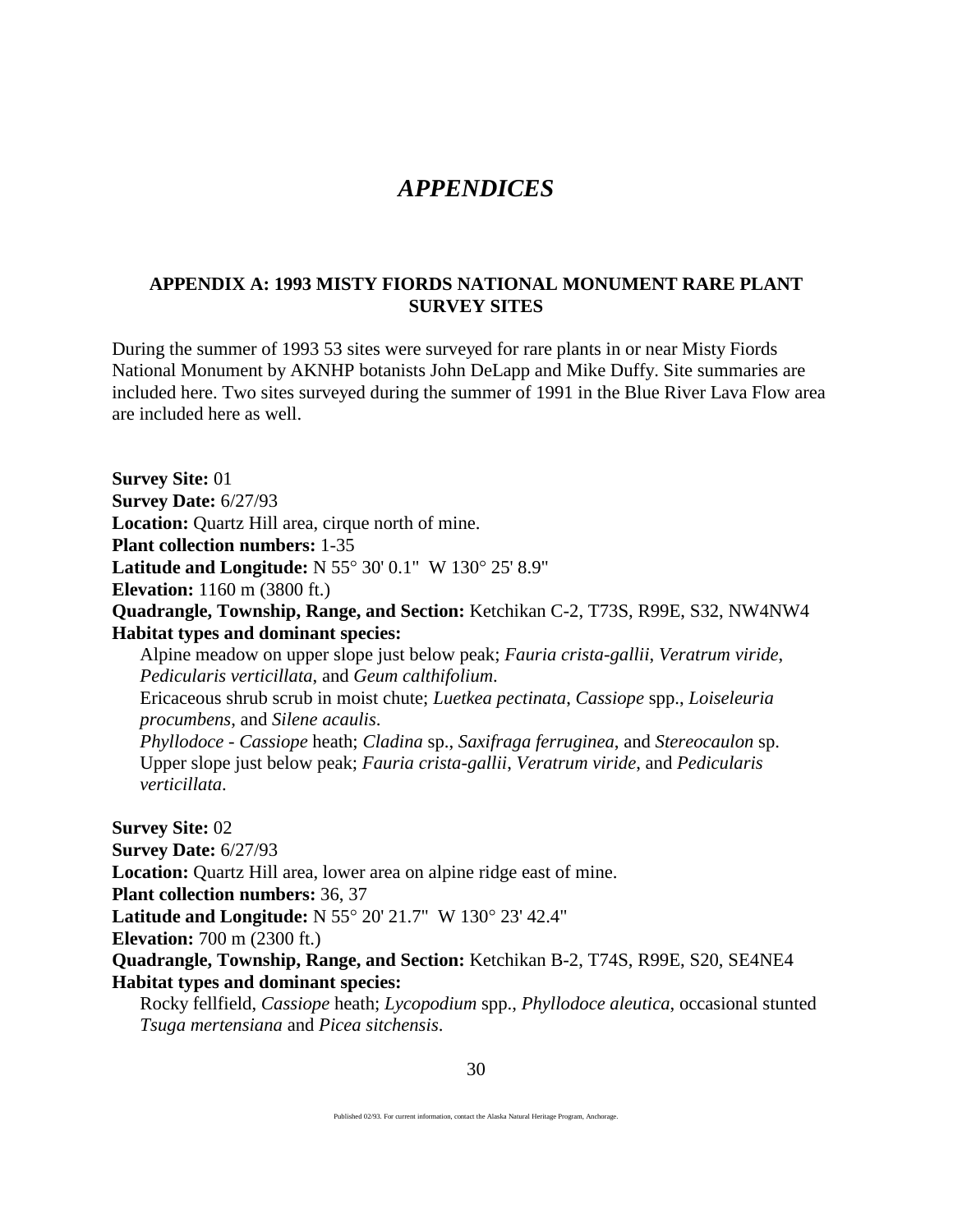**Survey Site:** 03 **Survey Date:** 6/27/93 **Location:** Quartz Hill area, higher area of alpine ridge east of mine. **Plant collection numbers:** 38-49 **Latitude and Longitude:** N 55° 25' 27.5" W 130° 24' 31.9" **Elevation:** 1340 m (4400 ft.) **Quadrangle, Township, Range, and Section:** Ketchikan B-2, T74S, R99E, S29, NW4SW4 **Habitat types and dominant species:** Exposed *Cassiope* heath and associated rock crevices; gravel soil; *Phyllodoce aleutica*,

*Artemisia arctica*, *Saxifraga* spp., and *Carex* spp.

**Survey Site:** 04 **Survey Date:** 6/27/93 **Location:** Quartz Hill area, alpine ridge south of mine. **Plant collection numbers:** 50-59 **Latitude and Longitude:** N 55° 18' 57.5" W 130° 29' 41.2" **Elevation:** 1190 m (3900 ft.) **Quadrangle, Township, Range, and Section:** Ketchikan B-4, T75S, R98E, S2, center SE4 **Habitat types and dominant species:**

*Cassiope - Phyllodoce* heath on narrow ridgetop; *Empetrum nigrum*, *Luetkea pectinata*, *Fauria crista-gallii*, *Tsuga mertensiana*, *Picea sitchensis*.

**Survey Site:** 05 **Survey Date:** 6/27/93 **Location:** Quartz Hill area, alpine ridge east of Boca de Quadra. **Plant collection numbers:** 60-65 **Latitude and Longitude:** N 55° 18' 57.5" W 130° 25' 10.2" **Elevation:** 1460 m (4800 ft.) **Quadrangle, Township, Range, and Section:** Ketchikan B-2, T76S, R99E, S6, NW4NE4 **Habitat types and dominant species:** Sparsely vegetated exposed gravel and sandy soils; occasional individuals of *Cassiope* spp. and *Phyllodoce aleutica*.

**Survey Site:** 06 **Survey Date:** 6/28/93 **Location:** Quartz Hill area, subalpine ridge SW of camp, between Wilson and Bakewell Arms. **Plant collection numbers:** 66-91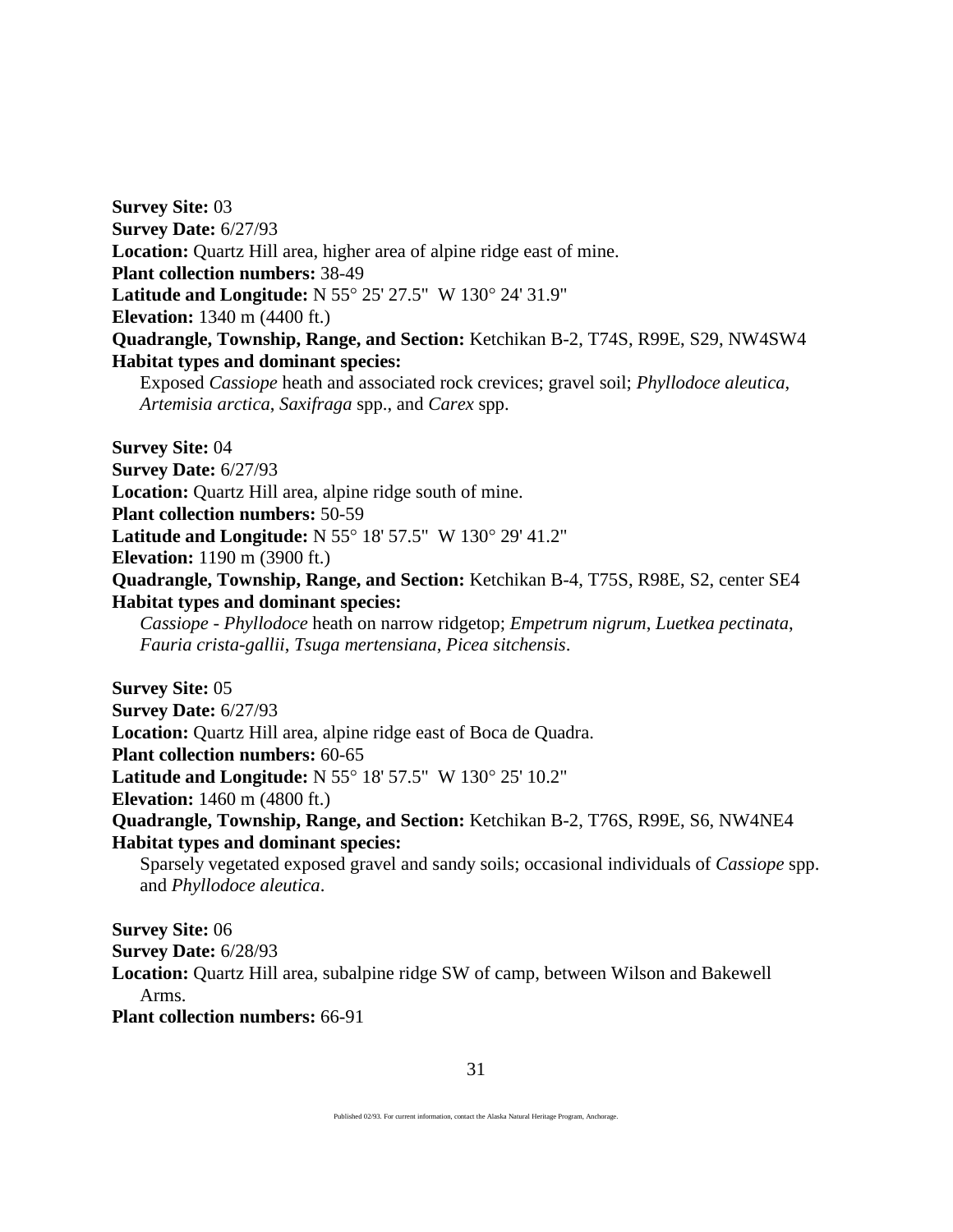# **Latitude and Longitude:** N 55° 20' 34" W 130° 36' 24" **Elevation:** 810 m (2650 ft.)

**Quadrangle, Township, Range, and Section:** Ketchikan B-2, T75S, R97E, S25, SE4SW4 **Habitat types and dominant species:**

Exposed wet subalpine ridgetop; *Cassiope* spp. and *Phyllodoce aleutica*. Shallow pool of wet subalpine meadow - muskeg; *Eriophorum angustifolium*. Mountain hemlock woodland of wet hanging valley floor with much exposed bedrock. Rocks of wet subalpine meadow of side slope; *Carex* spp., *Tsuga mertensiana*, *Pedicularis verticillata*.

Ridgetop gully, wet subalpine meadow; *Fauria crista-gallii*, C*ornus canadensis*, stunted *Tsuga mertensiana*.

Wet subalpine meadow of exposed ridgetop; *Cassiope* spp., *Phyllodoce aleutica*. Wet subalpine meadow of side slope; *Carex* spp., *Tsuga mertensiana*, *Pedicularis verticillata*.

Wet subalpine meadow/muskeg of hanging valley floor.

# **Tracked Species:**

*Castilleja parviflora* Bong. (G4? S2S4)

**Survey Site:** 07

**Survey Date:** 6/29/93

**Location:** Quartz Hill area, subalpine camp area, between Wilson and Bakewell Arms.

**Plant collection numbers:** 92-124

**Latitude and Longitude:** N 55° 20' 52" W 130° 36' 25"

**Elevation:** 750 m (2450 ft.)

**Quadrangle, Township, Range, and Section:** Ketchikan B-2, T75S, R97E, S24, NE4NW4 **Habitat types and dominant species:**

Rocky wet stream ravine below camp lake; *Caltha biflora*, *Luetkea pectinata*, *Leptarrhena pyrolifolia*.

Rock outcrops in subalpine wet meadow/muskeg next to camp lake; *Vaccinium* spp. and *Tsuga mertensiana*.

Subalpine wet meadow, along rocky drainage below camp lake; *Cassiope* spp., *Caltha biflora*, *Tsuga mertensiana*, *Picea sitchensis*, *Pedicularis verticillata*.

Tree island in subalpine wet meadow; *Picea sitchensis*, *Caltha biflora*, and *Cassiope* spp.

# **Tracked Species:**

*Castilleja parviflora* (G4? S2S4) *Kalmia polifolia* ssp. *polifolia* (G5T5 S3S4)

**Survey Site:** 08 **Survey Date:** 6/29/93 **Location:** Quartz Hill area, alpine cirque in valley E of Boca de Quadra.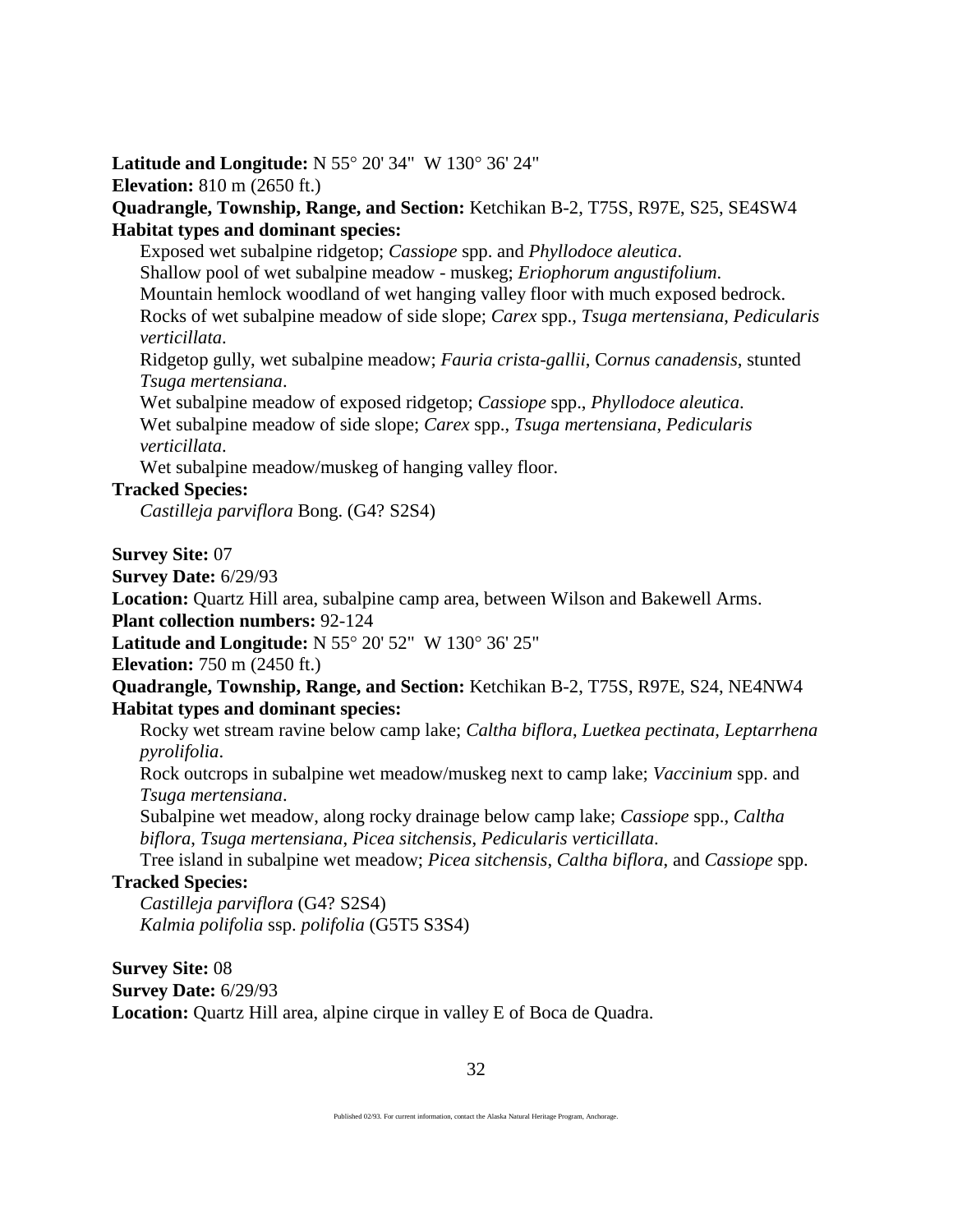**Plant collection numbers:** 125-138 **Latitude and Longitude:** N 55° 16' 16" W 130° 26' 49" **Elevation:** 870 m (2850 ft.) **Quadrangle, Township, Range, and Section:** Ketchikan B-2, T76S, R98E, S24, NW4NE4 **Habitat types and dominant species:** Exposed alpine ridgetop; Geum calthifolium, *Vaccinium uliginosum*, *Phyllodoce aleutica*, *Cassiope* spp. Rocks and wet exposed slope of alpine ridge; *Cassiope* spp., *Luetkea pectinata*, *Fauria crista-gallii*, and *Lycopodium* spp. **Tracked Species:** *Cassiope lycopodioides* ssp. *crista-pilosa* (G4G5T2 S1) *Woodsia glabella* (G5 S4) **Survey Site:** 09 **Survey Date:** 6/29/93 **Location:** Wilson Arm at S end of Quartz Hill Road. **Plant collection numbers:** 139-141 **Latitude and Longitude:** N 55° 22' 02" W 130° 37' 20" **Elevation:** 01 m (03 ft.) **Quadrangle, Township, Range, and Section:** Ketchikan B-2, T75S, R97E, S14, SW4NE4 **Habitat types and dominant species:** Gravelly beach above mean high tide; *Dodecatheon pulchellum*, *Prunella vulgaris*, *Castilleja miniata*. **Survey Site:** 10 **Survey Date:** 7/1/93 **Location:** Alava Ridge muskeg. **Plant collection numbers:** 142-161 **Latitude and Longitude:** N 55° 13' 58" W 131° 09' 05" **Elevation:** 60 m (200 ft.) **Quadrangle, Township, Range, and Section:** Ketchikan A-4, T76S, R94E, S32, SE4SE4 **Habitat types and dominant species:** Open western red cedar western hemlock muskeg. **Tracked Species:** *Kalmia polifolia* ssp. *polifolia* (G5T5 S3S4) **Survey Site:** 11

**Survey Date:** 7/3/93 **Location:** Alava Ridge forest.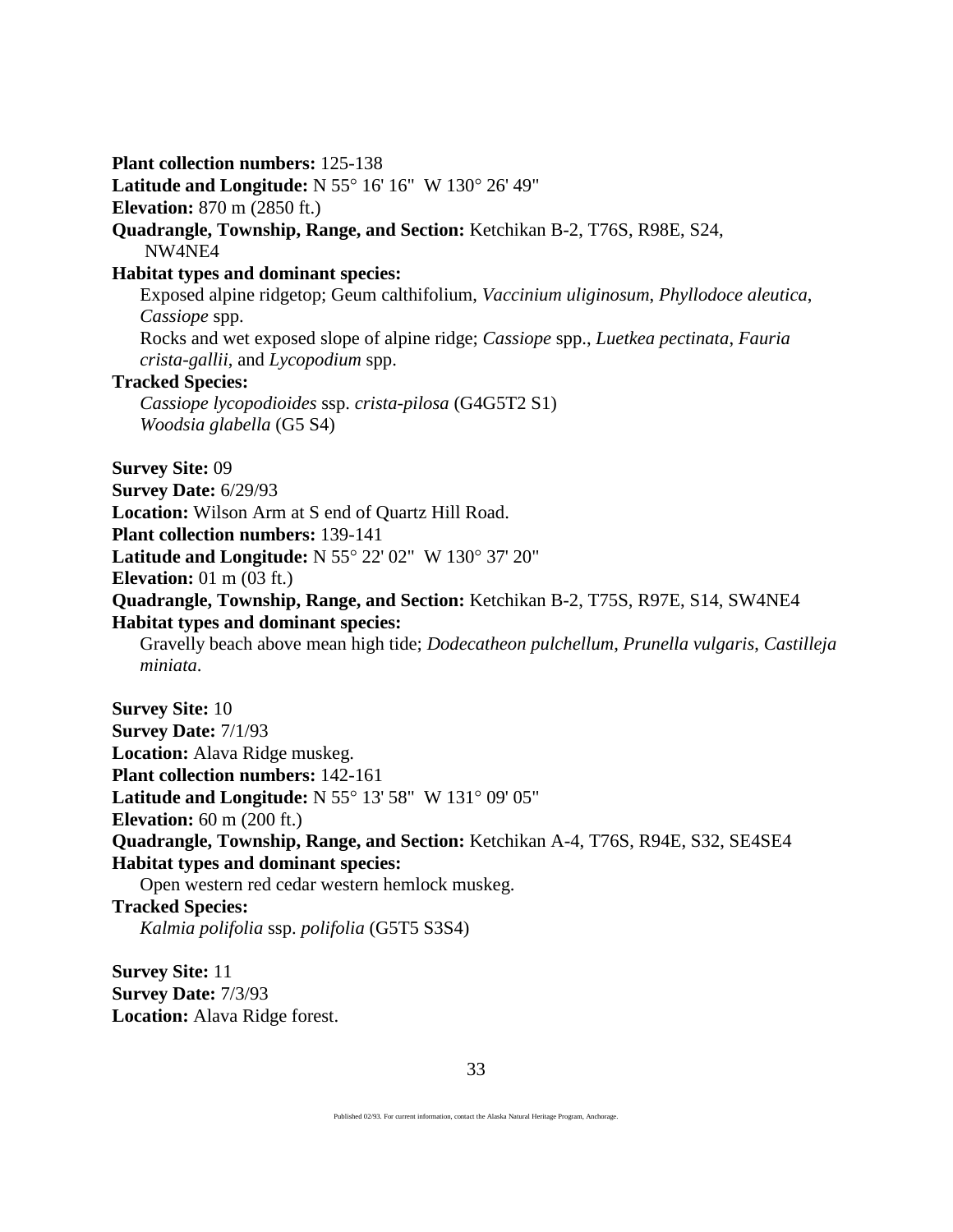**Plant collection numbers:** 162-197 **Latitude and Longitude:** N 55° 14' 57" W 131° 09' 29" **Elevation:** 180 m (600ft.) **Quadrangle, Township, Range, and Section:** Ketchikan A-4, T76S, R94E, S29, SW4NE4 **Habitat types and dominant species:** Boulders of shoreline, in margin of closed Sitka spruce western red cedar forest. Closed Sitka spruce western red cedar forest. Open Sitka spruce western red cedar forest and muskeg. Rocks in closed Sitka spruce western red cedar forest. **Survey Site:** 12 **Survey Date:** 7/2/93 **Location:** Alava Cabin area. **Plant collection numbers:** 198-217 **Latitude and Longitude:** N 55° 13' 27" W 131° 09' 14" **Elevation:** 02 m (06 ft.) **Quadrangle, Township, Range, and Section:** Ketchikan A-4, T77S, R95E, S6, SE4NE4 **Habitat types and dominant species:** Forest edge next to upper beach meadow. Lower beach meadow; *Glaux maritima*, *Cakile edentula*, *Plantago macrocarpa*, *Triglochin maritimum*. Tidepool of Alava Bay; *Zostera marina*. Upper beach meadow. boulders, and forest edge. **Survey Site:** 13 **Survey Date:** 9/6/93 **Location:** Head of Very Inlet. **Plant collection numbers:** 224-255, 265 **Latitude and Longitude:** N 54° 59' 59" W 130° 53' 58" **Elevation:** 01 m (02 ft.) **Quadrangle, Township, Range, and Section:** Prince Rupert D-3, T79S, R96E, S23, SW4SE4 **Habitat types and dominant species:** Beach meadow and boulders; *Glaux maritima*, *Puccinellia nutkaensis*, *Deschampsia beringensis*. Forest edge at wet upper beach meadow. Upper beach meadow; *Castilleja miniata*, *Epilobium* spp., *Conioselinum pacificum*. **Tracked Species:**

*Asplenium viride* (G5 S3) *Lonicera involucrata* (G4G5 S2)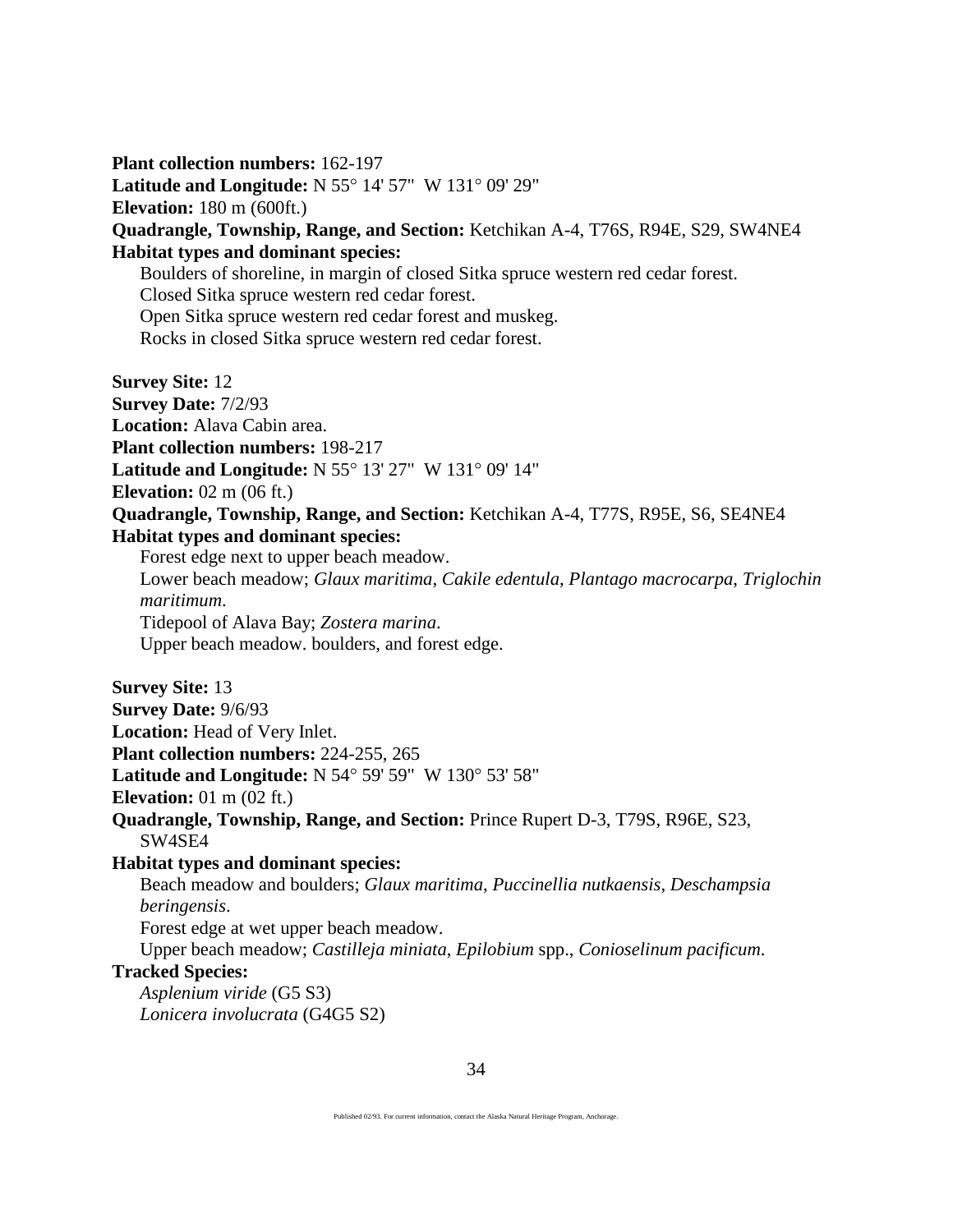**Survey Site:** 14 **Survey Date:** 9/6/93 **Location:** Upper head of Very Inlet. **Plant collection numbers:** 256-261 **Latitude and Longitude:** N 55° 00' 07" W 130° 54' 10" **Elevation:** 01 m (01 ft.) **Quadrangle, Township, Range, and Section:** Ketchikan A-4, T79S, R96E, S23, NW4SE4 **Habitat types and dominant species:**

Tidal meadow at head of upper lagoon; *Hordeum brachyantherum*, *Castilleja miniata*, *Potentilla egedii*.

**Survey Site:** 15

**Survey Date:** 9/6/93

**Location:** Marble narrows of Very Inlet.

**Plant collection numbers:** 262-264

**Latitude and Longitude:** N 54° 59' 03" W 130° 54' 42"

**Elevation:** 05 m (16 ft.)

**Quadrangle, Township, Range, and Section:** Prince Rupert D-3, T79S,R96E, S26, SW4SW4

# **Habitat types and dominant species:**

Rock outcrop of narrow channel at edge of Sitka spruce western red cedar forest.

**Survey Site:** 16

**Survey Date:** 9/6/93

**Location:** Isthmus cove, Foggy Bay at mouth of Very Inlet.

**Plant collection numbers:** 266-277

**Latitude and Longitude:** N 54° 57' 53" W 130° 57' 39"

**Elevation:** 1 m (3 ft.)

**Quadrangle, Township, Range, and Section:** Prince Rupert D-3, T79S,R96E, S33, NW4SE4

### **Habitat types and dominant species:**

Forest edge next to upper beach meadow. Shallow tidepool in sheltered cove. Sitka spruce western red cedar forest next to upper beach meadow. Upper beach meadow; *Castilleja miniata*, *Ligusticum scoticum*, *Dodecatheon pulchellum*, *Deschampsia beringensis*.

**Survey Site:** 17 **Survey Date:** 7/7/93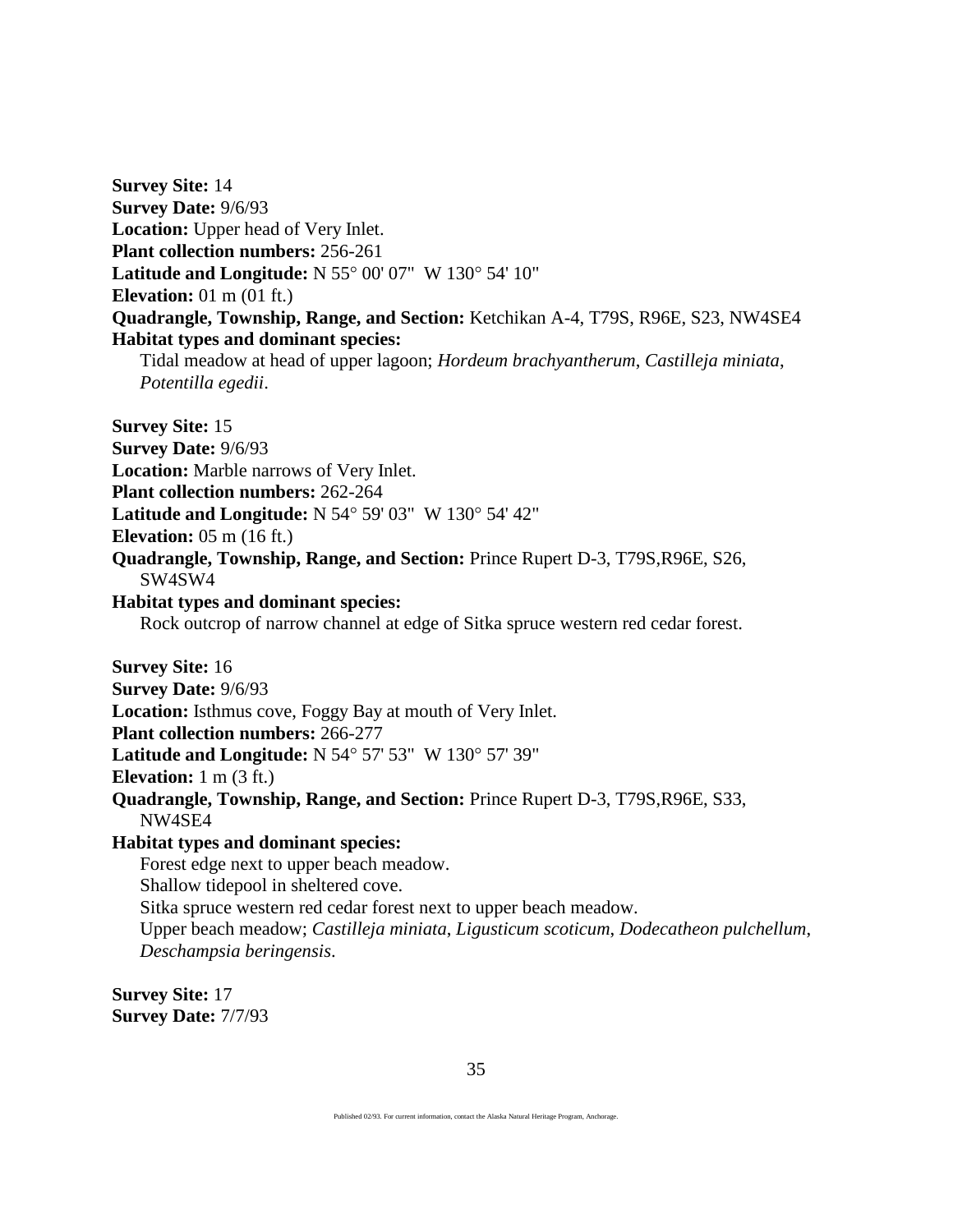**Location:** Kirk Point village beach and slough.

**Plant collection numbers:** 278-290, 305

**Latitude and Longitude:** N 54° 59' 58" W 130° 59' 43"

**Elevation:** 01 m (03 ft.)

**Quadrangle, Township, Range, and Section:** Prince Rupert D-3, T79S, R96E, S19, SE4SE4

#### **Habitat types and dominant species:**

Forest edge next to upper beach meadow of main beach; *Calamagrostis canadensis*, *Conioselinum pacificum*.

Lower beach meadow, with *Glaux maritima*, *Puccinellia*, *Triglochin*. Sandy flats of estuarine slough; *Salicornia virginica*, *Plantago* and *Glaux*. Upper beach meadow of main beach; *Potentilla egedii*, *Castilleja miniata*.

**Survey Site:** 18

**Survey Date:** 7/7/93

**Location:** Foggy Bay, eagle nest island.

**Plant collection numbers:** 291-299

**Latitude and Longitude:** N 54° 59' 29" W 131° 00' 26"

**Elevation:** 1 m (1 ft.)

**Quadrangle, Township, Range, and Section:** Prince Rupert D-4, T79S, R96E, S30, S1/2 **Habitat types and dominant species:**

Lower beach meadow among rocks.

Upper beach meadow among boulders at forest edge; *Castilleja miniata, Deschampsia beringensis*, *Carex* spp.

# **Tracked Species:**

*Lonicera involucrata* (G4G5 S2)

**Survey Site:** 19

**Survey Date:** 7/7/93

**Location:** Foggy Bay, Delong Island.

**Plant collection numbers:** 300-304

**Latitude and Longitude:** N 54° 58' 15" W 131° 00' 01"

**Elevation:** 01 m (03 ft.)

**Quadrangle, Township, Range, and Section:** Prince Rupert D-3, T79S, R96E, S33, W1/2 **Habitat types and dominant species:**

Sitka spruce forest; *Vaccinium* spp., *Oplopanax horridus*, *Maianthemum dilatatum*.

Tall shrub margin above beach, margin of closed Sitka spruce forest.

Upper sandy beach, among driftwood; *Honckenya peploides*, *Cakile edentula* .

# **Tracked Species:**

*Atriplex patula* L. var. *alaskensis* (G3G4Q S3S4)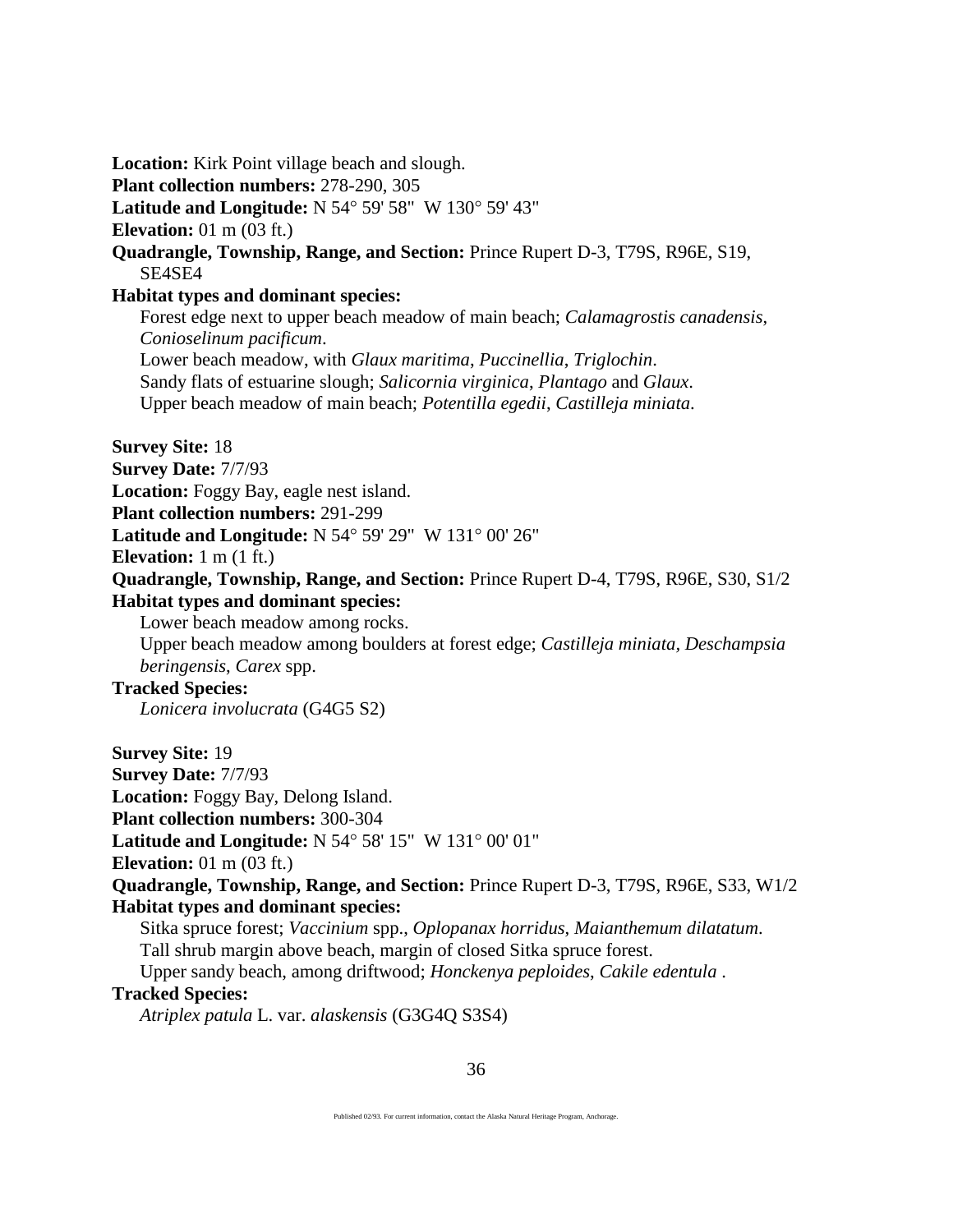*Lonicera involucrata* (G4G5 S2)

**Survey Site:** 20 **Survey Date:** 7/7/93 **Location:** Head of Nakat Inlet, on fish corral island. **Plant collection numbers:** 306-308 **Latitude and Longitude:** N 54° 56' 36" W 130° 44' 39" **Elevation:** 15 m (40 ft.) **Quadrangle, Township, Range, and Section:** Prince Rupert D-3, T80S, R97E, S11, NE4SE4 **Habitat types and dominant species:** Open Sitka spruce forest above beach meadow. Upper beach meadow; *Conioselinum pacificum*, *Ligusticum scoticum*, *Castilleja miniata, Hordeum brachyantherum*. **Tracked Species:** *Taxus brevifolia* (G4 S2) **Survey Site:** 21 **Survey Date:** 7/7/93 **Location:** Estuarine head of Nakat Inlet, east drainage. **Plant collection numbers:** 309, 310 **Latitude and Longitude:** N 54° 57' 30" W 130° 43' 57" **Elevation:** 03 m (10 ft.) **Quadrangle, Township, Range, and Section:** Prince Rupert D-3, T80S, R97E, S1, SE4SW4 **Habitat types and dominant species:** Closed Sitka spruce forest. **Survey Site:** 22 **Survey Date:** 7/8/93 **Location:** West side of Nakat Inlet, 2 miles S of head of inlet. **Plant collection numbers:** 311-324, 329-353, 355-357 **Latitude and Longitude:** N 54° 55' 47" W 130° 45' 49" **Elevation:** 75 m (250 ft.) **Quadrangle, Township, Range, and Section:** Prince Rupert D-3, T80S, R97E, S14, NW4SW4 **Habitat types and dominant species:** Closed western red cedar western hemlock forest. Nootka cedar shore pine wet muskeg. Shallow pools and wet *Sphagnum* in Nootka cedar - shore pine wet muskeg.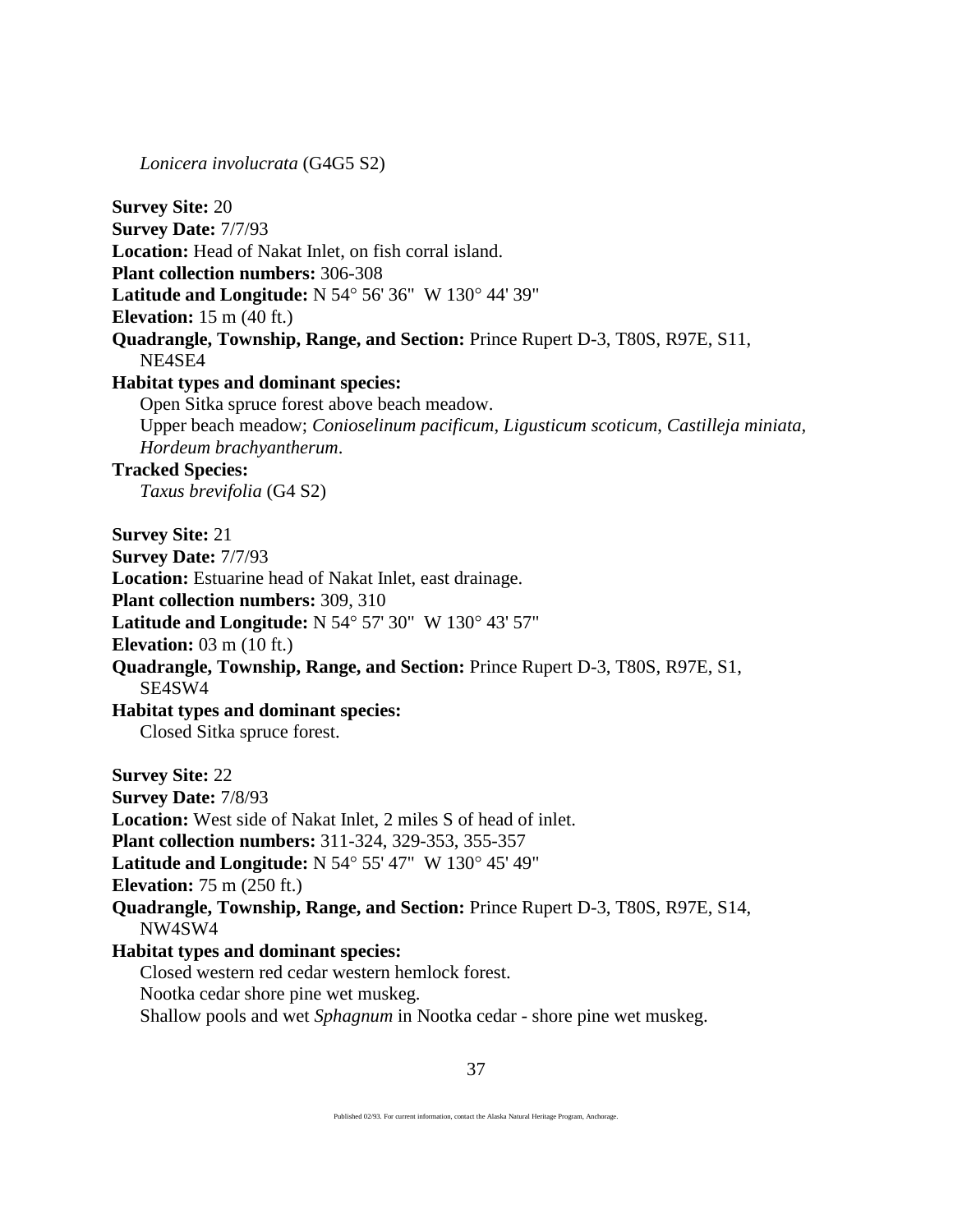#### **Tracked Species:**

*Lycopodium inundatum* (G5 S3) *Malaxis monophylla* (G5 S3S4) *Platanthera* cf. *chorisiana* (G2G3 S2)

**Survey Site:** 23

**Survey Date:** 7/8/93 **Location:** West side of Nakat Inlet, 2 miles S of head of inlet, along forested stream. **Plant collection numbers:** 325, 326, 328, 354, 358 **Latitude and Longitude:** N 54° 55' 40" W 130° 46' 21" **Elevation:** 180 m (300 ft.) **Quadrangle, Township, Range, and Section:** Prince Rupert D-3, T80S, R97E, S14, NW4SW4 **Habitat types and dominant species:** Closed Sitka spruce western hemlock forest.

Sitka spruce - western hemlock - Pacific silver fir woodland; *Fauria crista-gallii*, *Menziesia ferruginea* .

# **Tracked Species:**

*Abies amabilis* (G4 S3)

**Survey Site:** 24

**Survey Date:** 7/8/93

**Location:** Just Island, mouth of Fillmore Inlet.

**Plant collection numbers:** 364-381

**Latitude and Longitude:** N 54° 49' 43" W 130° 38' 59"

**Elevation:** 0 m (0 ft.)

**Quadrangle, Township, Range, and Section:** Prince Rupert D-2, T81S, R99E, S20, center. **Habitat types and dominant species:**

Brackish stream at head of inlet.

Low tide zone, in estuarine marsh at head of inlet.

Snag in Carex marsh at head of inlet.

Upper beach meadow at head of inlet; *Deschampsia beringensis*, *Plantago maritima*, *Potentilla egedii*, *Juncus arcticus*, *Castilleja miniata*, *Conioselinum pacificum*.

**Survey Site:** 25 **Survey Date:** 7/8/93 **Location:** Just Island, at mouth of Fillmore Inlet, along stream feeding into small inlet. **Plant collection numbers:** 382, 383 **Latitude and Longitude:** N 54° 49' 55" W 130° 39' 20" **Elevation:** 01 m (05 ft.)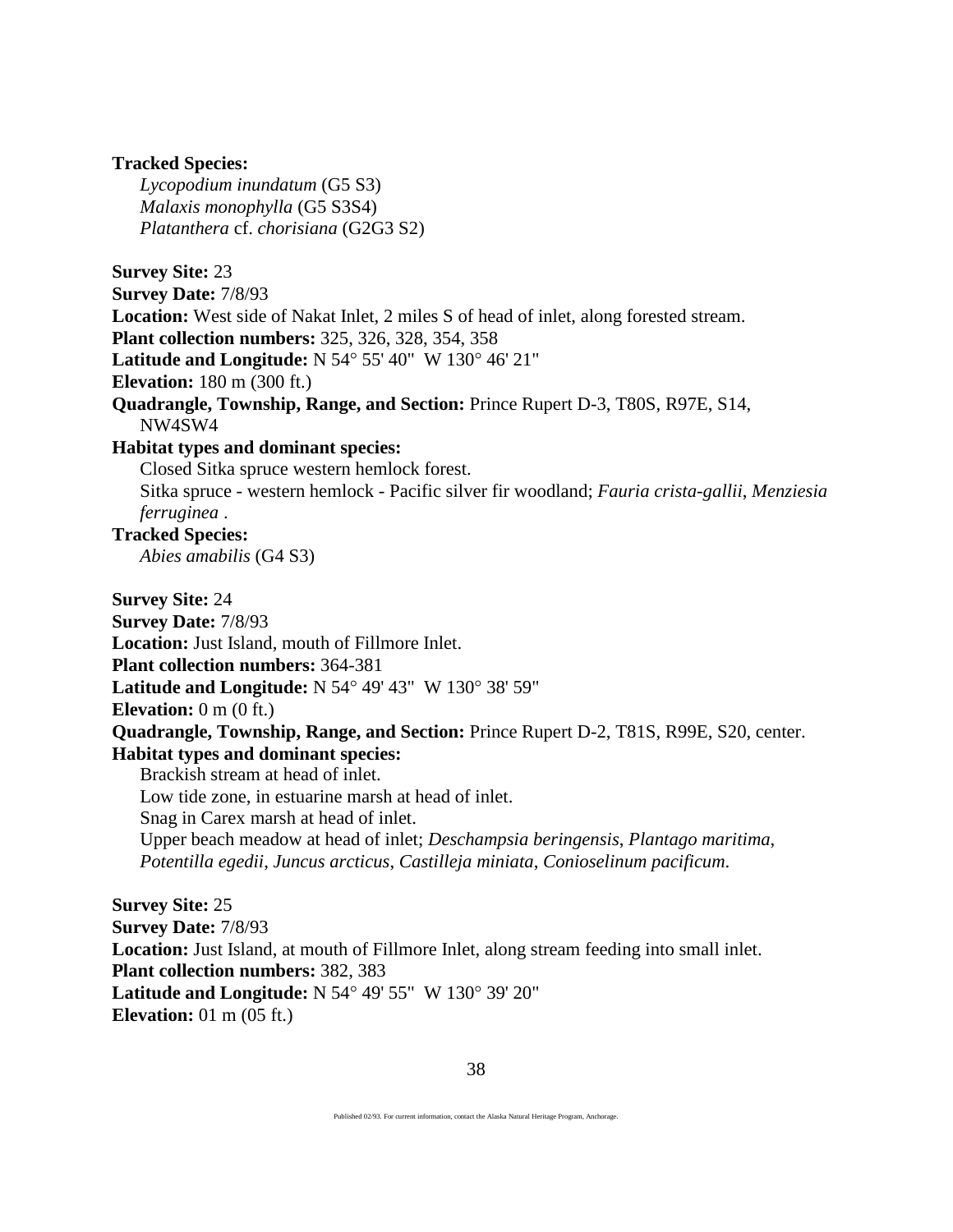**Quadrangle, Township, Range, and Section:** Prince Rupert D-2, T81S, R99E, S20, SE4 to center. **Habitat types and dominant species:**  Open Sitka spruce / Nootka cedar forest. **Tracked Species:** *Abies amabilis* (G4 S3) **Survey Site:** 26 **Survey Date:** 7/9/93 **Location:** Just Island, at mouth of Fillmore Inlet, mooring cove. **Plant collection numbers:** 384 **Latitude and Longitude:** N 54° 48' 34" W 130° 38' 30" **Elevation:** 15 m (50 ft.) **Quadrangle, Township, Range, and Section:** Prince Rupert D-2, T81S, R99E, S33, NW4NW4. **Habitat types and dominant species:** Closed Sitka spruce - western red cedar forest. **Survey Site:** 27 **Survey Date:** 7/9/93 **Location:** Mouth of Fillmore Inlet, point of land S of Just Island, S of mooring cove. **Plant collection numbers:** 385-389 **Latitude and Longitude:** N 54° 47' 38" W 130° 38' 14" **Elevation:** 01 m (02 ft.) **Quadrangle, Township, Range, and Section:** Prince Rupert D-2, T82S, R99E, S4, NW4NW4. **Habitat types and dominant species:** Closed Sitka spruce - western red cedar forest, steep slope below wet rock face. Lower beach meadow; *Puccinellia* spp., *Triglochin maritimum*. **Tracked Species:** *Abies amabilis* (G4 S3)

**Survey Site:** 28 **Survey Date:** 7/9/93 **Location:** Tongass Island, Port Tongass, Fort site area. **Plant collection numbers:** 393-408 **Latitude and Longitude:** N 54° 46' 25" W 130° 43' 59" **Elevation:** 01 m (02 ft.) **Quadrangle, Township, Range, and Section:** Prince Rupert D-3, T82S, R98E, S11, center.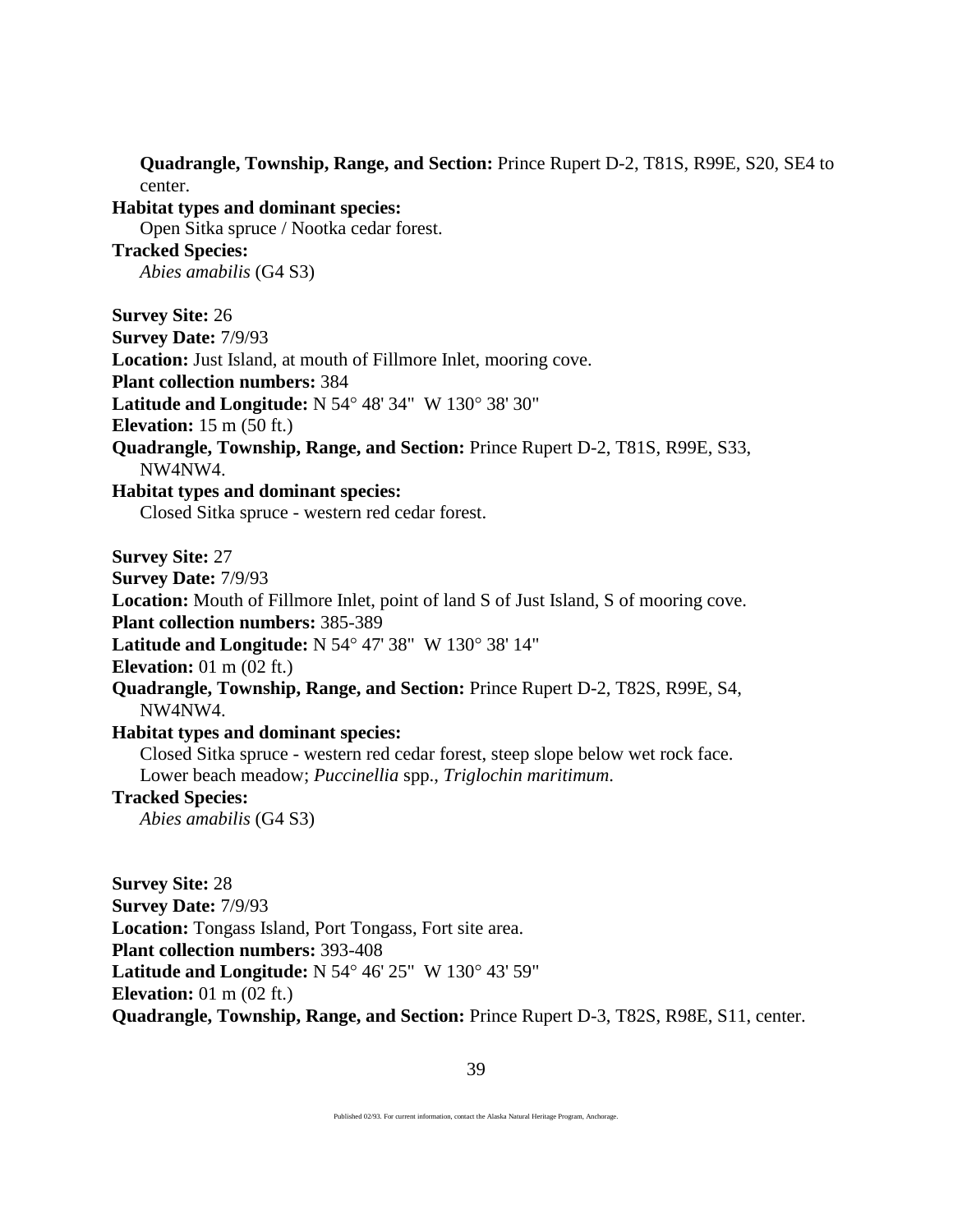#### **Habitat types and dominant species:**

Second-growth Sitka spruce forest.

Tall *Rubus parviflorus* - *Sambucus racemosa* thicket.

Upper beach at second-growth Sitka spruce forest edge.

Upper beach margin of tall *Rubus parviflorus* - *Sambucus racemosa* - *Alnus sinuata* scrub thicket..

# **Tracked Species:**

*Stachys emersonii* (G5 S1)

**Survey Site:** 29

**Survey Date:** 7/9/93

**Location:** Tongass Island, large cove on south shore, old village site.

**Plant collection numbers:** 390-392

**Latitude and Longitude:** N 54° 46' 19" W 130° 44' 04"

**Elevation:** 01 m (03 ft.)

**Quadrangle, Township, Range, and Section:** Prince Rupert D-3, T82S, R98E, S11, center. **Habitat types and dominant species:**

Rocky beach and tall scrub margin.

**Survey Site:** 30

**Survey Date:** 7/13/93

**Location:** Ella Lake, Ella Narrows cabin lakeshore.

**Plant collection numbers:** 422-434, 495-498

**Latitude and Longitude:** N 55° 29' 23" W 131° 05' 34"

**Elevation:** 76 m (255 ft.)

# **Quadrangle, Township, Range, and Section:** Ketchikan B-4, T73S, R94E, S33, SW4SW4 **Habitat types and dominant species:**

Freshwater lake shallows with sandy substrate; *Sparganium angustifolium*, *Lobelia dortmanna*.

Sandy freshwater lakeshore; *Alnus sinuata*, *Salix sitchensis*.

# **Tracked Species:**

*Lobelia dortmanna* (G4 S1)

**Survey Site:** 31 **Survey Date:** 7/14/93 **Location:** Ella Lake, lower lake meadow on NE shore. **Plant collection numbers:** 436-469 **Latitude and Longitude:** N 55° 29' 50" W 131° 04' 34" **Elevation:** 76 m (255 ft.) **Quadrangle, Township, Range, and Section:** Ketchikan B-4, T73S, R94E, S35, SE4NE4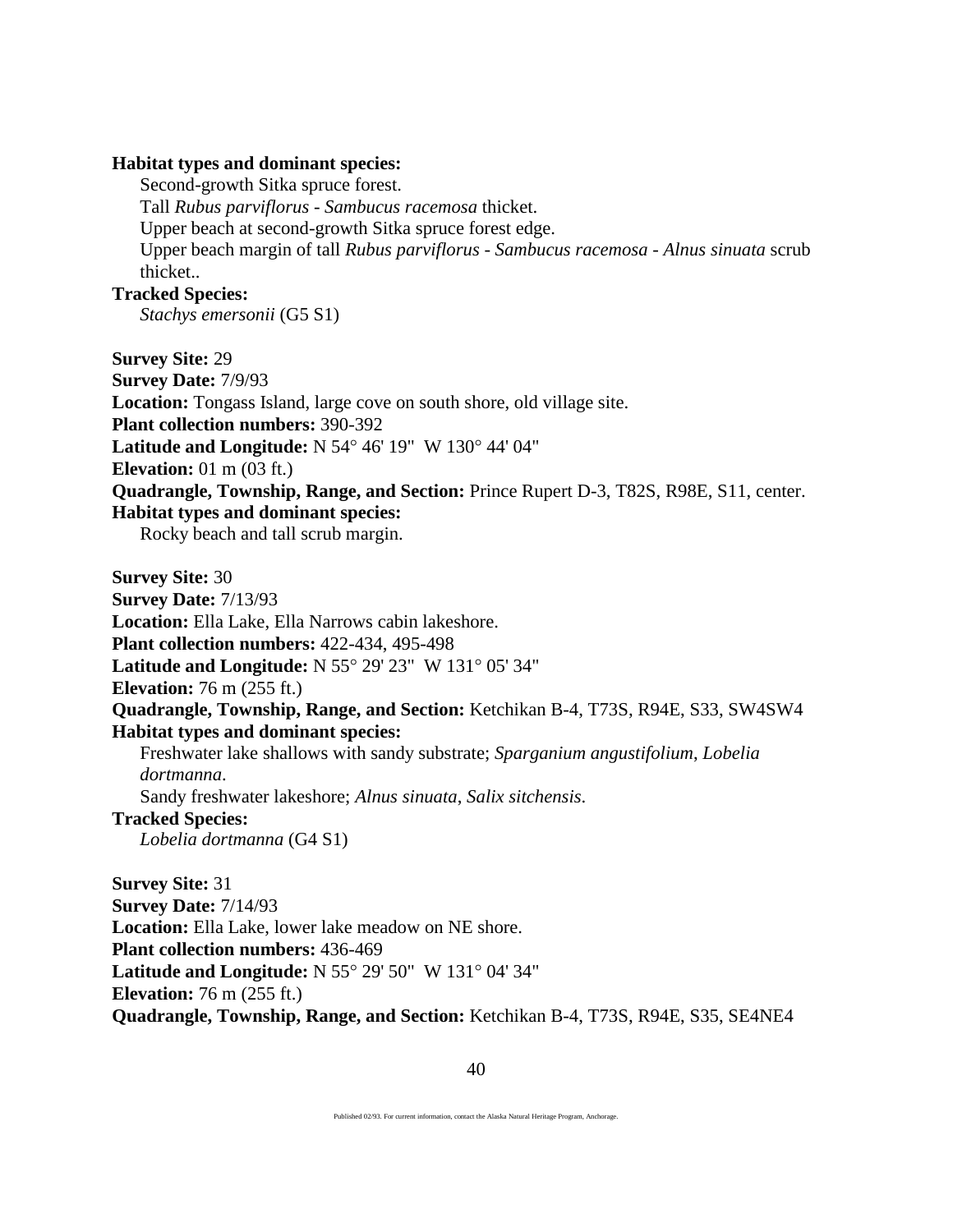#### **Habitat types and dominant species:**

Freshwater wet meadow; *Carex sitchensis*, *Fritillaria camschatcensis*, *Spiraea douglasii*, *Gentiana douglasiana*, *Deschampsia beringensis*. Lake shallows with mud substrate, next to freshwater wet meadow. Mudflat of creek delta, next to freshwater wet meadow. Western red cedar - shore pine island in freshwater wet meadow. Wet muskeg in freshwater wet meadow. **Tracked Species:**

*Lycopus uniflorus* (G5 S3) *Spiraea douglasii* ssp. *menziesii* (G5 S2)

**Survey Site:** 32

**Survey Date:** 7/14/93

**Location:** Ella Lake, lower lake outlet, E shore.

**Plant collection numbers:** 470-474, 476, 478, 479, 482, 484, 486-491

**Latitude and Longitude:** N 55° 30' 25" W 131° 03' 42"

**Elevation:** 76 m (255 ft.)

**Quadrangle, Township, Range, and Section:** Ketchikan C-4, T73S, R94E, S25, NE4SW4 **Habitat types and dominant species:**

Freshwater meadow.

Shallow pool in freshwater meadow.

# **Tracked Species:**

*Lycopodium inundatum* (G5 S3) *Scirpus subterminalis* (G4G5 S1)

**Survey Site:** 33 **Survey Date:** 7/14/93 **Location:** Ella Lake, lower lake outlet, N shore. **Plant collection numbers:** 475, 477, 480, 481, 483, 485 **Latitude and Longitude:** N 55° 30' 29" W 131° 03' 39" **Elevation:** 76 m (255 ft.) **Quadrangle, Township, Range, and Section:** Ketchikan C-4, T73S, R94E, S26, NE4SW4 **Habitat types and dominant species:** Muskeg meadow; scattered stunted *Chamaecyparis nootkatensis*.

**Tracked Species:**

*Kalmia polifolia* ssp. *polifolia* (G5T5 S3S4)

**Survey Site:** 34 **Survey Date:** 7/14/93 **Location:** Ella Lake, small waterfall on NW shore near lake outlet.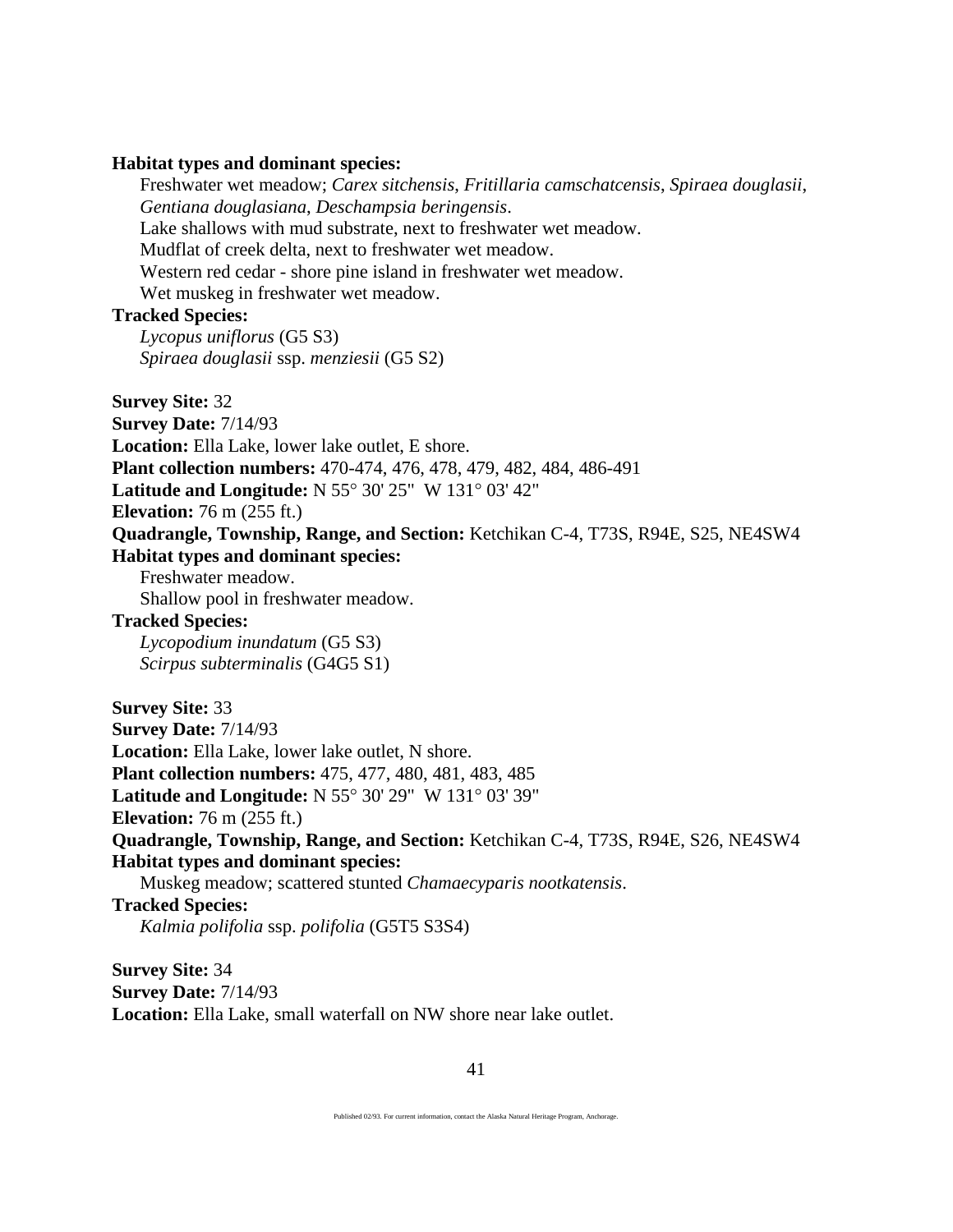**Plant collection numbers:** 492-494 **Latitude and Longitude:** N 55° 30' 21" W 131° 04' 02" **Elevation:** 76 m (255 ft.) **Quadrangle, Township, Range, and Section:** Ketchikan C-4, T73S, R94E, S25, SW4SW4 **Habitat types and dominant species:** Rock face next to lake shore. Sheltered lake shore shallows with mud substrate. Wet lake shore and mudflat. **Survey Site:** 35 **Survey Date:** 7/14/93 **Location:** Ella Lake, forested lakeshore N of Ella Narrows cabin. **Plant collection numbers:** 500, 501 **Latitude and Longitude:** N 55° 29' 27" W 131° 05' 17" **Elevation:** 80 m (270 ft.) **Quadrangle, Township, Range, and Section:** Ketchikan B-4, T73S, R94E, S35, SW4SW4 **Habitat types and dominant species:** Wet rock face in closed spruce - hemlock forest at lake's edge. **Tracked Species:** *Asplenium viride* (G5 S3) **Survey Site:** 36 **Survey Date:** 7/15/93 **Location:** Muskeg ponds N of Ella Narrows cabin, Ella Lake. **Plant collection numbers:** 499, 502-518 **Latitude and Longitude:** N 55° 29' 44" W 131° 05' 22" **Elevation:** 135 m (450 ft.) **Quadrangle, Township, Range, and Section:** Ketchikan B-4, T73S, R94E, S35, W center. **Habitat types and dominant species:** Mud shore of muskeg pond. Muskeg; *Rubus chamaemorus*, *Empetrum nigrum*. Muskeg pool; *Nuphar polysepalum*, *Menyanthes trifoliata*. Open western hemlock forest. Muskeg, wet depression; *Menyanthes trifoliata*, *Carex sitchensis*. Wet graminoid - dominated muskeg; *Carex* spp., *Vaccinium* spp. **Survey Site:** 37 **Survey Date:** 7/16/93 **Location:** Ella Lake Trail muskeg.

**Plant collection numbers:** 521-530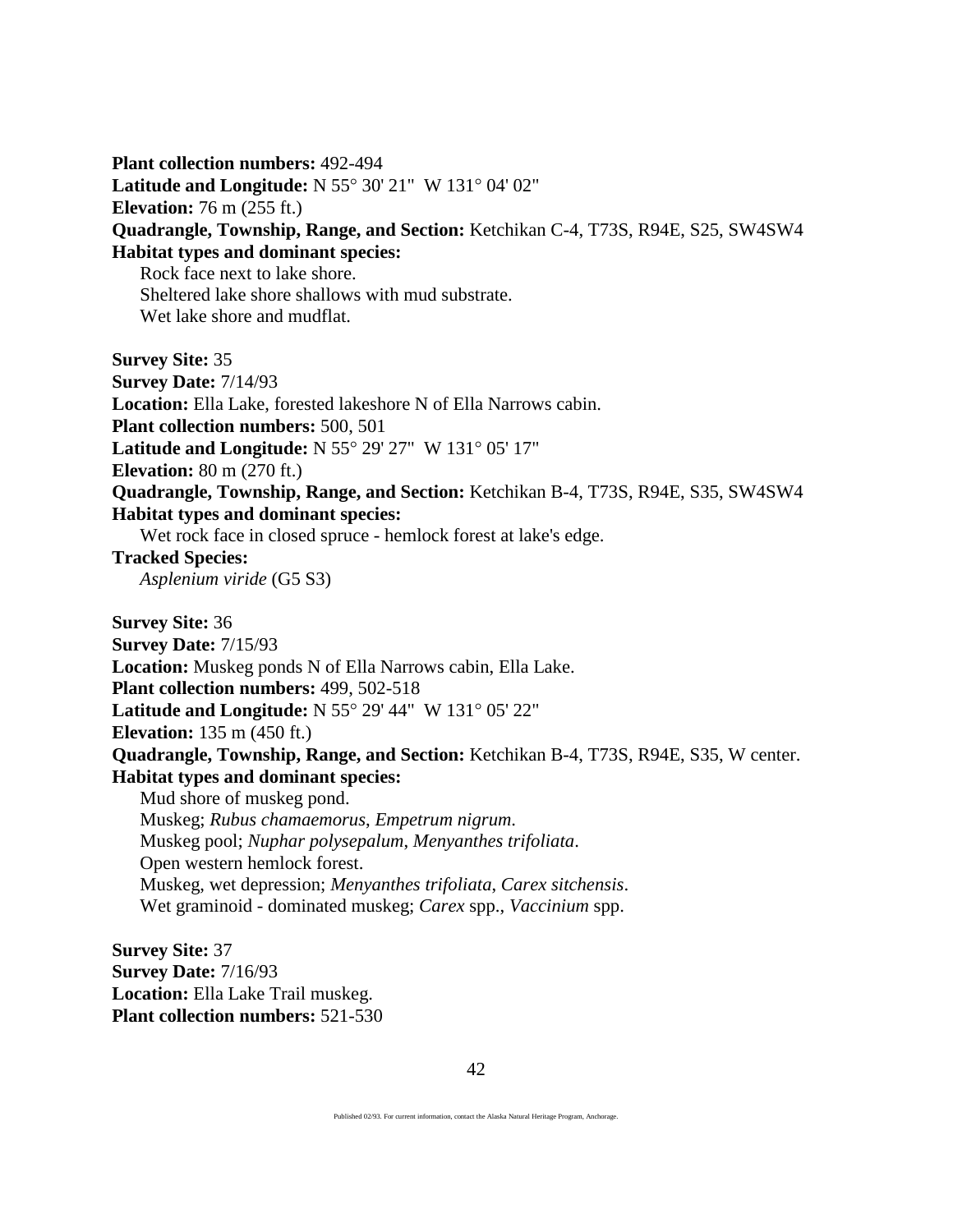**Latitude and Longitude:** N 55° 29' 49" W 131° 00' 14" **Elevation:** 25 m (75 ft.) **Quadrangle, Township, Range, and Section:** Ketchikan B-4, T73S, R95E, S32, NW4SE4 **Habitat types and dominant species:** Marshy shore of stream-fed lake in muskeg; *Calamagrostis canadensis*, *Deschampsia beringensis*. Muskeg; scattered *Chamaecyparis nootkatensis*, *Carex* spp., *Andromeda polifolia*. **Tracked Species:** *Geocaulon lividum* (G5 S5) **Survey Site:** 38 **Survey Date:** 7/16/93 **Location:** Mouth of Ella Creek, Ella Bay, Behm Canal. **Plant collection numbers:** 531-540 **Latitude and Longitude:** N 55° 29' 46" W 130° 59' 35" **Elevation:** 1 m (3 ft.) **Quadrangle, Township, Range, and Section:** Ketchikan B-3, T73S, R95E, S33, SW4NW4 **Habitat types and dominant species:** Lower beach meadow; *Glaux*, *Honckenya*, *Plantago*. Rocky stream side at forest - shore ecotone. Upper beach sand; *Potentilla egedii*, *Deschampsia beringensis*. **Survey Site:** 39 **Survey Date:** 7/17/93 **Location:** Head of Princess Bay, old growth forest. **Plant collection numbers:** 542-546, 571 **Latitude and Longitude:** N 55° 24' 36" W 131° 01' 44" **Elevation:** 30 m (100 ft.) **Quadrangle, Township, Range, and Section:** Ketchikan B-4, T74S, R95E, S31, SW4NE4 **Habitat types and dominant species:** Closed old growth Sitka spruce forest. **Survey Site:** 40 **Survey Date:** 7/17/93 **Location:** East side of Princess Bay, in muskeg E of banding cabin.

**Plant collection numbers:** 547-555

**Latitude and Longitude:** N 55° 23' 38" W 130° 59' 48"

**Elevation:** 25 m (75 ft.)

**Quadrangle, Township, Range, and Section:** Ketchikan B-3, T75S, R95E, S5, SW4NE4 **Habitat types and dominant species:**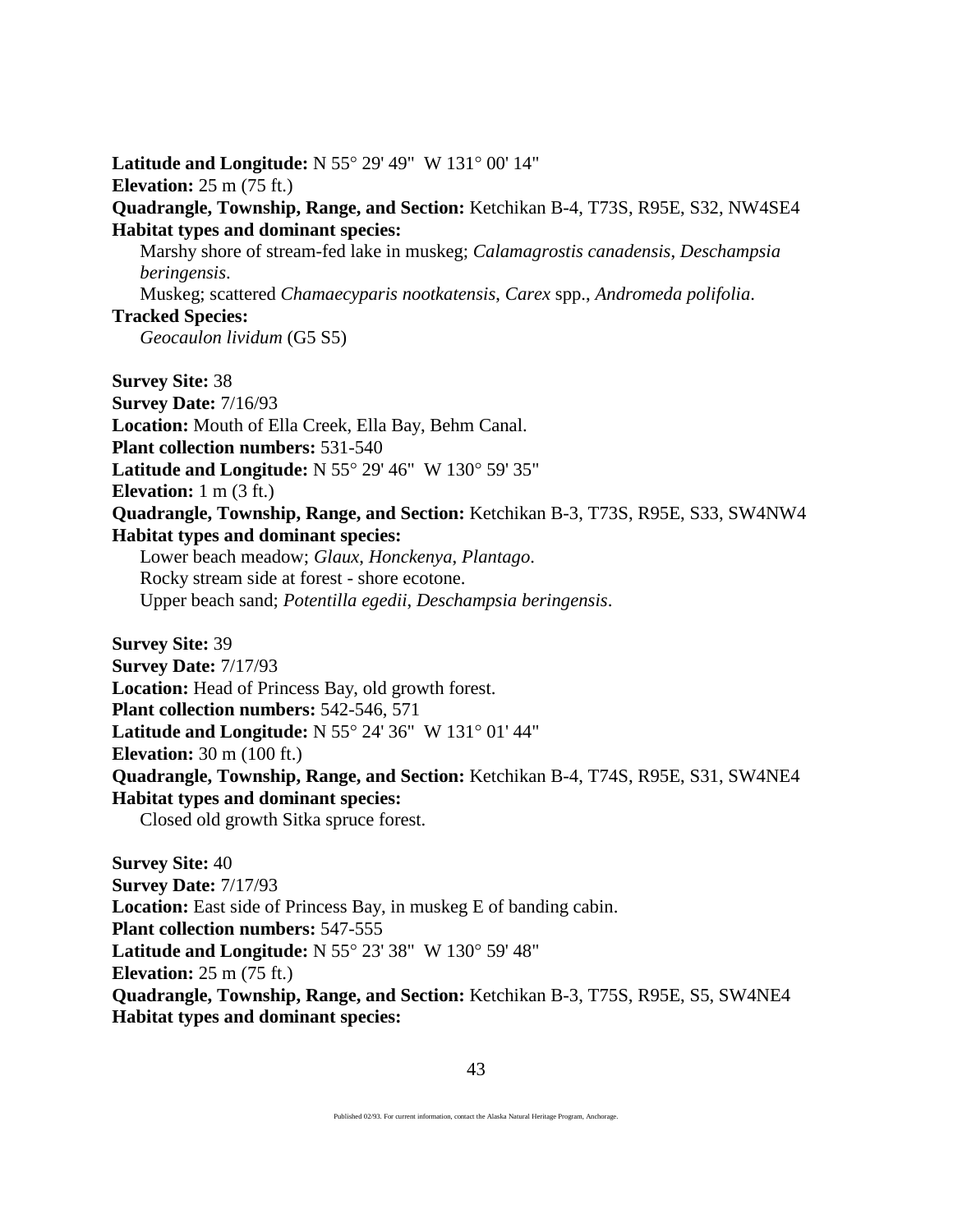Muskeg meadow, with small pools and exposed bedrock; *Loiseleuria procumbens*, *Juniperus communis*, *Sphagnum* spp., *Eriophorum angustifolium*.

# **Tracked Species:**

*Oxycoccus palustris* (G5 S1)

**Survey Site:** 41

**Survey Date:** 7/17/93 **Location:** Princess Bay lake, E side of Bay, E of banding cabin. **Plant collection numbers:** 541, 556, 557,559-570, **Latitude and Longitude:** N 55° 23' 26" W 130° 59' 30" **Elevation:** 25 m (76 ft.) **Quadrangle, Township, Range, and Section:** Ketchikan B-3, T75S, R95E, S4, SW4SW4 **Habitat types and dominant species:** Freshwater graminoid marsh with occasional muskeg and exposed mudflats. Freshwater lake shallows.

### **Tracked Species:**

*Nymphaea tetragona* (G5 S5) *Scirpus subterminalis* (G4G5 S1)

**Survey Site:** 41b

**Survey Date:** 7/17/93

**Location:** Princess Bay, on E shore at banding cabin cove.

**Plant collection numbers:**

**Latitude and Longitude:** N 55° 23' 26" W 130° 59' 30"

**Elevation:** 0 m (0 ft.)

**Quadrangle, Township, Range, and Section:** Ketchikan B-3, T75S, R95E, S4, SW4SW4 **Habitat types and dominant species:**

Intertidal marine of sheltered Princess Bay cove.

**Survey Site:** 42 **Survey Date:** 8/1/93 **Location:** Above Marble Creek, in Revilla Island alpine. **Plant collection numbers:** 867-884 **Latitude and Longitude:** N 55° 30' 31" W 131° 11' 39" **Elevation:** 1040 m (3400 ft.) **Quadrangle, Township, Range, and Section:** Ketchikan C-4, T73S R94E, S30 NW4SW4 **Habitat types and dominant species:** Alpine meadow with talus. Low ericaceous scrub; talus slope with wet gravel and rock outcrops.

**Tracked Species:**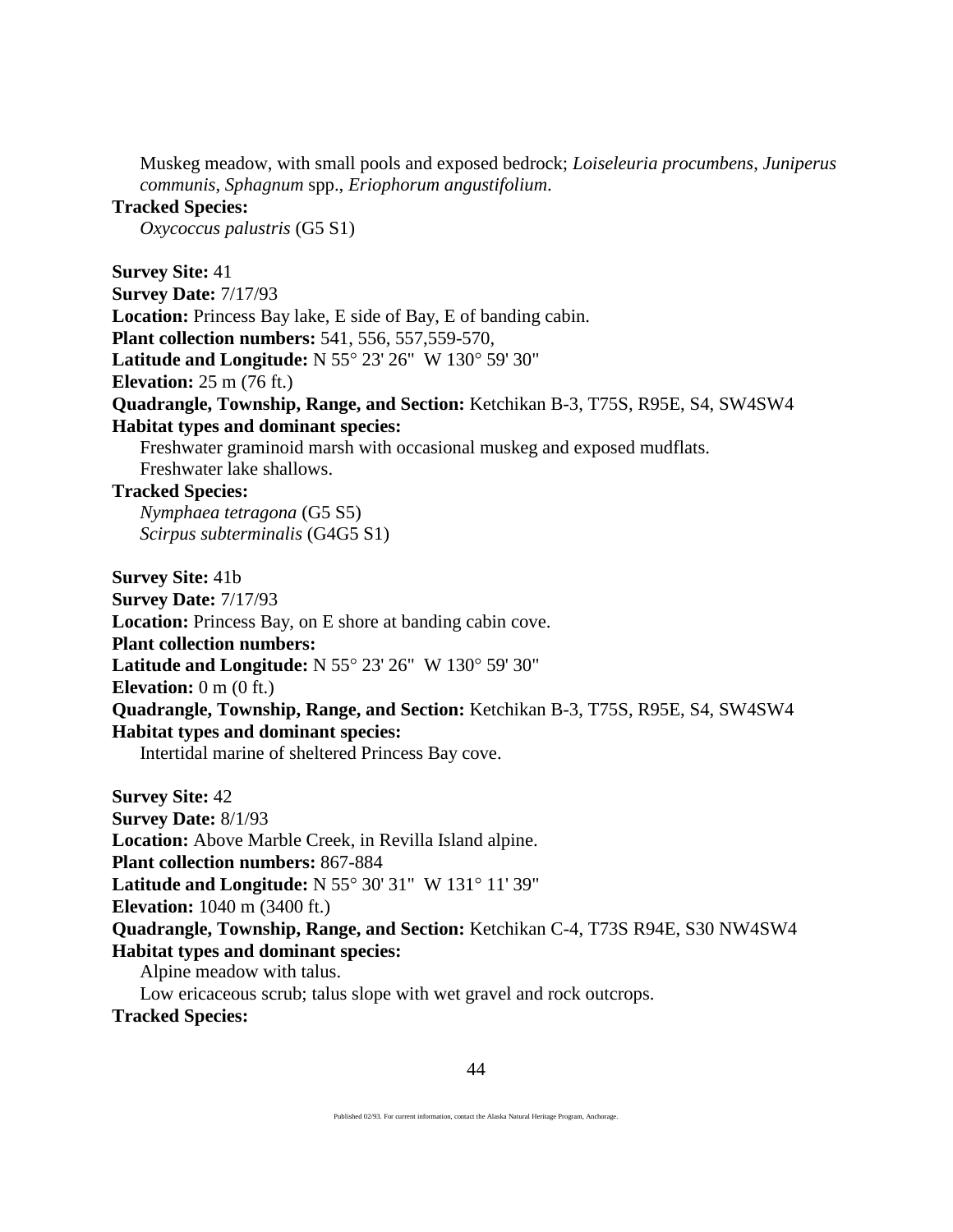*Carex lenticularis* var. *dolia* (G5T2 S2)

**Survey Site:** 43 **Survey Date:** 8/1/93 **Location:** Above Lake Grace, Revilla Island alpine. **Plant collection numbers:** 885-888 **Latitude and Longitude:** N 55° 38' 51" W 131° 07' 29" **Elevation:** 1235 m (4050 ft.) **Quadrangle, Township, Range, and Section:** Ketchikan C-4, T72S R93E, S10 NE4NE4 **Habitat types and dominant species:** Graminoid/forb tundra and meadow. Low ericaceous scrub. **Survey Site:** 44 **Survey Date:** 8/1/93 **Location:** Mt. Reid, Revilla Island alpine. **Plant collection numbers:** 889-898 **Latitude and Longitude:** N 55° 42' 30" W 131° 15' 32" **Elevation:** 1160 m (3800 ft.) **Quadrangle, Township, Range, and Section:** Ketchikan C-4, T71S R92E, S14 SW4SE4 **Habitat types and dominant species:** Dwarf scrub over gravel. Low forb meadow. Talus meadow and rock face. **Tracked Species:** *Cassiope lycopodioides* (G4G5 S4) **Survey Site:** 45 **Survey Date:** 8/3/93 **Location:** Summit Lake alpine, Canada, near Hyder; Mile 23.1 from Hyder intersection. **Plant collection numbers:** 903-915, 943, 944 **Latitude and Longitude:** N 56° 11' 19" W 130° 02' 45" **Elevation:** 975 m (3200 ft.) **Quadrangle, Township, Range, and Section:** (in Canada, no T, R, or Section indicated) **Habitat types and dominant species:** Mountain hemlock - subalpine fir woodland. Low ericaceous scrub on talus slope. Talus meadow. **Tracked Species:**

*Abies lasiocarpa* (G5 S4)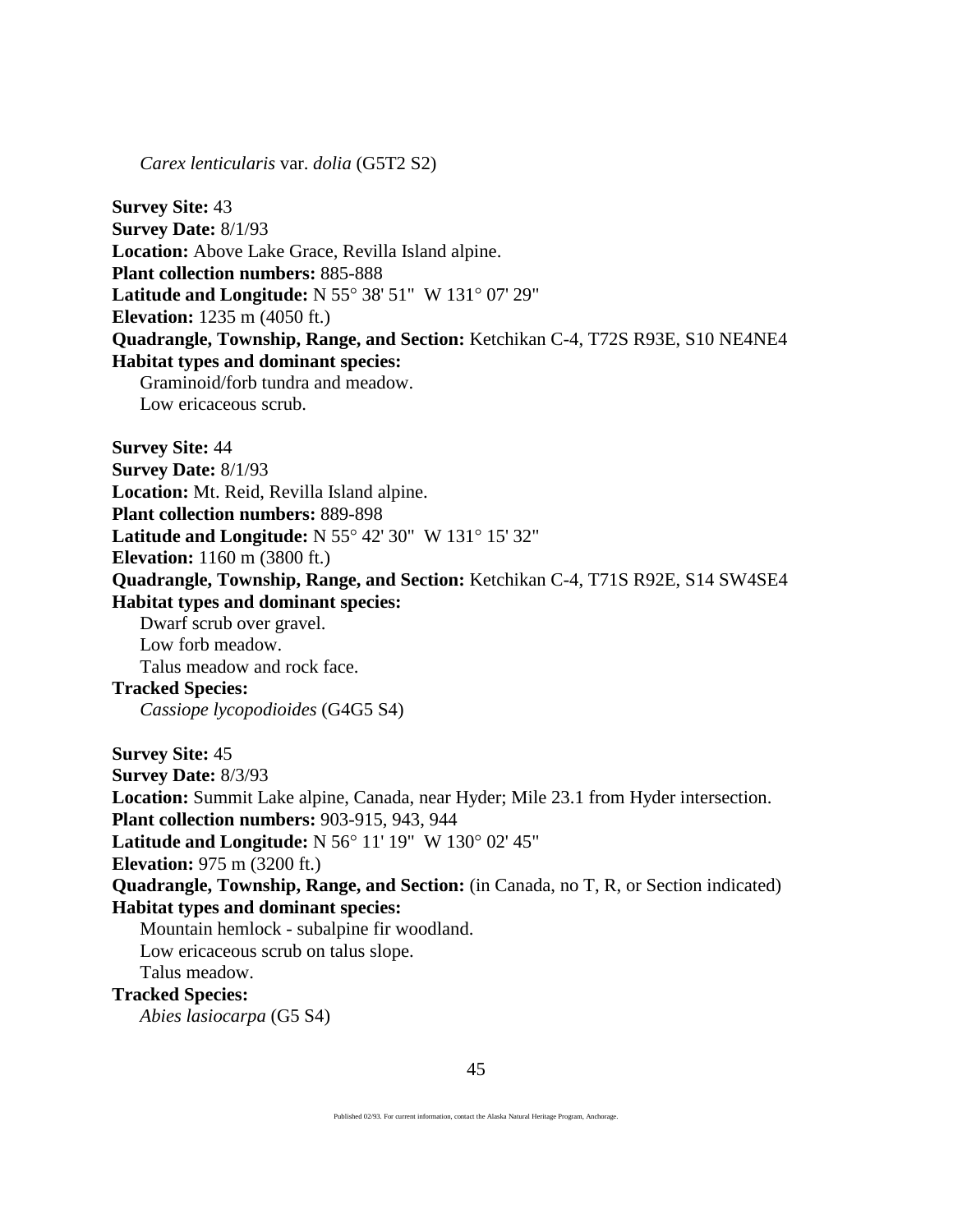*Agoseris glauca* (G4G5 S1) *Campanula lasiocarpa* (G5 S5)

**Survey Site:** 46 **Survey Date:** 8/3/93 **Location:** Hyder area, road above Premier Mine, Canada; Mile 18.5 from Hyder intersection. **Plant collection numbers:** 916-922, 937 **Latitude and Longitude:** N 56° 07' 38" W 130° 02' 16" **Elevation:** 820 m (2700 ft.) **Quadrangle, Township, Range, and Section:** (in Canada, no T, R, or Section indicated) **Habitat types and dominant species:** Gravel roadside, ditch, and beaver pond. **Tracked Species:** *Cirsium edule* (G3 S1) *Mimulus lewisii* (G5 S1) *Pentstemon serrulatus* (G4 S1) **Survey Site:** 47 **Survey Date:** 8/4/93 **Location:** Hyder area, river bar at Ninemile; Mile 8.2 from Hyder intersection. **Plant collection numbers:** 923-926 **Latitude and Longitude:** N 56° 01' 19" W 130° 04' 21" **Elevation:** 75 m (250 ft.) **Quadrangle, Township, Range, and Section:** Bradfield Canal A-1, T67S R99E, S34 NE4NE4 **Habitat types and dominant species:** Sitka spruce - cottonwood forest island. **Tracked Species:** *Abies lasiocarpa* (G5 S4) **Survey Site:** 48 **Survey Date:** 8/4/93 **Location:** Hyder area, beaver pond; Mile 8.0 from Hyder intersection, east of road. **Plant collection numbers:** 927-936 **Latitude and Longitude:** N 56° 01' 13" W 130° 04' 11" **Elevation:** 75 m (250 ft.) **Quadrangle, Township, Range, and Section:** Bradfield Canal A-1, T67S R99E, S35 NW4NW4 **Habitat types and dominant species:**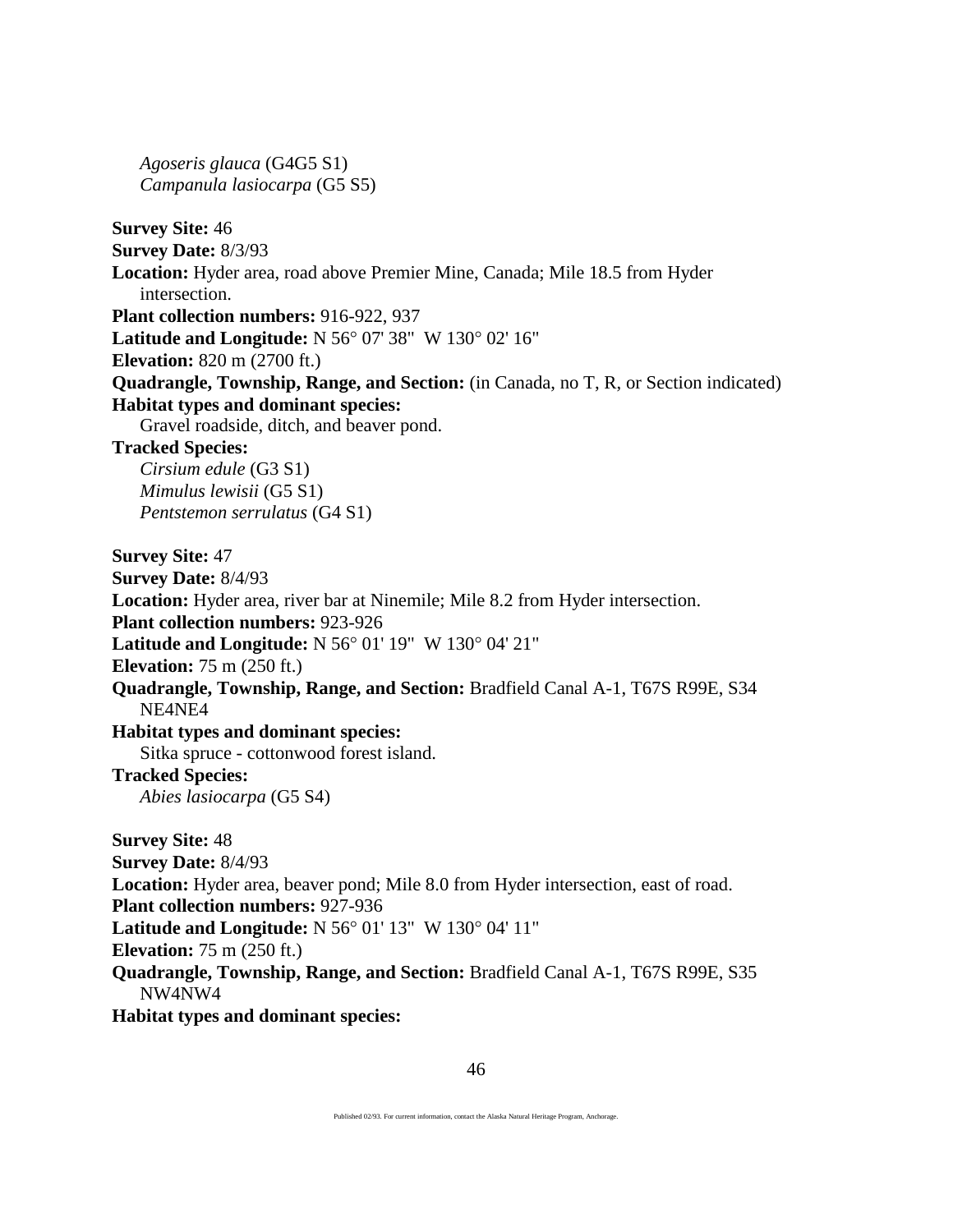Muddy pond margin; wet sedge meadow and tall willow scrub.

# **Tracked Species:**

*Carex atrostachya* (G5 S1S2) *Carex stipata* (G5 S1) *Rorippa curvisiliqua* (G5 S1)

**Survey Site:** 49 **Survey Date:** 8/5/93 **Location:** Hyder area, Moe's Road; Mile 5.3 from Hyder intersection, 0.3 miles up trail. **Plant collection numbers:** 938 **Latitude and Longitude:** N 55° 59' 10" W 130° 03' 41" **Elevation:** 150 m (500 ft.) **Quadrangle, Township, Range, and Section:** Ketchikan D-1, T68S R99E, S11 NE4SW4 **Habitat types and dominant species:**

Closed Sitka spruce forest.

**Survey Site:** 50

- **Survey Date:** 8/5/93
- **Location:** Hyder area, Fish Creek; Mile 4.6 from Hyder intersection at trailhead, at confluence of Fish and Slide Creeks.

**Plant collection numbers:** 939-941

**Latitude and Longitude:** N 55° 58' 35" W 130° 03' 10"

**Elevation:** 75 m (250 ft.)

**Quadrangle, Township, Range, and Section:** Ketchikan D-1, T68S R99E, S14 NW4NE4 **Habitat types and dominant species:**

Tall willow and alder scrub along stream, with rock outcrops and gravel substrate.

**Tracked Species:**

*Mimulus lewisii* (G5 S1) *Polystichum setigerum* (G3 S2)

**Survey Site:** 51 **Survey Date:** 8/5/93 **Location:** Hyder area, Titan Trail; Mile 4.2 from Hyder intersection, 0.5 mi. up trail. **Plant collection numbers:** 942 **Latitude and Longitude:** N 55° 58' 02" W 130° 03' 03" **Elevation:** 180 m (600 ft.) **Quadrangle, Township, Range, and Section:** Ketchikan D-1, T68S R99E, S14 SE4SE4 **Habitat types and dominant species:**

Sitka spruce forest, margin of open scrub in avalanche chute .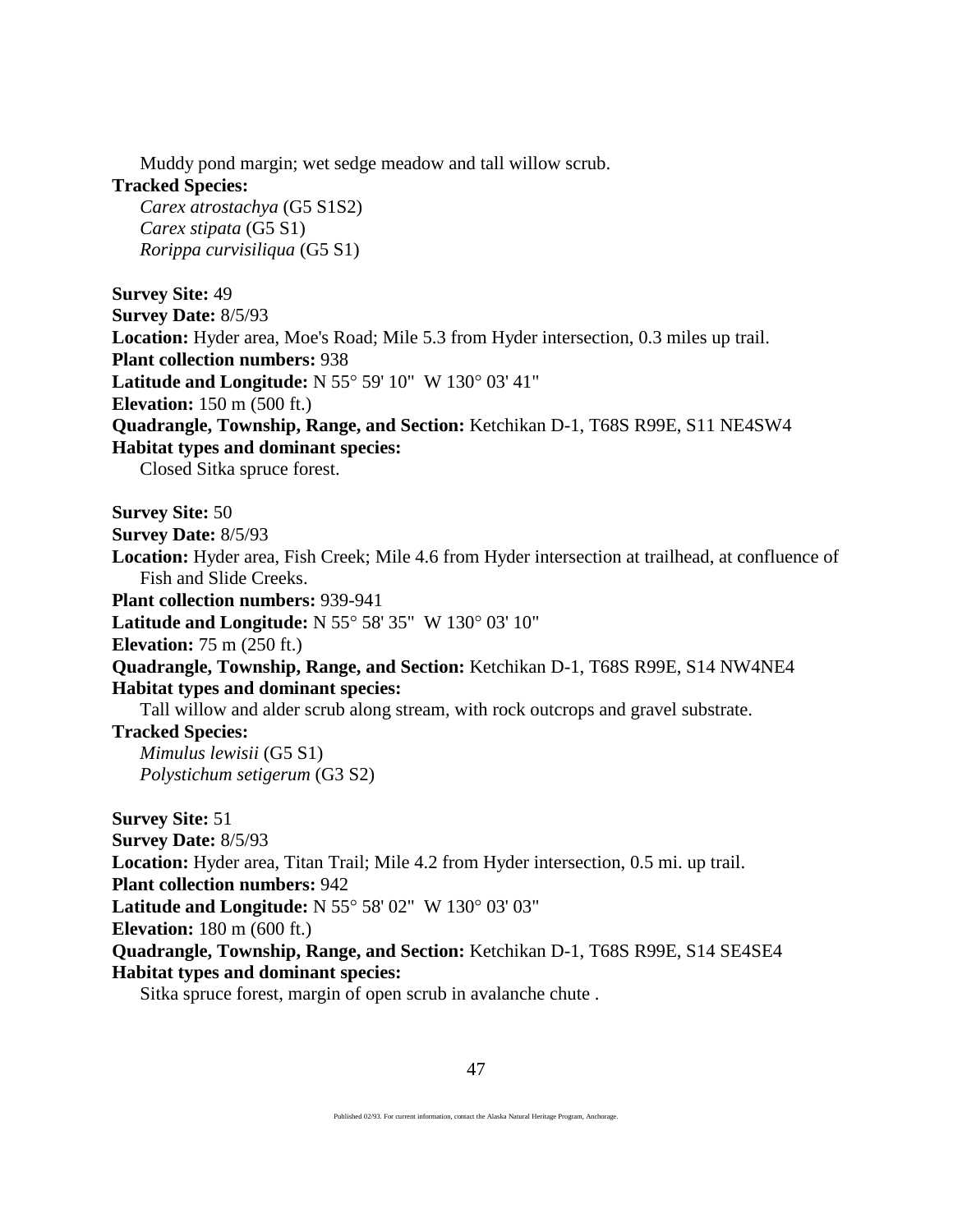**Survey Site:** 52 **Survey Date:** 8/6/93 **Location:** Hyder area, river bar forest at end of second dike; Mile 3.9 from Hyder intersection. **Plant collection numbers:** 945-953 **Latitude and Longitude:** N 55° 57' 30" W 130° 03' 40" **Elevation:** 45 m (150 ft.) **Quadrangle, Township, Range, and Section:** Ketchikan D-1, T68S R99E, S23 NE4SW4 **Habitat types and dominant species:** Open Sitka spruce forest. **Tracked Species:** *Abies lasiocarpa* (G5 S4)

*Chimaphila umbellata* ssp. *occidentalis* (G5T5 S3) *Smilacina racemosa* (G5 S2)

**Survey Site:** 53 **Survey Date:** 8/7/93 **Location:** Hyder town area, salt marsh at site of old border station. **Plant collection numbers:** 954 **Latitude and Longitude:** N 55° 54' 42" W 130° 00' 57" **Elevation:** 0 m (0 ft.) **Quadrangle, Township, Range, and Section:** Ketchikan D-1, T69S R100E, S1 SE4SW4 **Habitat types and dominant species:**

Upper wet sedge meadow.

**Survey Site:** 91-01 **Survey Date:** 6/24-26/91 **Location:** Lower Blue River Lava Field. **Plant collection numbers:** 91-01 - 91-21 **Latitude and Longitude:** N 56° 15' 23" W 130° 50' 25" **Elevation:** 60 m. (200 ft.) **Quadrangle, Township, Range, and Section:** Bradfield Canal B-3, T65S, R94E, S2, NW4SW4 **Habitat types and dominant species:** Accumulated soil on poorly vegetated surface of fragmented lava. Closed spruce-hemlock forest. Crevices of collapsed lava tubes of lava field. Margin of closed spruce-hemlock forest on open lava surface. Dry moss mat on open poorly weathered lava substrate.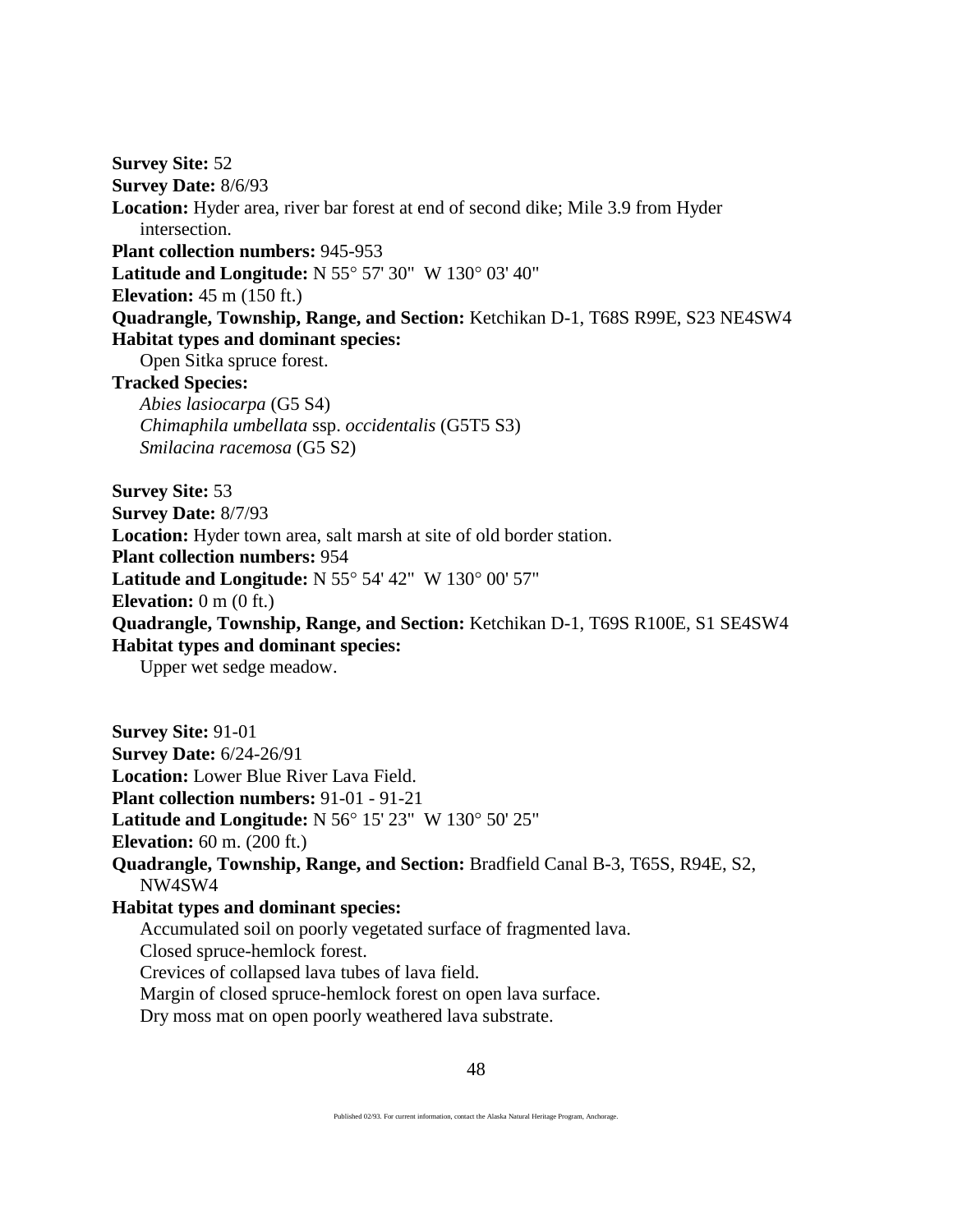**Survey Site:** 91-02 **Survey Date:** 6/27-28/91 **Location:** Shore of Blue Lake. **Plant collection numbers:** 91-22 - 91-47 **Latitude and Longitude:** N 56° 19' 53" W 130° 53' 54" **Elevation:** 220 m.(730 ft.) **Quadrangle, Township, Range, and Section:** Bradfield Canal B-3, T64S, R93E, S9, SE4 **Habitat types and dominant species:** Cottonwood woodland on alluvial delta of small creek.

Creek delta on shore of Blue Lake.

Open alder - willow scrub on sandy alluvium at lake's shore.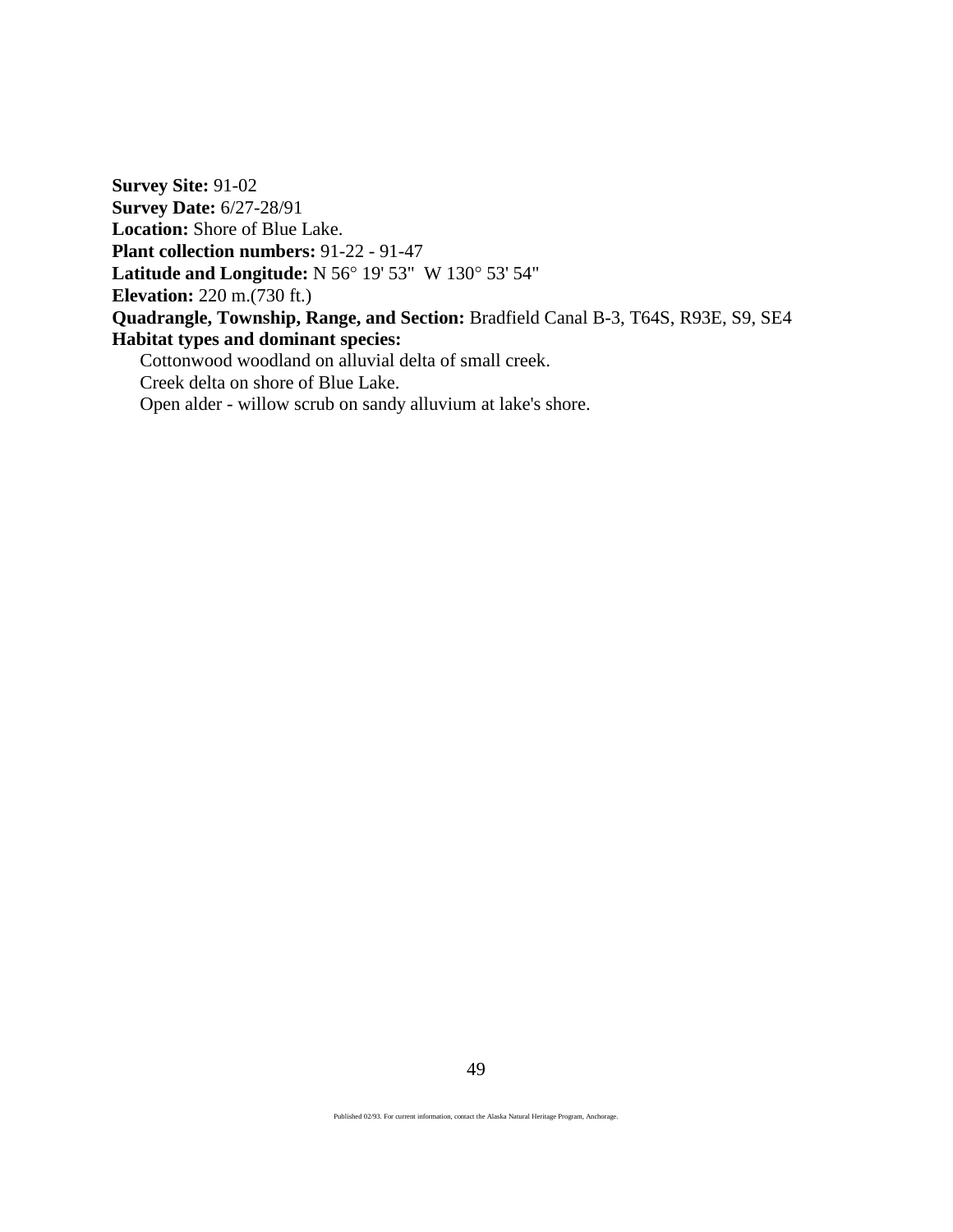# **APPENDIX B: PLANT TAXA OF MISTY FIORDS NATIONAL MONUMENT**

The following appendix consists of a complete listing of vascular plant taxa collected in the course of the 1993 rare plant survey. In addition, those plants with an asterisk (\*) following their name were not collected from the Monument, but are to be expected to occur there based on previous plant collections as described in Hulten (1968) and Welsh (1974). The plants are listed by plant family, in alphabetical order. Common names for most of the taxa can be found in Mary Stensvold's "Preliminary Checklist of the Vascular Plants in Southeastern Alaska" (Muller, 1982). Nomenclature follows that of the University of Alaska at Fairbanks Herbarium and its Northern Plant Documentation Center Database. When the plant scientific names vary from those as stated in Hulten (1968) and Muller (1982) synonyms are included in parentheses.

# **Aceraceae**

*Acer glabrum* Torrey ssp. *douglasii* (Hook.) Wesm.

# **Adiantaceae**

*Adiantum pedatum* L. var. *aleuticum* Rupr. *Cryptogramma acrostichoides* R. Br. (*Cryptogramma crispa* var. *acrostichoides*) *Pteris aquilina* L. ssp. *lanuginosa* Bong. \* (*Pteridium aquilinum*)

# **Apiaceae**

*Angelica genuflexa* Nutt. *Angelica lucida* L. *Cicuta douglasii* (DC.) J. Coulter & Rose \* *Conioselinum pacificum* (S. Wats.) J. Coulter & Rose (*Conioselinum chinense*) *Heracleum lanatum* Michaux \* *Ligusticum scoticum* L. ssp. *Hultenii* (Fern.) Calder & R. Taylor *Oenanthe sarmentosa* C. Presl *Osmorhiza chilensis* Hook. & Arn. *Osmorhiza purpurea* (J. Coulter & Rose) Suksd. \*

# **Araceae**

*Lysichiton americanus* Hulten & H. St. John \* (*Lysichiton americanum*)

# **Araliaceae**

*Oplopanax horridus* (Smith) Miq. \* (*Echinopanax horridum*)

### **Aspleniaceae**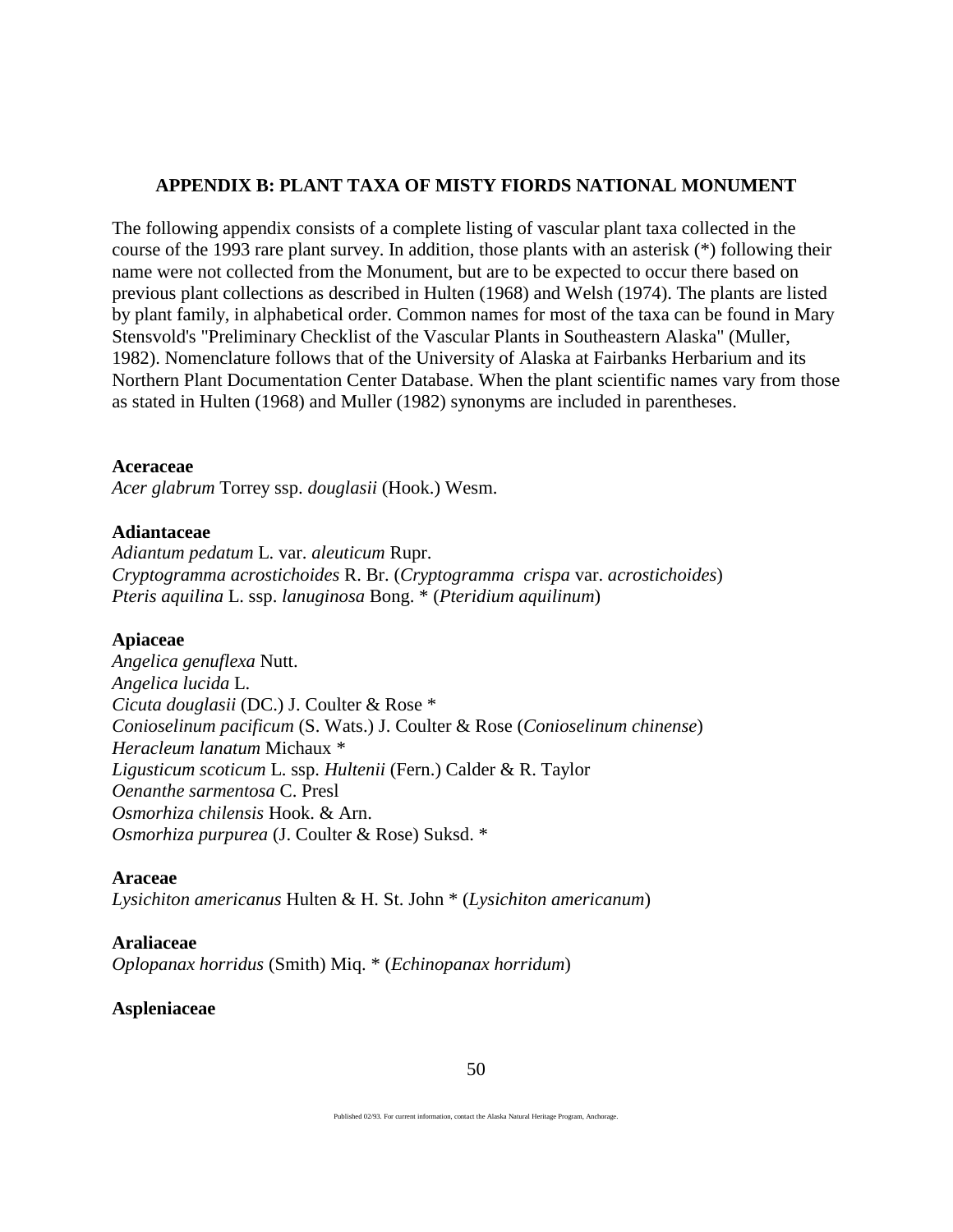*Asplenium viride* Hudson *Athyrium distentifolium* Tausch ssp. *americanum* (Maxon) Hulten \* *Athyrium filix*-*femina* (L.) Roth ssp. *cyclosorum* (Rupr.) C. Chr. *Cystopteris fragilis* (L.) Bernh. ssp. *fragilis Dryopteris dilatata* (Hoffm.) A. Gray (*Dryopteris austriaca*) *Gymnocarpium dryopteris* (L.) Newman *Polystichum braunii* (Spenner) Fee var. *alaskense* (Maxon) Hulten *Polystichum lonchitis* (L.) Roth *Polystichum munitum* (Kaulf.) C. Presl *Polystichum setigerum* (Presl) Presl (not in Hulten, 1968) *Woodsia glabella* R. Br.

#### **Asteraceae**

*Achillea borealis* Bong. (*Achillea millefolium* ssp. *borealis*) *Agoseris aurantiaca* (Hook.) E. Greene \* *Agoseris glauca* (Pursh) Raf. *Anaphalis margaritacea* (L.) Benth. & Hook. f. \* *Antennaria alpina* (L.) Gaertner (not in Muller, 1982) *Arnica amplexicaulis* Nutt. ssp. *prima* Maguire *Arnica chamissonis* Less. \* *Arnica latifolia* Bong. *Artemisia arctica* Less. ssp. arctica *Aster modestus* Lindley \* *Aster subspicatus* Nees *Bidens frondosa* L. \* *Chrysanthemum arcticum* L. \* *Chrysanthemum leucanthemum* L. \* *Chrysanthemum vulgare* (L.) Bernh. \* (not in Muller, 1982) *Cirsium edule* Nutt. *Cirsium vulgare* (Savi) Ten. \* *Cotula coronopifolia* L. \* *Erigeron acris* L. *Erigeron peregrinus* (Pursh) E. Greene ssp. *peregrinus Hieracium albiflorum* Hook. *Hieracium gracile* Hook. var. *alaskanum* Zahn *Hieracium triste* Willd. *Lapsana communis* L. \* *Matricaria matricarioides* (Less.) Porter \* *Microseris borealis* (Bong.) Schultz-Bip. \* (*Apargidium boreale*) *Petasites nivalis* E. Greene (*Petasites hyperboreus*, *Petasites frigidus*)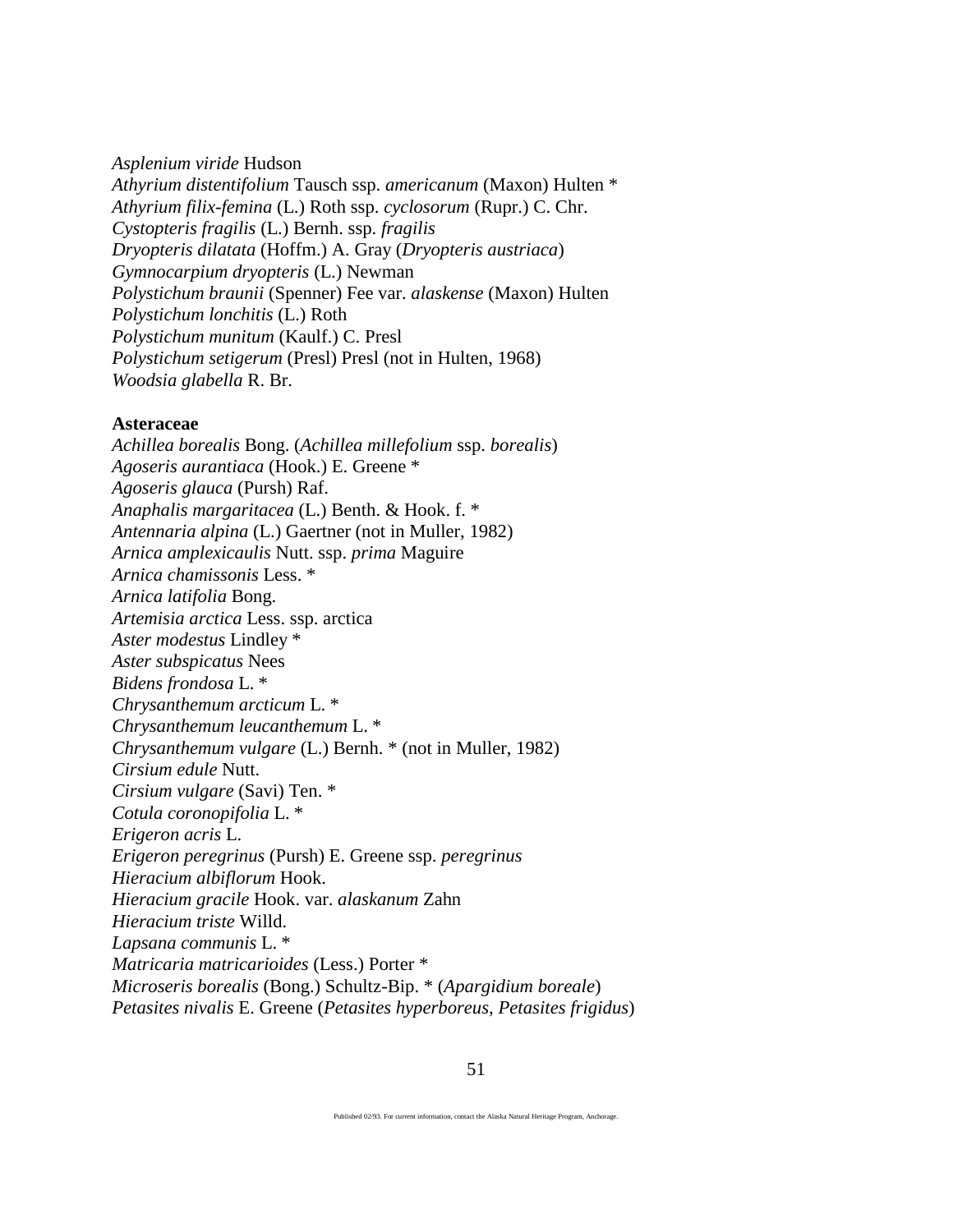*Prenanthes alata* (Hook.) A. Dietr. *Senecio pseudoarnica* Less. \* *Senecio triangularis* Hook. \* *Senecio vulgaris* L. \* *Solidago lepida* DC. \* (*Solidago canadensis* var. *subserrata*) *Solidago multiradiata* Aiton \* *Sonchus arvensis* L. *Taraxacum lyratum* (Ledeb.) DC. (*Taraxacum kamtschaticum*) *Taraxacum officinale* Weber \*

#### **Balsaminaceae**

*Impatiens noli-tangere* L. \*

# **Betulaceae**

*Alnus rubra* Bong. (*Alnus oregana*) *Alnus sinuata* (Regel) Rydb. (*Alnus crispa* ssp. *sinuata*)

### **Blechnaceae**

*Blechnum spicant* (L.) Roth

#### **Boraginaceae**

*Amsinckia lycopsoides* Lehm. \*

#### **Brassicaceae**

*Arabis hirsuta* (L.) Scop. \* *Arabis lyrata* L. ssp. *kamchatica* (Fischer) Hulten \* *Barbarea orthoceras* Ledeb. *Brassica rapa* L. \* (*Brassica campestris*) *Cakile edentula* (Bigelow) Hook. ssp. *californica* (A. A. Heller) Hulten *Cardamine bellidifolia* L. *Cardamine pennsylvanica* Muhlenb. *Cardamine umbellata* E. Greene (*Cardamine oligosperma*) *Capsella bursa-pastoris* (L.) Medikus \* *Cochlearia officinalis* L. *Erysimum cheiranthoides* L. ssp. *altum* Ahti \* *Rorippa curvisiliqua* (Hook.) Besser *Rorippa palustris* (L.) Besser ssp. *occidentalis* (S. Watson) Abrams (*Rorippa islandica*) *Sinapsis arvensis* L. \* (*Brassica kaber*) *Sisymbrium altissimum* L. \* *Subularia aquatica* L. ssp. *americana* G. Mulligan & Calder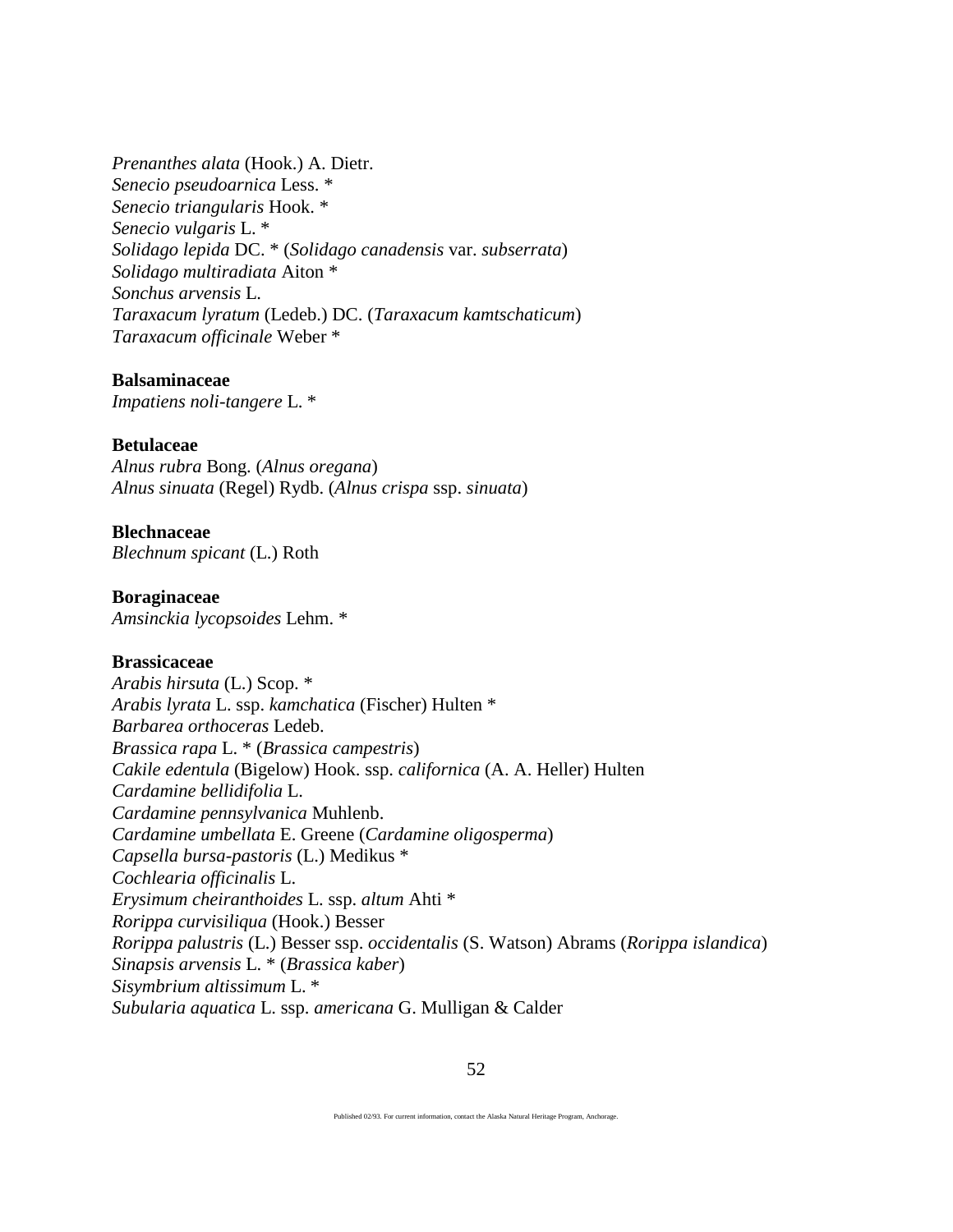#### **Callitrichaceae**

*Callitriche anceps* Fern. \* *Callitriche heterophylla* Pursh ssp. *bolanderi* (Hegelm.) Calder & R. Taylor (including *Callitriche verna* L. emend. Lonnr.)

### **Campanulaceae**

*Campanula lasiocarpa* Cham. *Campanula latisepala* Hulten \* (*Campanula rotundifolia*) *Campanula rotundifolia* L. *Lobelia dortmanna* L. (not in Hulten, 1968; not in Muller, 1982)

### **Caprifoliaceae**

*Linnaea borealis* L. ssp. *longiflora* (Torrey) Hulten *Lonicera involucrata* (Richardson) Banks *Sambucus racemosa* L. ssp. *pubens* (Michaux) House \* *Viburnum edule* (Michaux) Raf. \*

#### **Caryophyllaceae**

*Cerastium arvense* L. \* *Cerastium fontanum* Baumg. ssp. *triviale* (Link) Jalas \* (*Cerastium vulgatum*) *Cerastium glomeratum* Thuill. \* (*Cerastium viscosum*) *Honckenya peploides* (L.) Ehrh. ssp. *major* (Hook.) Hulten *Sagina maxima* A. Gray ssp. *crassicaulis* (S. Watson) Crow (*Sagina crassicaulis*) *Sagina decumbens* (Ell.) Torr. & A. Gray ssp. *occidentalis* (S. Wats.) Crow \* (*Sagina occidentalis*) *Sagina nivalis* (Lindblom) Fries (*Sagina intermedia*) *Silene acaulis* L. ssp. *acaulis Spergula arvensis* L. \* *Spergularia canadensis* (Pers.) G. Don *Stellaria borealis* Bigelow ssp. *sitchana* (Steudel) Piper \* (*Stellaria sitchana*, *Stellaria calycantha* var. *sitchana*) *Stellaria calycantha* (Ledeb.) Bong. \* *Stellaria crispa* Cham. & Schldl. *Stellaria* cf. *humifusa* Rottb. *Stellaria longifolia* Muhlenb. ex Willd. \* *Stellaria media* (L.) Villars \*

#### **Chenopodiaceae**

*Atriplex patula* L. var. *alaskensis* (Wats.) Welsh (*Atriplex alaskensis*)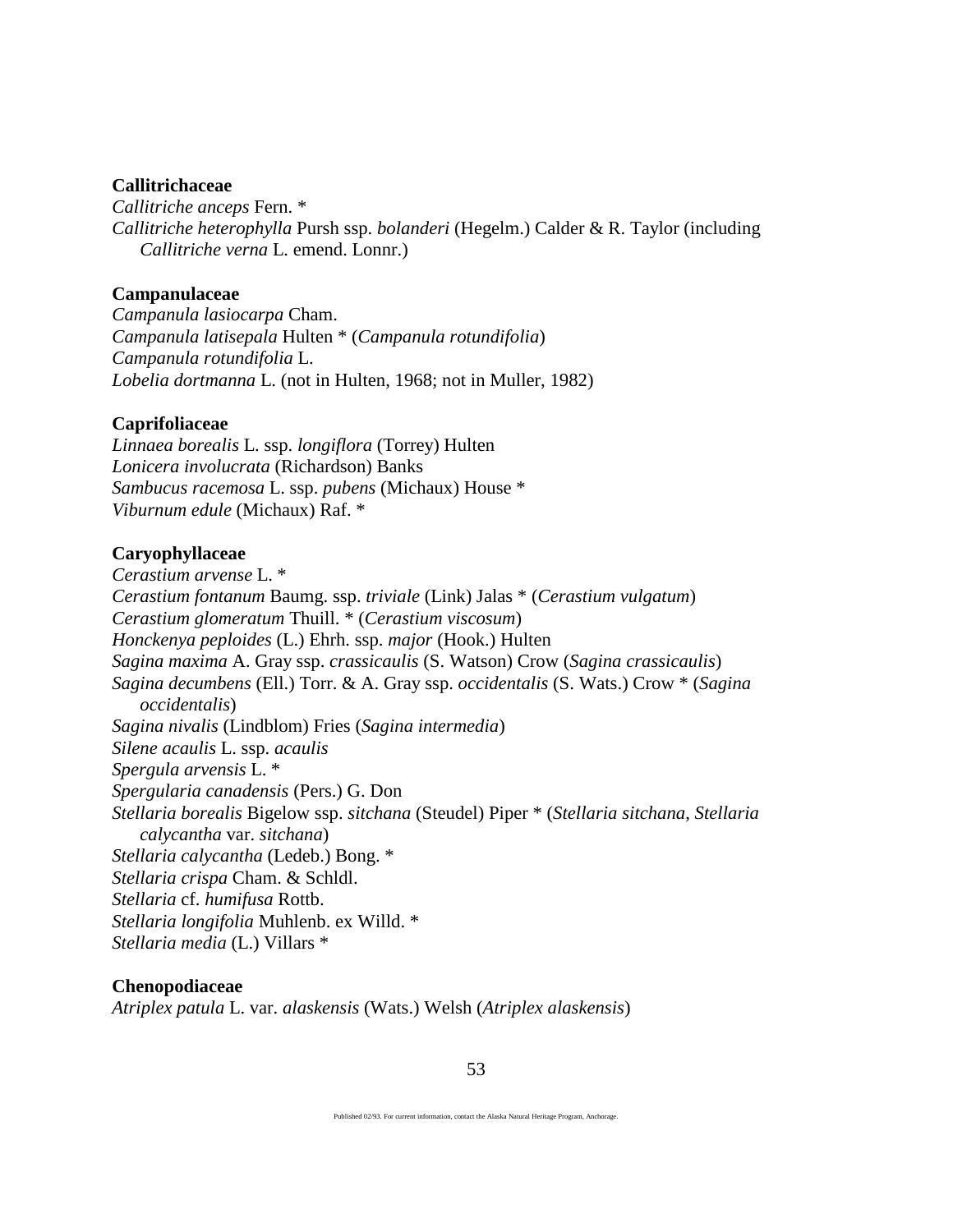*Atriplex patula* L. var. *obtusa* (Cham.) C.L. Hitchc. (*Atriplex gmelinii* and *Atriplex drymarioides*) *Salicornia virginica* L. (*Salicornia pacifica*) *Suaeda depressa* (Pursh) S. Watson \* (*Suaeda maritima*)

#### **Cornaceae**

*Cornus canadensis* L. *Cornus canadensis* x *suecica* L. \* *Cornus suecica* L. \* *Swida stolonifera* (Michx.) Rydb. (*Cornus stolonifera*)

# **Crassulaceae**

*Rhodiola integrifolia* Raf. (*Sedum rosea* ssp *integrifolium*) *Sedum oreganum* Nutt. \*

#### **Cupressaceae**

*Chamaecyparis nootkatensis* (Lambert) Spach *Juniperus communis* L. *Thuja plicata* D. Don

#### **Cyperaceae**

*Carex anthoxanthea* C. Presl *Carex atrostachya* Olney (*Carex athrostachya*) *Carex buxbaumii* Wahlenb. *Carex canescens* L. \* *Carex circinnata* C. Meyer *Carex disperma* Dewey \* *Carex flava* L. *Carex gmelinii* Hook. & Arn. *Carex kelloggii* W. Boott (*Carex lenticularis* var. *limnophila*) *Carex laeviculmis* Meinsh. *Carex lenticularis* Michaux var. *dolia* (M.E. Jones) Standley (*Carex enanderi*) *Carex leptalea* Wahlenb. ssp. *pacifica* Calder & R. Taylor \* *Carex livida* (Wahlenb.) Willd. *Carex lyngbyaei* Hornem. *Carex macrochaeta* C. Meyer *Carex magellanica* Lam. ssp. *irrigua* (Wahlenb.) Hulten *Carex mertensii* Prescott *Carex micropoda* C. Meyer (*Carex pyrenaica* ssp. *micropoda*) *Carex nigricans* C. Meyer *Carex oederi* Retz. ssp. *viridula* (Michaux) Hulten \*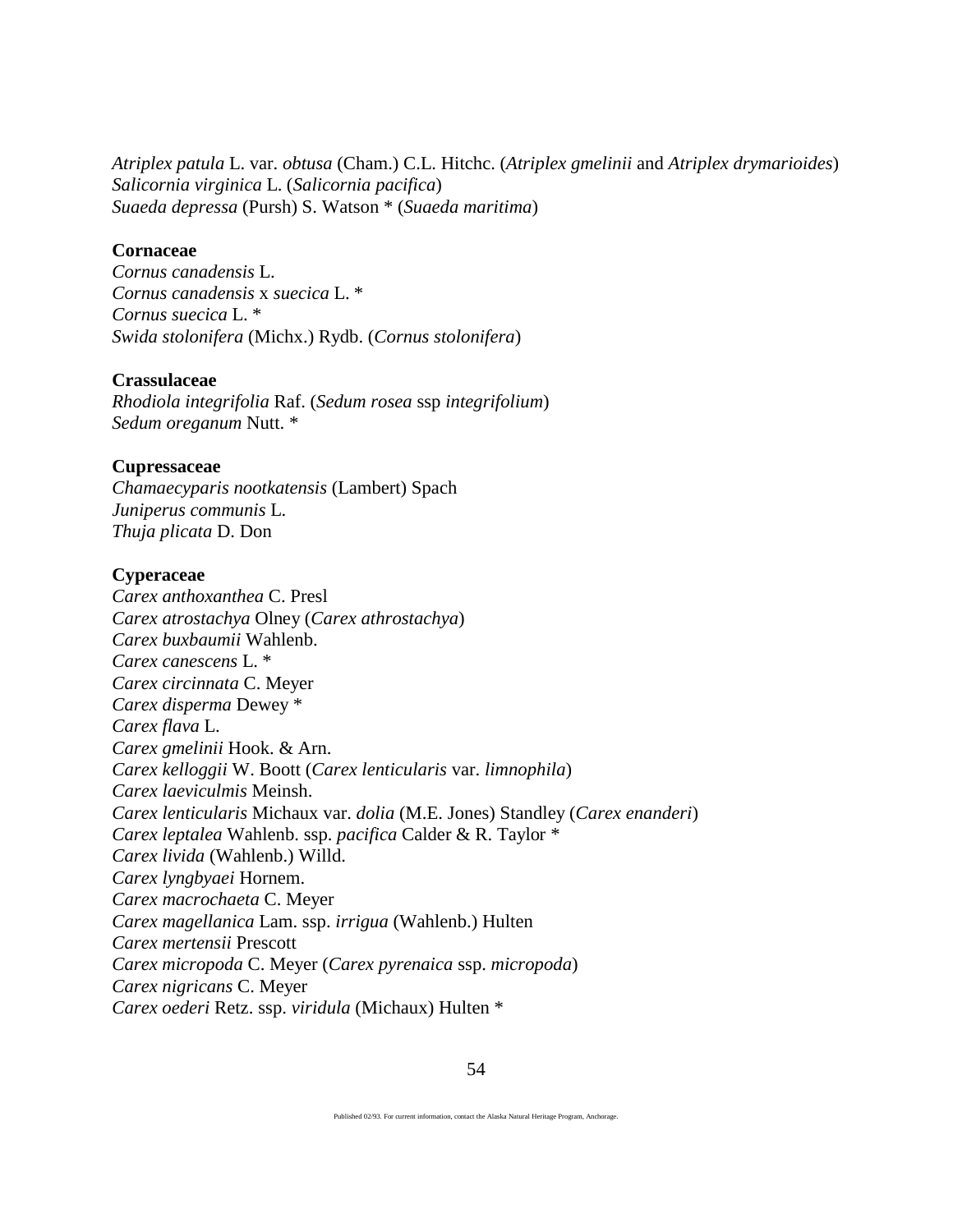*Carex pachystachya* Cham. ex Steudel \* (*Carex macloviana* ssp. *pachystachya*) *Carex pauciflora* Light *Carex phyllomanica* W. Boott *Carex pluriflora* Hulten *Carex rostrata* Stokes *Carex saxatilis* L. ssp. *laxa* (Trautv.) Kalela *Carex scirpoidea* Michaux *Carex sitchensis* Prescott *Carex stipata* Muhlenb. *Carex stylosa* C. Meyer \* *Eleocharis acicularis* (L.) Roemer & Schultes *Eleocharis kamtschatica* (C. Meyer) V. Komarov \* *Eleocharis palustris* (L.) Roemer & Schultes *Eriophorum angustifolium* Honck. ssp. *scabriusculum* Hulten (*Eriophorum polystachion*) *Eriophorum russeolum* Fries var. *majus* Sommier (*Eriophorum chamissonis*) *Eriophorum russeolum* Fries var. *rufescens* (E. S. Anderson) N. Hylander \* (*Eriophorum chamissonis*) *Rhynchospora alba* (L.) M. Vahl *Scirpus microcarpus* C. Presl *Scirpus subterminalis* Nelson *Scirpus validus* M. Vahl \* *Trichophorum caespitosum* (L.) Hartman (*Scirpus caespitosus*)

#### **Droseraceae**

*Drosera anglica* Hudson *Drosera rotundifolia* L.

#### **Empetraceae**

*Empetrum hermaphroditum* (Lange) Hagerup (*Empetrum nigrum* ssp. *hermaphroditum*) *Empetrum nigrum* L.

#### **Equisetaceae**

*Equisetum arvense* L. *Equisetum fluviatile* L. ampl. Ehrh. *Equisetum variegatum* Schleicher \*

#### **Ericaceae**

*Andromeda polifolia* L. *Cassiope lycopodioides* (Pallas) D. Don *Cassiope lycopodioides* (Pallas) D. Don ssp. *crista-pilosa* Calder & Taylor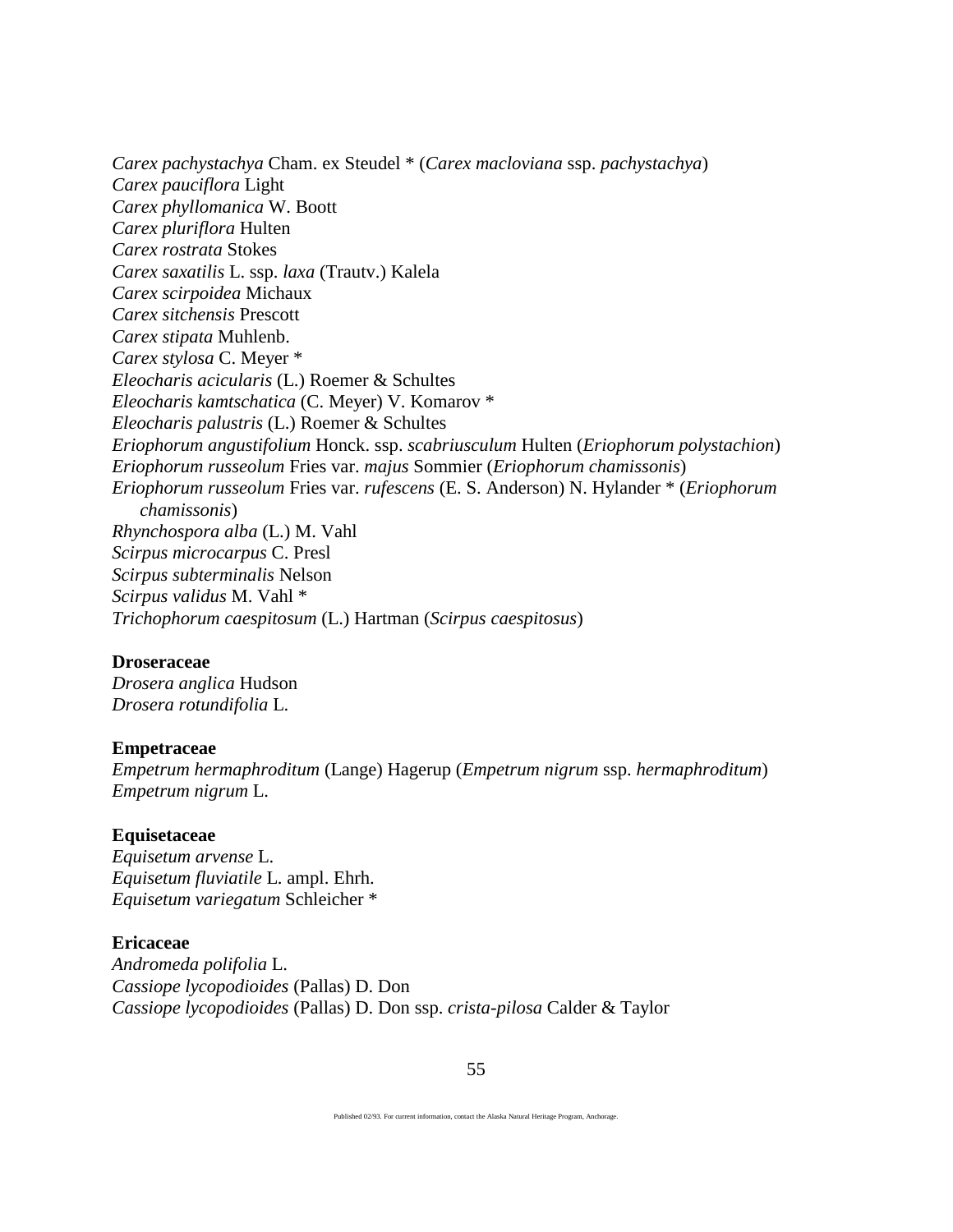*Cassiope mertensiana* (Bong.) D. Don *Cassiope stelleriana* (Pallas) DC. *Cladothamnus pyrolaeflorus* Bong. *Gaultheria shallon* Pursh *Kalmia polifolia* Wangenh. ssp. *polifolia Ledum groenlandicum* Oeder (*Ledum palustre* ssp. *groenlandicum*) *Loiseleuria procumbens* (L.) Desv. *Menziesia ferruginea* Smith *Oxycoccus microcarpus* Turcz. ex Rupr. (*Vaccinium oxycoccos* var. *microcarpus*) *Oxycoccus palustris* Pers. (*Vaccinium oxycoccos* var. *intermedium*) *Phyllodoce aleutica* (Sprengel) A. A. Heller ssp. *glanduliflora* (Hook.) Hulten (*Phyllodoce glanduliflora*) *Vaccinium alaskaense* J. Howell *Vaccinium caespitosum* Michaux *Vaccinium ovalifolium* Smith \* *Vaccinium parvifolium* Smith *Vaccinium uliginosum* L. ssp. ssp. *alpinum* (Bigelow) Hulten *Vaccinium vitis-idaea* L. ssp. *minus* (Lodd.) Hulten

#### **Fabaceae**

*Lathyrus maritimus* L. ssp. *maritimus* (*Lathyrus japonicus* var. *glaber*) *Lathyrus palustris* L. ssp. *pilosus* (Cham.) Hulten *Lathyrus venosus* Muhlenb. var. *intonsus* F. K. Butters & H. St. John \* (*Lathyrus ochroleucus*) *Lupinus nootkatensis* Donn *Medicago hispida* Gaertn. \* *Trifolium hybridum* L. \* *Trifolium pratense* L. \* *Trifolium repens* L. \* *Trifolium wormskjoldii* Lehm. \* *Vicia americana* Muhl. \* *Vicia gigantea* Hook.

### **Gentianaceae**

*Fauria crista-gallii* (Menzies) Makino \* *Gentiana douglasiana* Bong. *Gentiana platypetala* Griseb. \* *Menyanthes trifoliata* L.

#### **Geraniaceae**

*Geranium erianthum* DC.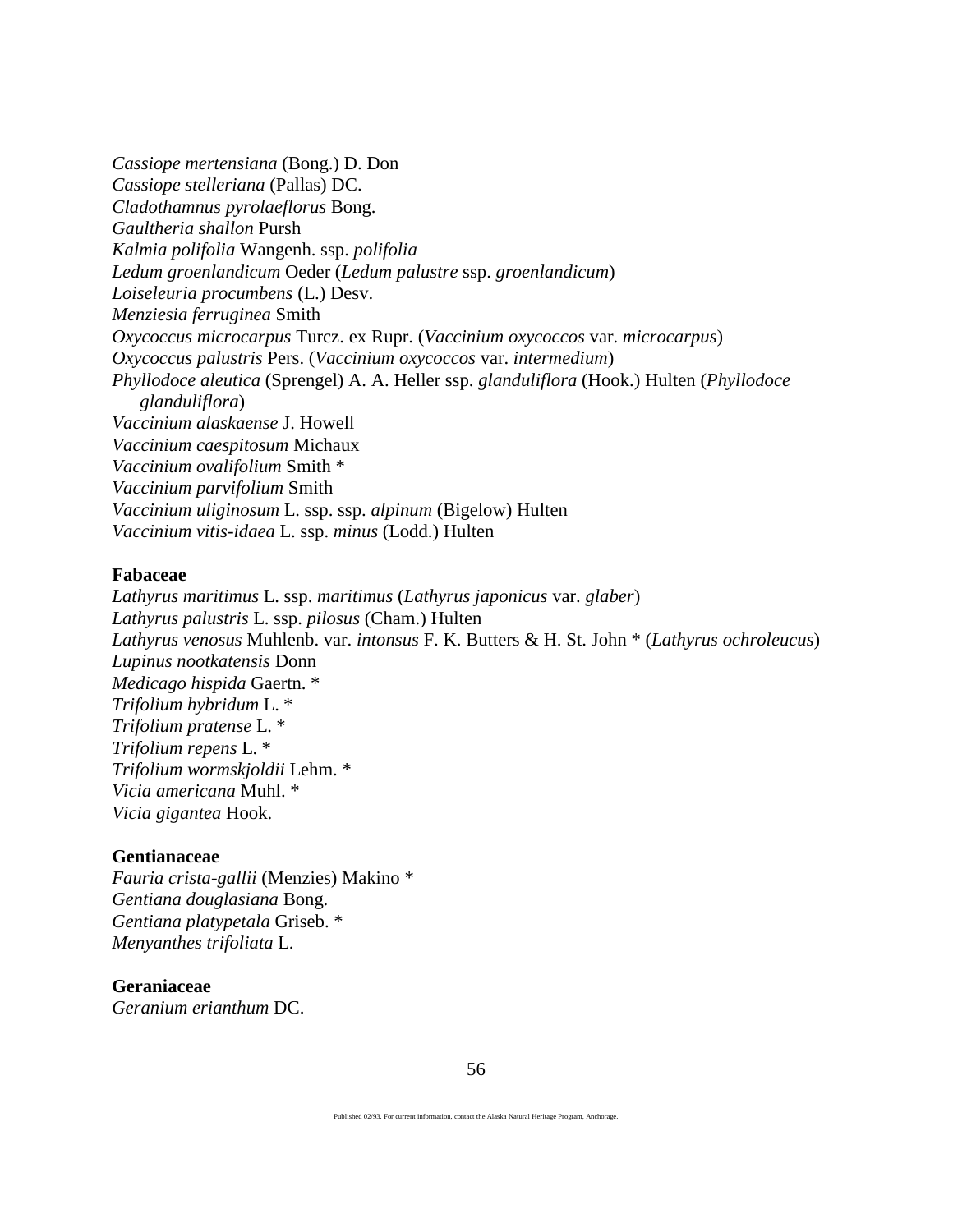#### **Haloragaceae**

*Hippuris montana* Ledeb. *Hippuris tetraphylla* L. f. \* *Hippuris vulgaris* L. \*

### **Hydrophyllaceae**

*Romanzoffia sitchensis* Bong.

#### **Iridaceae**

*Iris setosa* Pallas *Sisyrinchium litorale* E. Greene (*Sisyrinchium angustifolium*)

# **Isoetaceae**

*Isoetes muricata* Durieu ssp. *maritima* (L. Underw.) Hulten (*Isoetes echinospora*)

#### **Juncaceae**

*Juncus arcticus* Willd. ssp. *sitchensis* Engelm. *Juncus biglumis* L. *Juncus bufonius* L. *Juncus effusus* L. \* *Juncus ensifolius* Wikstrom *Juncus falcatus* E. Meyer ssp. *sitchensis* (Buchenau) Hulten *Juncus filiformis* L. *Juncus mertensianus* Bong. *Juncus oreganus* S. Watson (*Juncus supiniformis*) *Juncus stygius* L. ssp. *americanus* (Buchenau) Hulten \* *Juncus tenuis* Willd. \* *Luzula arcuata* (Wahlenb.) Sw. ssp. *unalaschcensis* (Buchenau) Hulten *Luzula multiflora* (Retz.) Lej. \* (*Luzula campestris* var. *multiflora*) *Luzula parviflora* (Ehrh.) Desv. *Luzula wahlenbergii* Rupr.

### **Juncaginaceae**

*Triglochin maritimum* L. *Triglochin palustris* L. \*

#### **Lamiaceae**

*Galeopsis bifida* Boenn. \* (*Galeopsis tetrahit* var. *bifida*) *Lycopus uniflorus* Michaux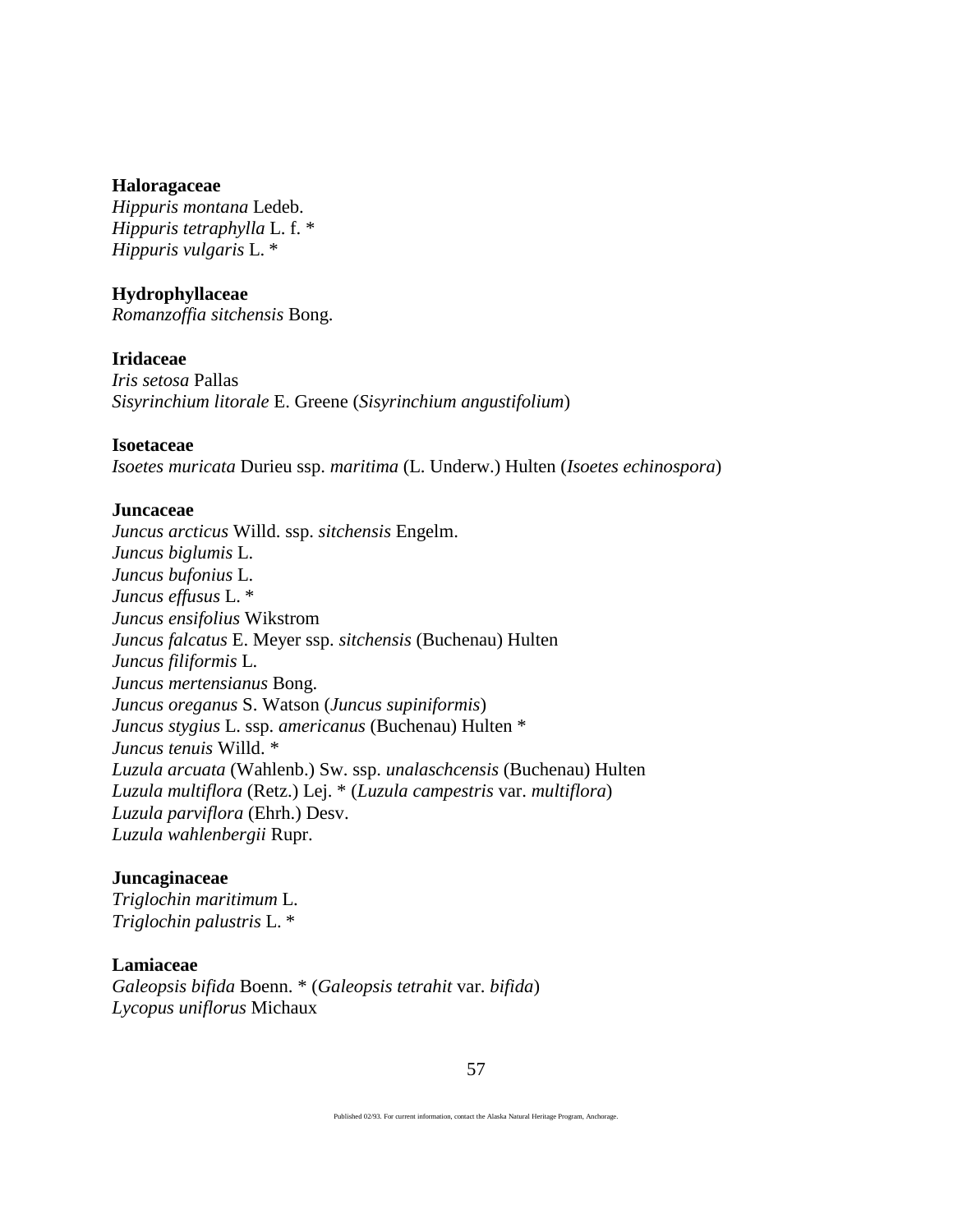*Mentha arvensis* L. var. *villosa* (Benth.) Steven (*Mentha arvensis* L. var. *glabrata*) *Prunella vulgaris* L. ssp. *lanceolata* (Barton) Hulten *Stachys emersonii* Piper (*Stachys mexicana*)

# **Lentibulariaceae**

*Pinguicula villosa* L. \* *Pinguicula vulgaris* L. ssp. *macroceras* (Link) Calder & R. Taylor *Utricularia intermedia* Hayne *Utricularia minor* L. *Utricularia vulgaris* L. ssp. *macrorhiza* (Le Conte) R. T. Clausen \*

# **Liliaceae**

*Clintonia uniflora* (Schultes) Kunth *Fritillaria camschatcensis* (L.) Ker-Gawler *Lloydia serotina* (L.) Reichb. \* *Maianthemum dilatatum* (Howell) Nelson & J. F. Macbr. \* *Smilacina racemosa* (L.) Desf. *Streptopus amplexifolius* (L.) DC. *Streptopus roseus* Michaux ssp. *curvipes* (Vail) Hulten *Streptopus streptopoides* (Ledeb.) Frye & Rigg var. *brevipes* (Baker) Fassett *Tofieldia glutinosa* (Michaux) Pers. ssp. *brevistyla* A. Hitchc. *Veratrum viride* Aiton ssp. *eschscholtzii* (A. Gray) A. Loeve & D. Loeve \*

# **Loranthaceae**

*Arceuthobium tsugense* (Rosend.) G. Jones (*Arceuthobium campylopodum*)

# **Lycopodiaceae**

*Huperzia selago* (L.) C. Martius ssp. *selago* (*Lycopodium selago*) *Lycopodium alpinum* L. *Lycopodium annotinum* L. ssp. *annotinum Lycopodium clavatum* L. ssp. *clavatum Lycopodium complanatum* L. *Lycopodium dendroideum* Michaux (*Lycopodium obscurum* var. *dendroideum*) *Lycopodium inundatum* L. *Lycopodium sabinaefolium* Willd. var. *sitchense* (Rupr.) Fern. (*Lycopodium sitchense*)

# **Myricaceae**

*Myrica gale* L. var. *tomentosa* C. DC.

### **Nymphaeaceae**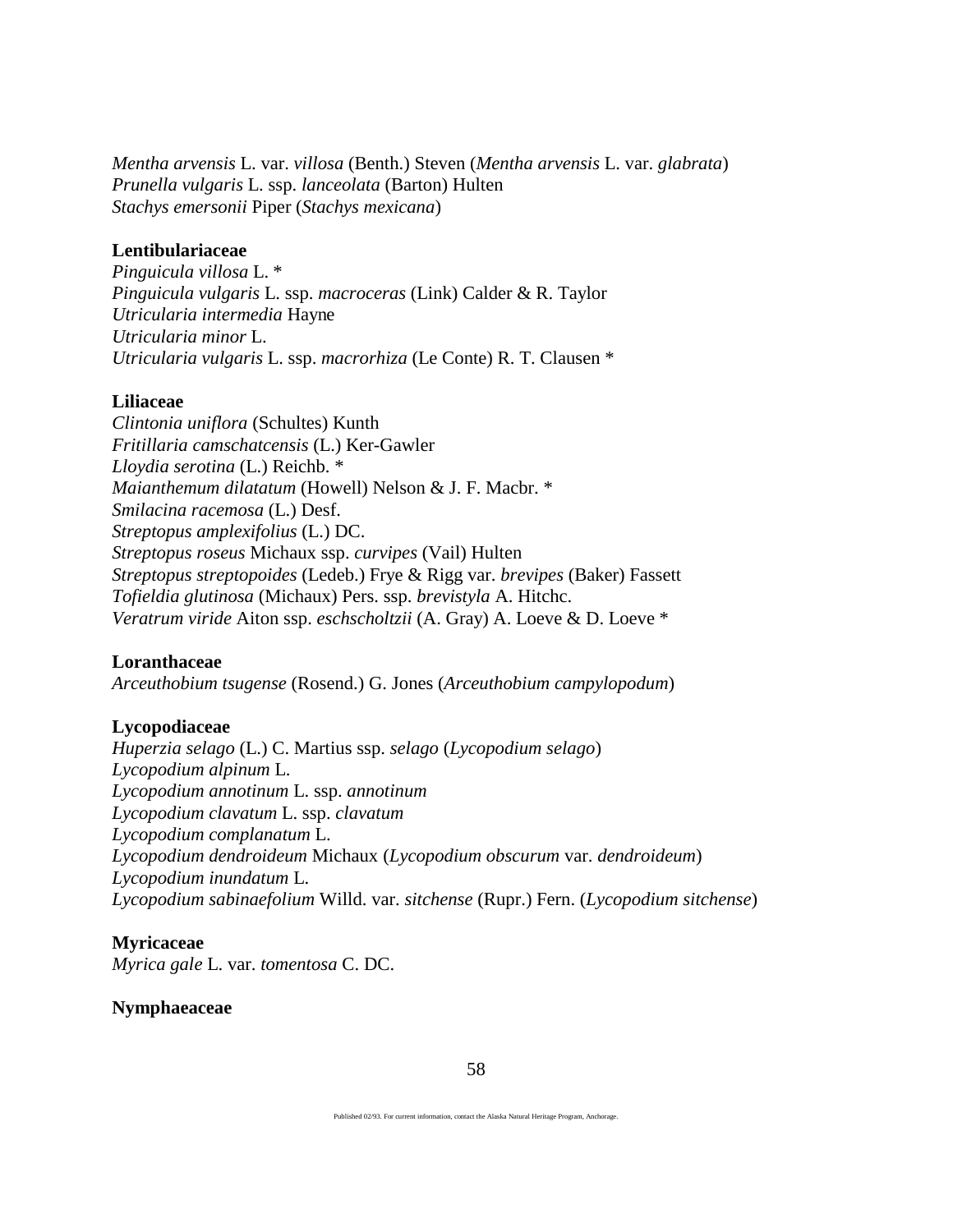*Nuphar polysepalum* Engelm. \* *Nymphaea tetragona* Georgi

# **Onagraceae**

*Circaea alpina* L. *Epilobium anagallidifolium* Lam. (*Epilobium alpinum* var. *alpinum*) *Epilobium angustifolium* L. \* *Epilobium ciliatum* Raf. ssp. *adenocaulon* (Hausskn.) Hoch & Raven (*Epilobium adenocaulon*) *Epilobium ciliatum* Raf. ssp. *glandulosum* (Lehm.) Hoch & Raven \* (*Epilobium glandulosum*) *Epilobium hornemannii* Reichb. (*Epilobium alpinum* var. *nutans*) *Epilobium* hybrid? (*E. treleasianum*?) *Epilobium latifolium* L. \* *Epilobium leptocarpum* Hausskn. \* (*Epilobium glandulosum*) *Epilobium luteum* Pursh *Epilobium sp*.

# **Orchidaceae**

*Calypso bulbosa* (L.) Oakes \* *Coeloglossum viride* (L.) C. Hartman ssp. *bracteatum* (Muhlenb.) Hulten \* (*Habenaria viridis* var. *bracteata*) *Corallorrhiza maculata* Raf. ssp. *mertensiana* (Bong.) Calder & R. Taylor *Goodyera oblongifolia* Raf. \* *Listera caurina* Piper *Listera cordata* (L.) R. Br. *Hammarbya paludosa* (L.) Kuntze \* (*Malaxis paludosa*) *Malaxis monophylla* (L.) Sw. *Platanthera* cf. *chorisiana* (Cham.) Reichb. (*Habenaria chorisiana*) *Platanthera dilatata* Pursh (*Habenaria dilatata*) *Platanthera orbiculata* (Pursh) Lindley \* (*Habenaria orbiculata*) *Platanthera stricta* Lindley (*Habenaria stricta*) *Spiranthes romanzoffiana* Cham.

### **Orobanchaceae**

*Boschniakia rossica* (Cham. & Schldl.) B. Fedtsch. \*

### **Pinaceae**

*Abies amabilis* (Douglas) James Forbes *Abies lasiocarpa* (Hook.) Nutt. *Picea sitchensis* (Bong.) Carriere *Pinus contorta* Douglas ex Loudon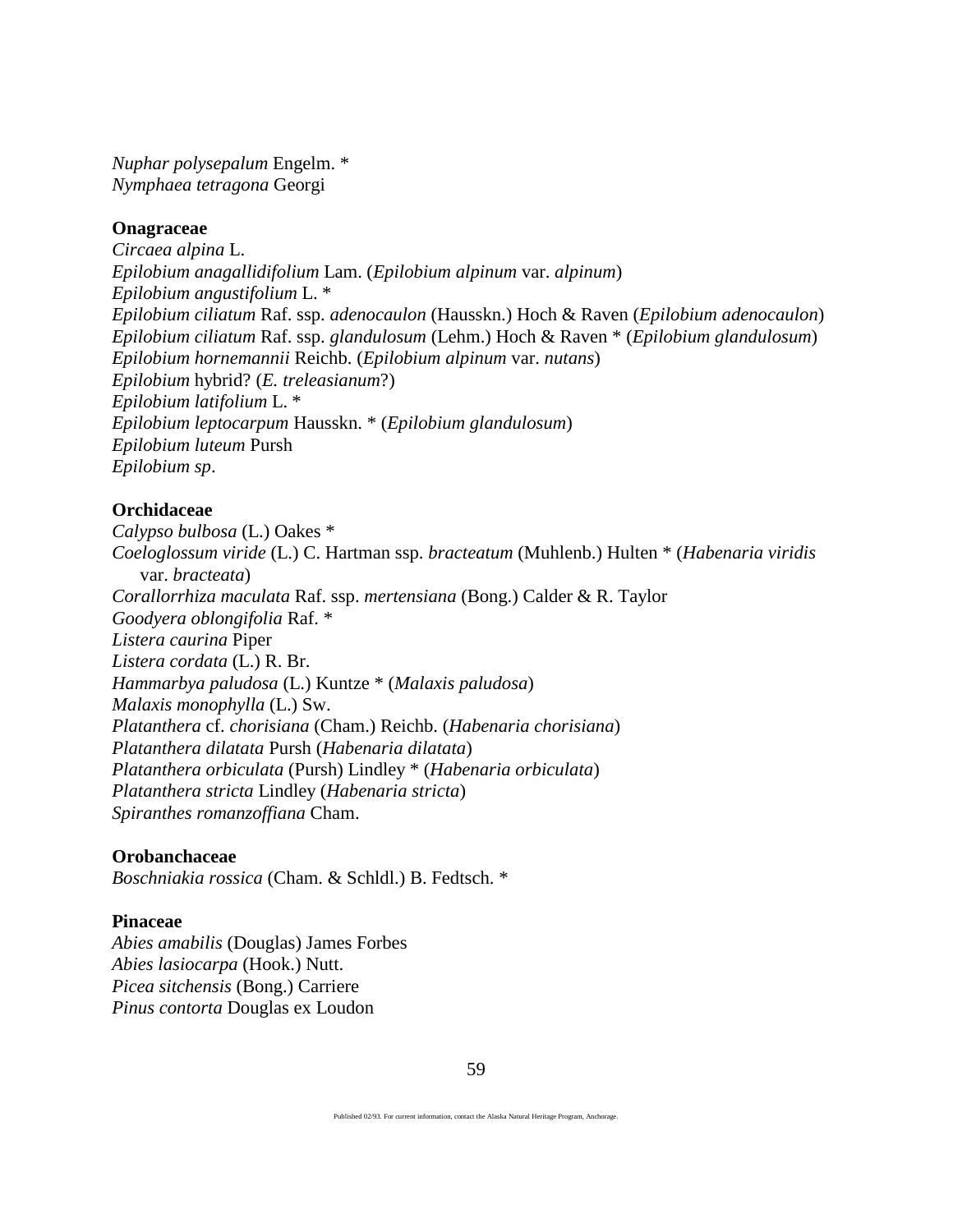*Tsuga heterophylla* (Raf.) Sarg. *Tsuga mertensiana* (Bong.) Sarg.

#### **Plantaginaceae**

*Plantago macrocarpa* Cham. & Schldl. *Plantago major* L. \* *Plantago maritima* L. ssp. *juncoides* (Lam.) Hulten

#### **Poaceae**

*Agrostis alaskana* Hulten *Agrostis borealis* Hartm. *Agrostis exarata* Trin. \* *Agrostis gigantea* Roth \* (*Agrostis alba* var. *alba* ) *Agrostis scabra* Willd. \* *Agrostis stolonifera* L. \* (*Agrostis alba* var. *stolonifera* ) *Agrostis tenuis* Sibth. \* *Bromopsis pacifica* (Shear) Holub \* (*Bromus pacificus*) *Bromus sitchensis* Trin. *Calamagrostis canadensis* (Michaux) P. Beauv. *Calamagrostis nutkaensis* (C. Presl) Steudel *Cinna latifolia* (Trevir.) Griseb. \* *Danthonia spicata* (L.) P. Beauv. \* *Deschampsia beringensis* Hulten *Deschampsia cespitosa* (L.) P. Beauv. \* *Elymus glaucus* Buckley \* *Elymus hirsutus* C. Presl *Elytrigia repens* (L.) Nevski \* (*Agropyron repens*) *Festuca brachyphylla* Schultes & Schultes f. (*Festuca ovina* ssp. *brachyphylla* ) *Festuca rubra* L. *Festuca subulata* Trin. \* *Glyceria borealis* (Nash) Batch. \* *Glyceria pauciflora* Presl (*Torreyochloa pauciflora*) *Hierochloe alpina* (Sw.) Roemer & Schultes *Hierochloe odorata* (L.) P. Beauv. *Hordeum brachyantherum* Nevski \* *Hordeum jubatum* L. \* *Leymus mollis* (Trin.) Hara (*Elymus mollis*) *Phleum commutatum* Gaudin var. *americanum* (Fourn.) Hulten \* *Phleum pratense* L. \* *Poa annua* L*.* \*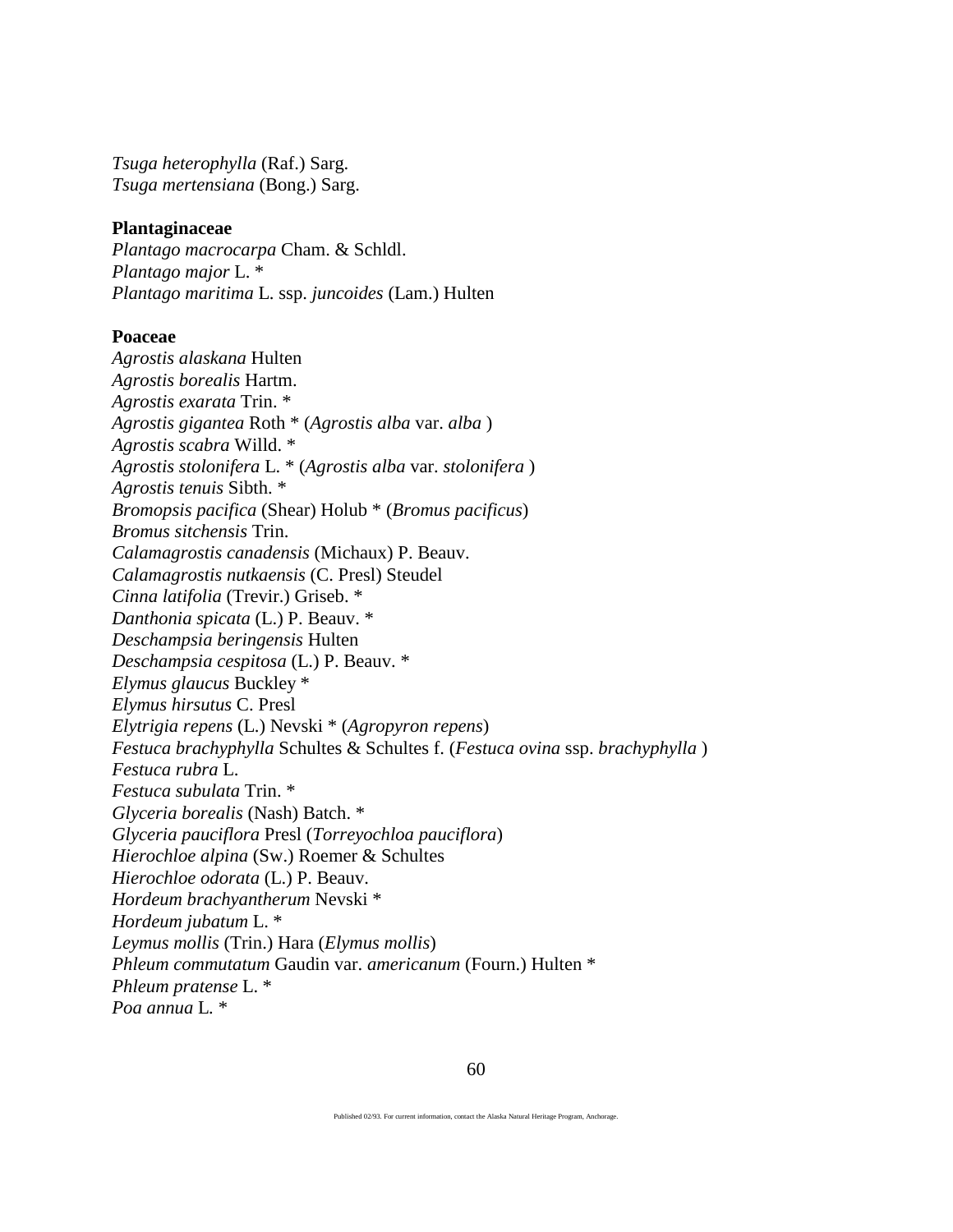*Poa arctica* R. Br. *Poa eminens* Presl \* *Poa laxiflora* Buckley \* *Poa nemoralis* L. \* *Poa* c.f. *paucispicula* Scribner & Merr. (*Poa leptocoma*) *Poa stenantha* Trin. \* *Poa trivialis* L. \* *Podagrostis aequivalvis* (Trin.) Scribner & Merr. (*Agrostis aequivalvis*) *Puccinellia nutkaensis* (Presl) Fern. & Weath. *Puccinellia pumila* (Vasey) A. Hitchc. *Trisetum cernuum* Trin. *Vahlodea atropurpurea* (Wahlenb.) Fries ssp. *latifolia* (Hook.) A. Pors. (*Deschampsia atropurpurea* var. *latifolia*)

### **Polygonaceae**

*Bistorta vivipara* (L.) Gray (*Polygonum viviparum*) *Oxyria digyna* (L.) Hill *Polygonum aviculare* L. \* *Polygonum convolvulus* L. \* *Polygonum pennsylvanicum* L. ssp. *oneillii* (Brenckle) Hulten \* (*Polygonum lapathifolium*) *Polygonum persicaria* L. \* *Rumex acetosella* L. ssp. *angiocarpus* (Murb.) Murb. \* *Rumex fenestratus* E. Greene (*Rumex occidentalis*) *Rumex transitorius* K. H. Rech. \* (*Rumex salicifolius*)

# **Polypodiaceae**

*Polypodium vulgare* L. ssp. *occidentale* (Hook.) Hulten (*Polypodium glycyrrhiza*)

# **Portulacaceae**

*Claytonia chamissoi* Eschsch. \* (*Montia chamissoi*) *Claytonia parvifolia* Moq. ssp. *flagellaris* (Bong.) Hulten (*Montia parvifolia* ssp. *flagellaris*) *Claytonia sibirica* L. *Montia fontana* L. \*

### **Potamogetonaceae**

*Phyllospadix scouleri* Hook. *Potamogeton alpinus* Balbis ssp. *tenuifolius* (Raf.) Hulten *Potamogeton epihydrus* Raf. \* *Potamogeton gramineus* L. *Potamogeton natans* L.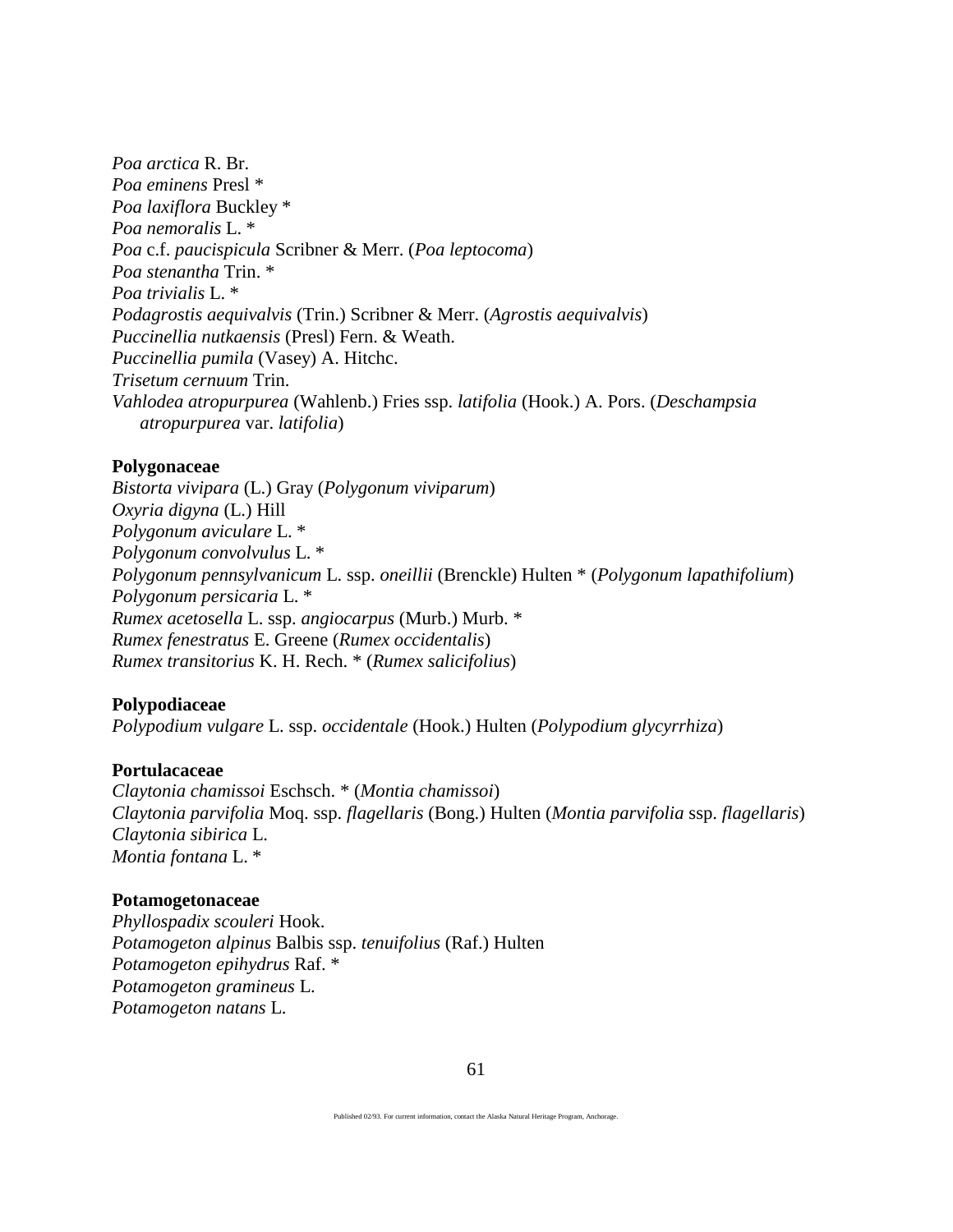*Ruppia spiralis* L. (*Ruppia maritima*) *Zostera marina* L.

# **Primulaceae**

*Dodecatheon jeffreyi* Van Houtte \* *Dodecatheon pulchellum* (Raf.) Merr. ssp. *superbum* (Pennell & Stair) Hulten *Glaux maritima* L. *Trientalis europaea* L. ssp. *arctica* (Fischer) Hulten

# **Pyrolaceae**

*Chimaphila umbellata* (L.) W. P. G. Barton ssp. *occidentalis* (Rydb.) Hulten *Moneses uniflora* (L.) A. Gray var. *reticulata* (Nutt.) S. F. Blake *Monotropa hypopitys* L. ssp. *lanuginosa* (Michaux) Hara \* (*Hypopitys monotropa*) *Orthilia secunda* (L.) House (*Pyrola secunda*) *Pyrola asarifolia* Michaux var. *asarifolia Pyrola asarifolia* Michaux var. *purpurea* (Bunge) Fern. *Pyrola minor* L. \*

# **Ranunculaceae**

*Aconitum delphinifolium* DC. ssp. *chamissonianum* (Reichb.) Hulten \* *Actaea rubra* (Aiton) Willd. ssp. *arguta* (Nutt.) Hulten \* *Anemone narcissiflora* L. ssp. *alaskana* Hulten \* *Anemone parviflora* Michaux *Aquilegia formosa* Fischer \* *Caltha biflora* DC. *Caltha leptosepala* DC. *Caltha palustris* L. ssp. *asarifolia* (DC.) Hulten \* *Coptis aspleniifolia* Salisb. *Coptis trifolia* (L.) Salisb. *Ranunculus bongardii* E. Greene (*Ranunculus uncinatus*) *Ranunculus cooleyae* Vasey & Rose *Ranunculus cymbalaria* Pursh var. *alpina* Hook. \* *Ranunculus eschscholtzii* Schlechter *Ranunculus macounii* Britton \* *Ranunculus occidentalis* Nutt. *Ranunculus orthorhynchus* Hook. ssp. *alaschensis* (L. Benson) Hulten \* *Ranunculus pacificus* (Hulten) L. Benson \* *Ranunculus pennsylvanicus* L. F. \* *Ranunculus repens* L. \* *Ranunculus reptans* L. var. *intermedius* (Hook.) Torrey & A. Gray (*Ranunculus flammula* var.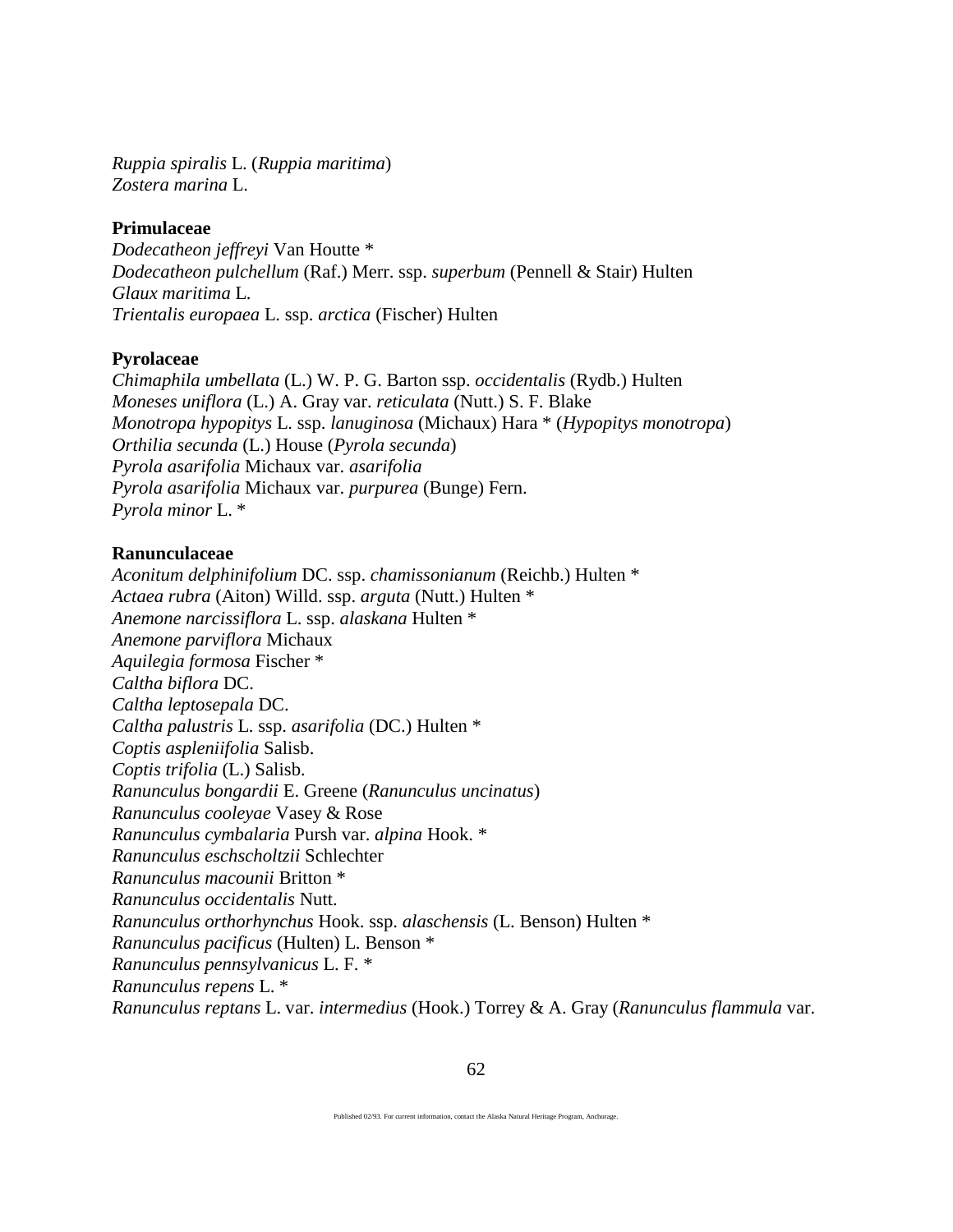*filiformis*) *Ranunculus trichophyllus* Chaix var. *trichophyllus*

### **Rosaceae**

*Amelanchier alnifolia* (Nutt.) Nutt. ssp. *florida* (Lindley) Hulten \* (*Amelanchier florida*) *Aruncus sylvester* Kostel. *Comarum palustre* L. (*Potentilla palustris*) *Crataegus douglasii* Lindley \* *Geum calthifolium* Menzies *Geum macrophyllum* Willd. ssp. *macrophyllum Luetkea pectinata* (Pursh) Kuntze *Malus fusca* (Raf.) C. Schneider (*Pyrus fusca*) *Physocarpus capitatus* (Pursh) Kuntze \* *Potentilla anserina* L. \* *Potentilla egedii* Wormsk. ssp. *grandis* (Torrey & A. Gray) Hulten (*Potentilla anserina* var. *grandis*) *Potentilla hyparctica* Malte *Potentilla norvegica* L. ssp. *monspeliensis* (L.) Asch. & Graebner \* *Potentilla villosa* Pallas ex Pursh *Rosa nutkana* C. Presl *Rubus chamaemorus* L. \* *Rubus idaeus* L. spp. ssp. *melanolasius* (Dieck) Focke \* *Rubus leucodermis* Douglas \* *Rubus parviflorus* Nutt. ssp. *grandiflorus* Farw. *Rubus pedatus* Smith *Rubus spectabilis* Pursh \* *Rubus stellatus* Smith (*Rubus arcticus* ssp. *stellatus*) *Sanguisorba menziesii* Rydb. *Sanguisorba officinalis* L. *Sanguisorba stipulata* Raf. (*Sanguisorba sitchensis*) *Sibbaldia procumbens* L. *Sorbus sitchensis* Roemer *Spiraea douglasii* Hook. ssp. *menziesii* (Hook.) Calder & R. Taylor

### **Rubiaceae**

*Galium aparine* L. *Galium kamtschaticum* Steller *Galium trifidum* L. ssp. *columbianum* (Rydb.) Hulten *Galium trifidum* L. ssp. *trifidum Galium triflorum* Michaux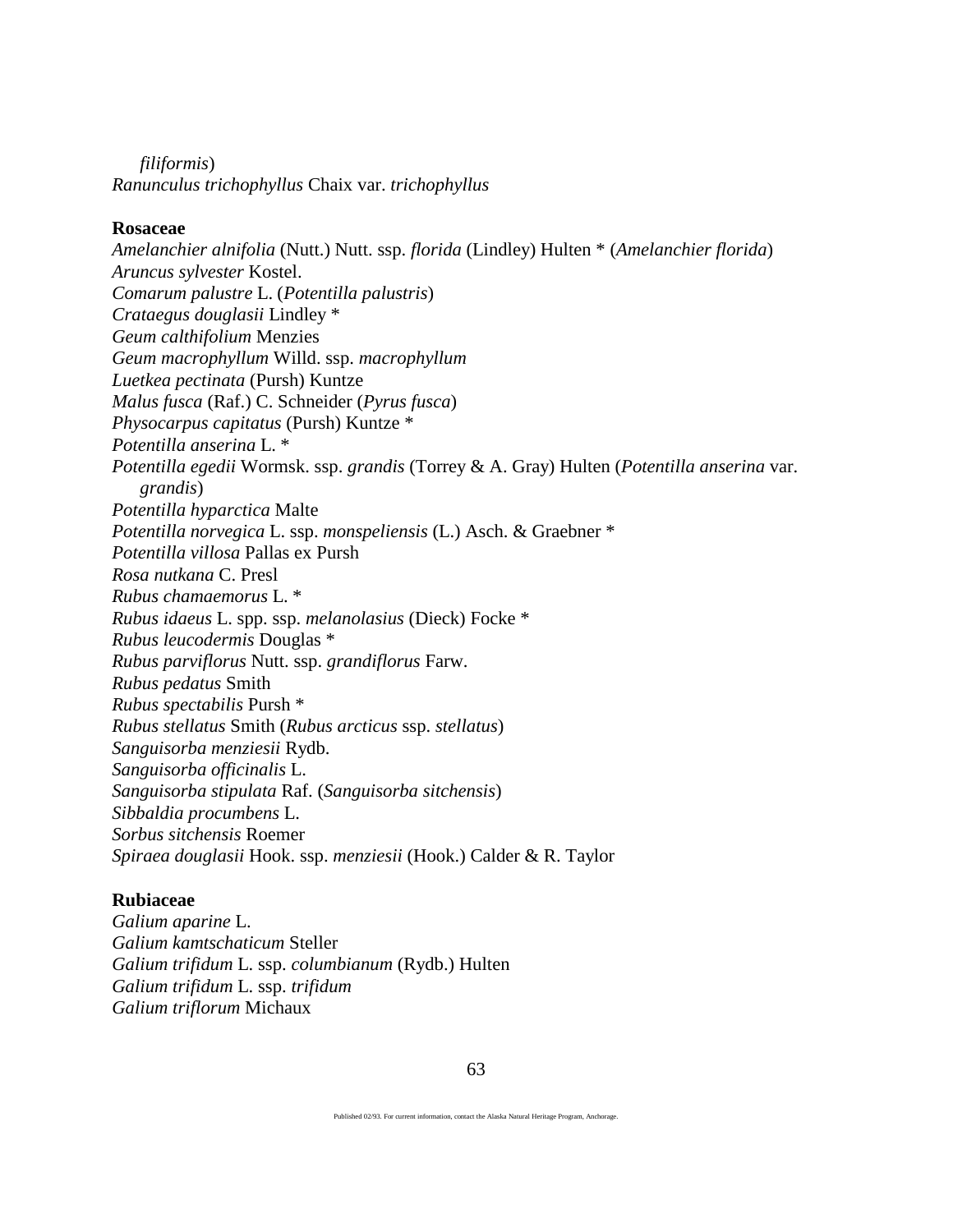#### **Salicaceae**

*Populus balsamifera* L. ssp. *trichocarpa* (Torrey & A. Gray) Brayshaw \* (*Populus trichocarpa*) *Salix commutata* Bebb *Salix lucida* Muhl. ssp. *lasiandra* (Benth.) Argus (*Salix lasiandra*) *Salix polaris* Wahlenb. *Salix scouleriana* J. Barratt *Salix sitchensis* Sanson *Salix stolonifera* Cov.

#### **Santalaceae**

*Geocaulon lividum* (Richardson) Fern.

#### **Saxifragaceae**

*Heuchera glabra* Willd. *Leptarrhena pyrolifolia* (D. Don) Ser. *Mitella pentandra* Hook. *Parnassia fimbriata* Konig *Ribes bracteosum* Douglas *Ribes lacustre* (Pers.) Poiret *Ribes laxiflorum* Pursh *Saxifraga ferruginea* Graham *Saxifraga lyallii* Engler ssp. *Hultenii* (Calder & Savile) Calder & Savile *Saxifraga mertensiana* Bong. *Saxifraga nelsoniana* D. Don ssp. *pacifica* (Hulten) Hulten (*Saxifraga punctata* ssp. *pacifica*) *Saxifraga oppositifolia* L. ssp. *oppositifolia Saxifraga rivularis* L. var. *flexuosa* (Sternb.) Engler & Irmscher *Saxifraga tolmiei* Torrey & A. Gray *Tellima grandiflora* (Pursh) Douglas \* *Tiarella trifoliata* L. *Tiarella unifoliata* Hook. *Tolmiea menziesii* (Pursh) Torrey & A. Gray

#### **Scheuchzeriaceae**

*Scheuchzeria palustris* L. ssp. *americana* (Fern.) Hulten

#### **Scrophulariaceae**

*Castilleja miniata* Douglas (including *Castilleja hyetophila* and *Castilleja chrymactis*) *Castilleja parviflora* Bong. *Castilleja unalaschcensis* (Cham. & Schldl.) Malte \*

Published 02/93. For current information, contact the Alaska Natural Heritage Program, Anchorage.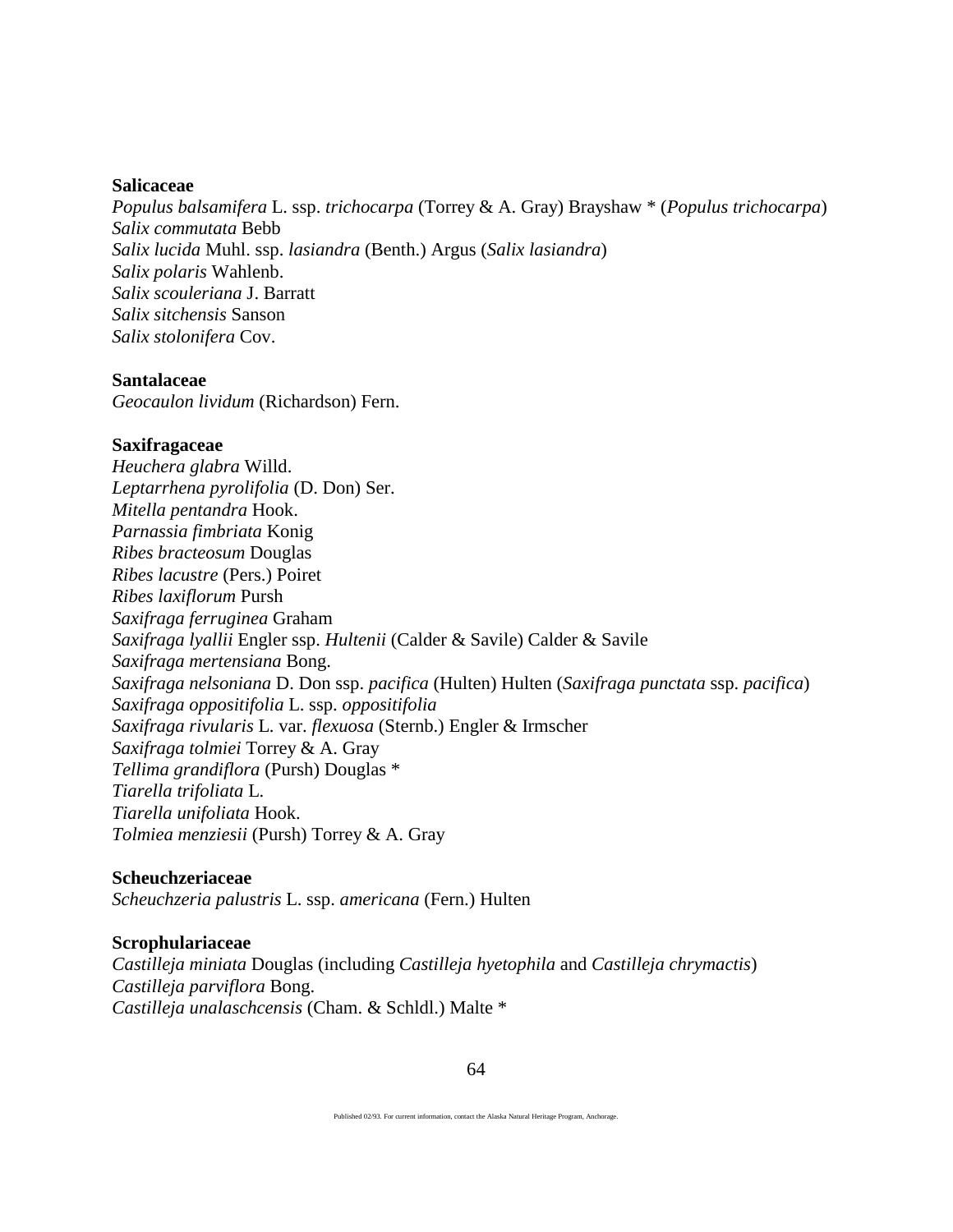*Collinsia parviflora* Douglas \* *Mimulus guttatus* DC. *Mimulus lewisii* Pursh *Pedicularis oederi* M. Vahl \* *Pedicularis ornithorhyncha* Benth. *Pedicularis parviflora* Smith \* *Pedicularis verticillata* L. \* *Pentstemon serrulatus* Menzies (*Penstemon serrulatus*) *Rhinanthus minor* L. ssp. *borealis* (Stern.) A. Loeve \* (*Rhinanthus crista-galli*) *Veronica americana* Schwein. *Veronica peregrina* L. ssp. *xalapensis* (Kunth.) Pennell \* *Veronica serpyllifolia* L. \* *Veronica wormskjoldii* Roemer & Schultes

#### **Selaginaceae**

*Selaginella selaginoides* (L.) Link

# **Sparganiaceae**

*Sparganium angustifolium* Michaux *Sparganium hyperboreum* Laest. *Sparganium minimum* (Hartman F.) Fries \* *Sparganium multipedunculatum* (Morong) Rydb. \* (*Sparganium emersum var. multipedunculata*)

**Taxaceae** *Taxus brevifolia* Nutt.

#### **Thelypteridaceae**

*Thelypteris limbosperma* (All.) H. P. Fuchs *Thelypteris phegopteris* (L.) Slosson

#### **Urticaceae**

*Urtica lyallii* S. Wats. \* (*Urtica dioca* ssp. *gracilis* var. *lyallii*)

**Valerianaceae** *Valeriana sitchensis* Bong. \*

**Violaceae** *Viola adunca* Smith \* *Viola epipsila* Ledeb.